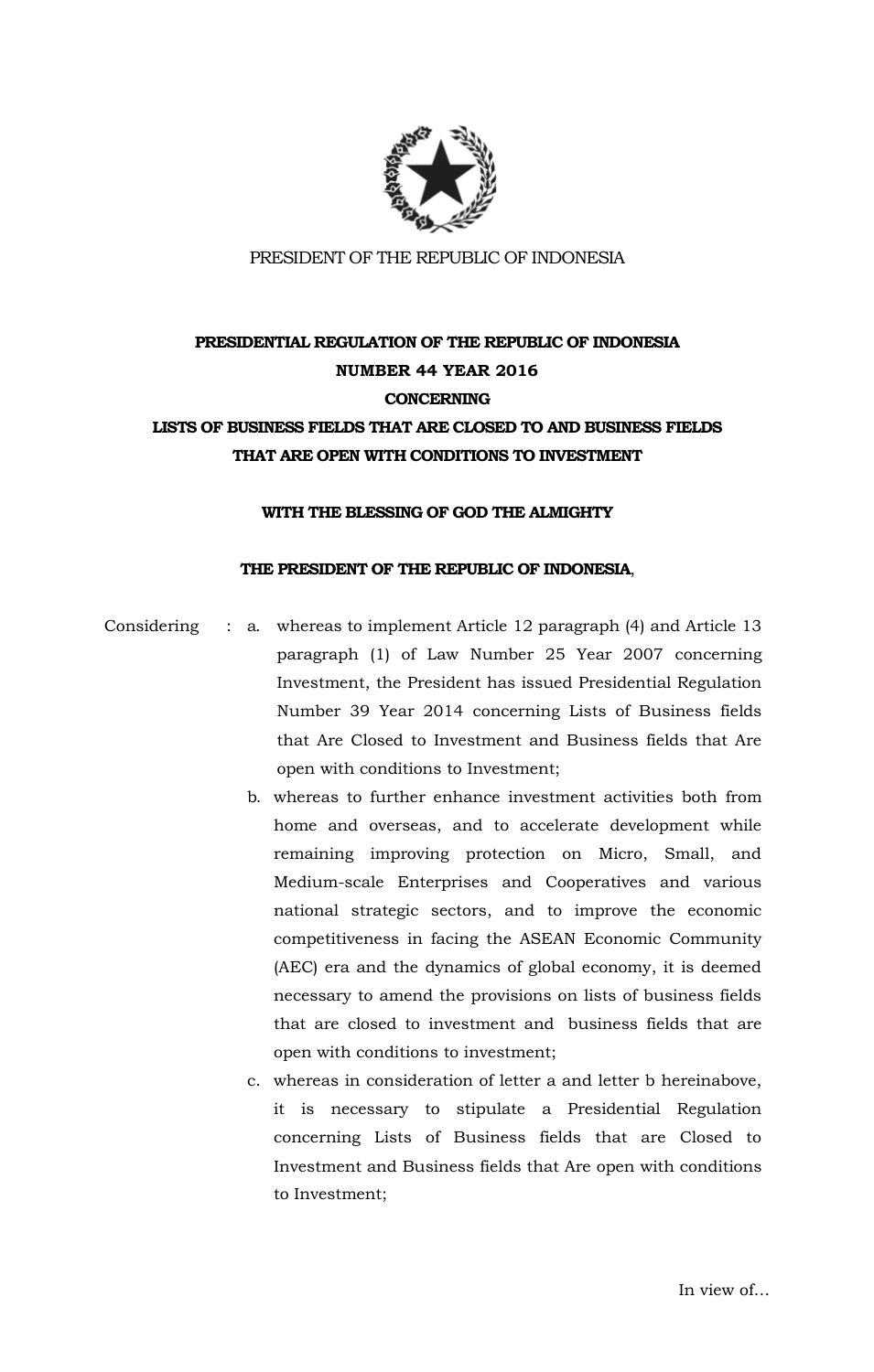

- 2 -

- In view of : 1. Article 4 paragraph (1) of the 1945 State Constitution of the Republic of Indonesia;
	- 2. Law Number 25 Year 2007 concerningInvestment (State Gazette of the Republic of Indonesia Year 2007 Number 67, Supplement to the State Gazette of the Republic of Indonesia Number 4724);

# **HAS DECIDED:**

# **To stipulate** : **PRESIDENTIAL REGULATION CONCERNING LISTS OF BUSINESS FIELDS THAT ARE CLOSED TO AND BUSINESS FIELDS THAT ARE OPEN WITH CONDITIONS TO INVESTMENT.**

# **CHAPTER I**

### **GENERAL PROVISIONS**

### Article 1

In this Presidential Regulation referred to as:

- 1. Business Field means any form of business activity that is performed to produce goods or services in the economic sectors.
- 2. Open Business Field means a Business Field which is performed without any condition in the context of investment.
- 3. Closed Business Field means a certain Business Field which is prohibited from being commercialized as an Investment activity.
- 4. Business field that is Open with conditions means a certain Business Field which is commercializable for investment activities under specified conditions, namely the Business fields that are reserved for Small, Micro, and Medium-scale enterprises and Cooperatives, Partnership, capital ownership, specific locations, special licenses/permits, and investors from the Association of Southeast Asian Nations (ASEAN) countries.
- 5. Investment means any form of activity to invest in the business, either conducted by domestic Investors or foreign Investors within the territory of the Republic of Indonesia.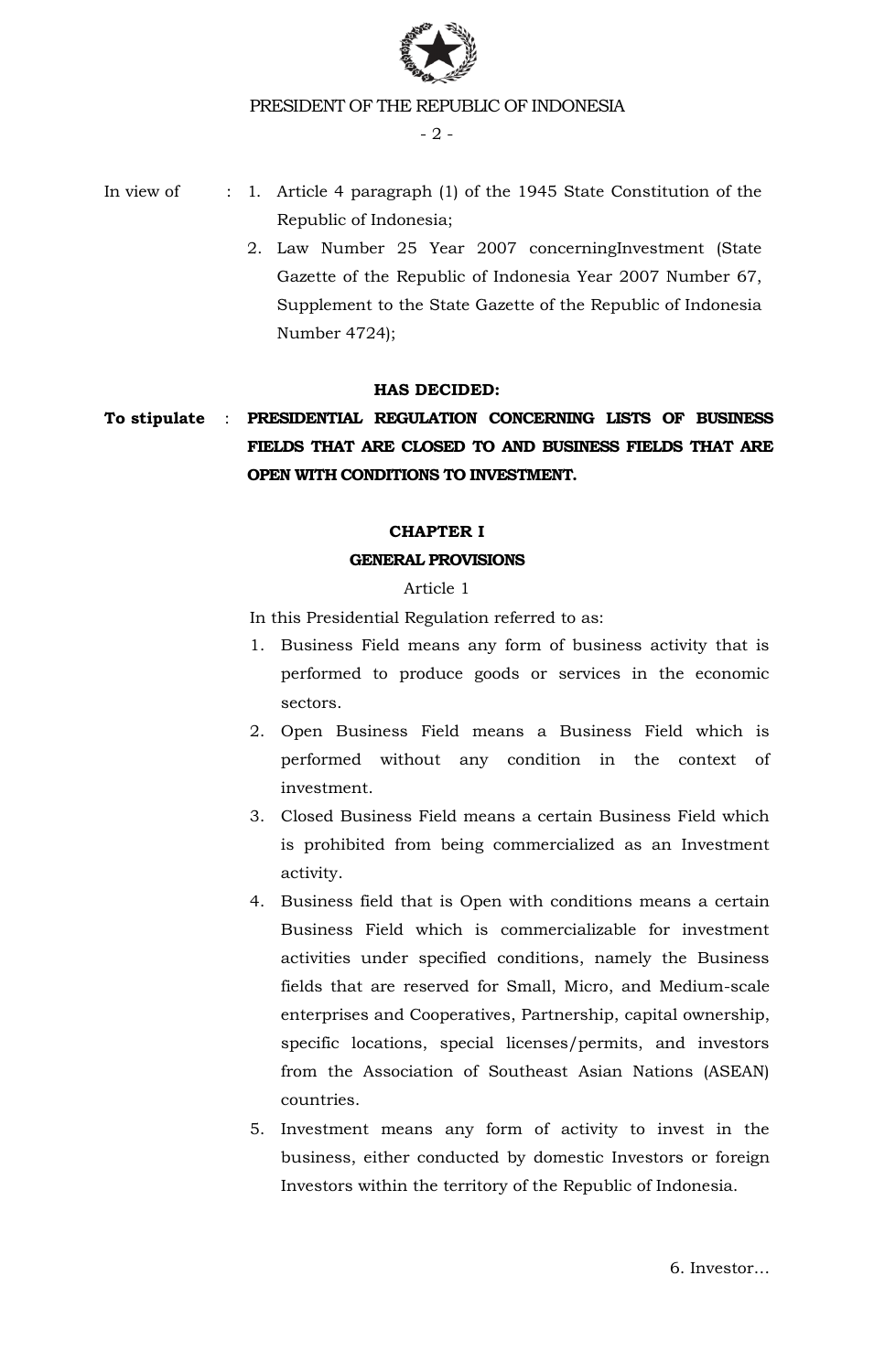

- 3 -

- 6. Investor means an individual or a business entity which engages in investment that can be in the form domestic investors or foreign investors.
- 7. Partnership means direct or indirect cooperation in the activity of investment in the business fields that are open with conditions to Investment based on the principles of mutual needs, trust, strengthening, and profits which involve Small, Micro, and Medium-scale entrepreneurs with large businesses.
- 8. Small, Micro, and Medium-scale enterprises means small, micro, and medium-scale enterprises as provided for in Law Number 20 Year 2008 concerning Small, Micro, and Mediumscale enterprises.
- 9. Cooperative means a cooperative as provided for in Law Number 25 Year 1992 concerning Cooperatives.

# **CHAPTER II BUSINESS SECTORS**

# Article 2

- (1) Business fields in the activities of Investment shall consist of:
	- a. Open Business fields;
	- b. Closed Business fields; and
	- c. Business fields that are Open with conditions
- (2) Business fields that are Open with conditions as intended in paragraph (1) letter c shall consist of:
	- a. Business fields that are Open with conditions, which are reserved for or in partnership with a Small, Micro, and Medium Enterprise, and Cooperatives; and
	- b. Business fields that are Open under certain Conditions, namely:
		- 1) limited foreign capital ownership;
		- 2) certain locations;
		- 3) special licenses/permits;
		- 4) 100% (one hundred percent) domestic capital; and/or
		- 5) limited capital ownership in the context of the Association of Southeast Asian Nations (ASEAN) cooperation.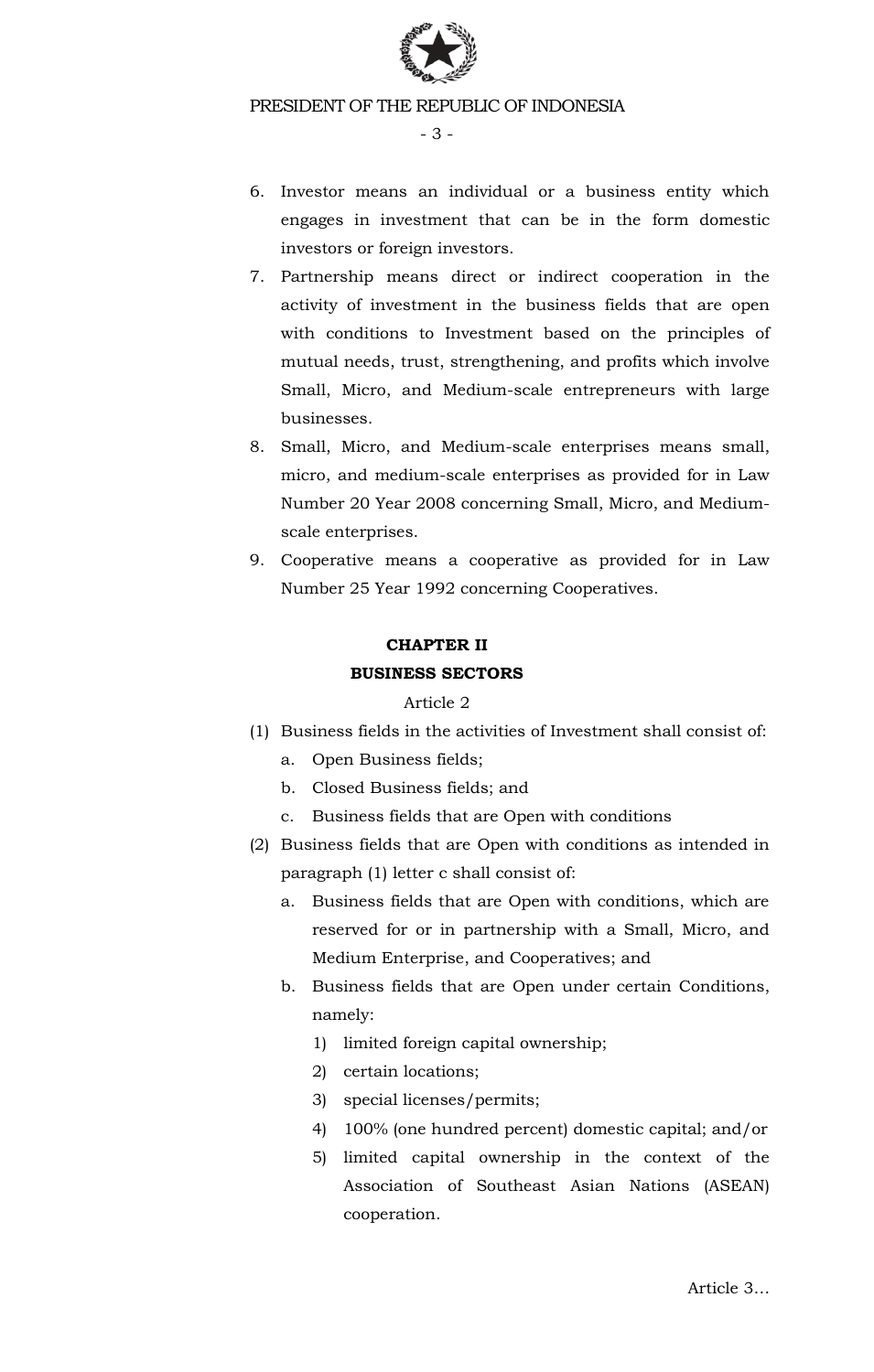

 $-4-$ 

### Article 3

Business fields that are not included in the lists of Business fields that Are Closed to Investment and Business fields That Are Open with conditions to Investment shall be Business fields That Are Open to Investment.

### Article 4

Closed Business fields as intended in Article 2 paragraph (1) letter b are set forth in Appendix I here to and shall constitute an inseparable part of this President Regulation.

### Article 5

- (1) Business fields that are Open with conditions, which are reserved for or in Partnership with Small, Micro, and Medium Enterprises, and Cooperatives as intended in Article 2 paragraph (2) letter a are set forth in Appendix II hereto, and shall constitute an inseparable part of this Presidential Regulation.
- (2) Partnership as intended in paragraph (1) shall be performed by an Investors and Small, Micro, and Medium-scale Enterprises, and Cooperatives under the patterns of nucleus plasma, subcontracts, agency, franchising, and other Partnership patterns.

# Article 6

Business fields that are Open under Certain Conditions as intended in Article 2 paragraph (2) letter (b) are set forth in AppendixIII hereto and shall constitute an inseparable part of this Presidential Regulation.

#### **CHAPTER III**

#### **IMPLEMENTATION OF INVESTMENT IN BUSINESS SECTORS**

#### Article 7

(1) Business fields that are Open with conditions as intended in Article 2 paragraph (2) must meet the location conditions as provided for in laws and regulations on spatial layout and laws and regulations on environment management.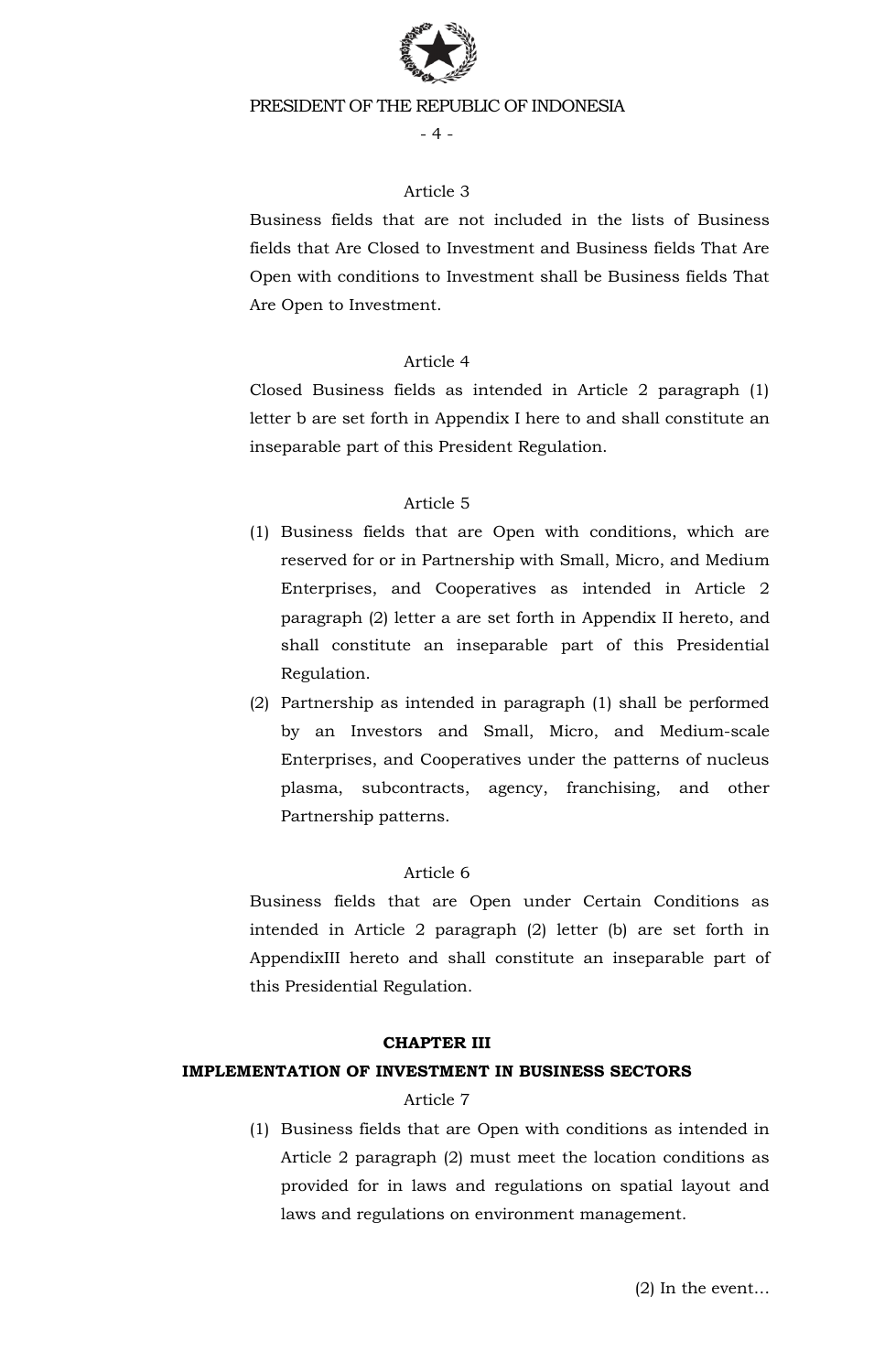

- 5 -

- (2) In the event that an Investment license/permit for Business fields that are open with conditions as intended in paragraph (1) has been determined of its business location and the Investor intends to expand its business by engaging in the same business activities outside the location that has been determined in that Investment license/permit, the Investor must meet the location conditions as intended in paragraph (1).
- (3) To meet the location conditions as intended in paragraph (2), the Investor shall not be required to establish a new business entity, unless otherwise provided for by law.

### Article 8

- (1) In the event that the activities of Investment in the Business fields that are open with conditions as intended in Article 2 paragraph (1) letter (c) are performed indirectly or by portfolio the transactions of which are carried out through domestic capital markets, then the Business fields that Are Open with conditions as intended in Article 2 paragraph (1) letter (c) shall become Open Business sectors.
- (2) In the event that the activities of Investment in Business fields that are Open with conditions as intended in Article 2 paragraph (2) are performed in a special economic zone, such Business fields shall become Open Business sectors, except for Business fields that are reserved for Small, Micro, and Medium-scale enterprises, and Cooperatives

# Article 9

In the event of change in the capital ownership arising out of a merger, acquisition, or consolidation in an Investment company that engages in the same Business sector, the following provisions shall apply:

- a. the capital ownership of foreign Investors in the surviving Investment Company shall be limited to that as set forth in the Investment license and/or business license of that company.
- b. the capital ownership of foreign Investors in the acquired Investment company shall be limited to that set forth in the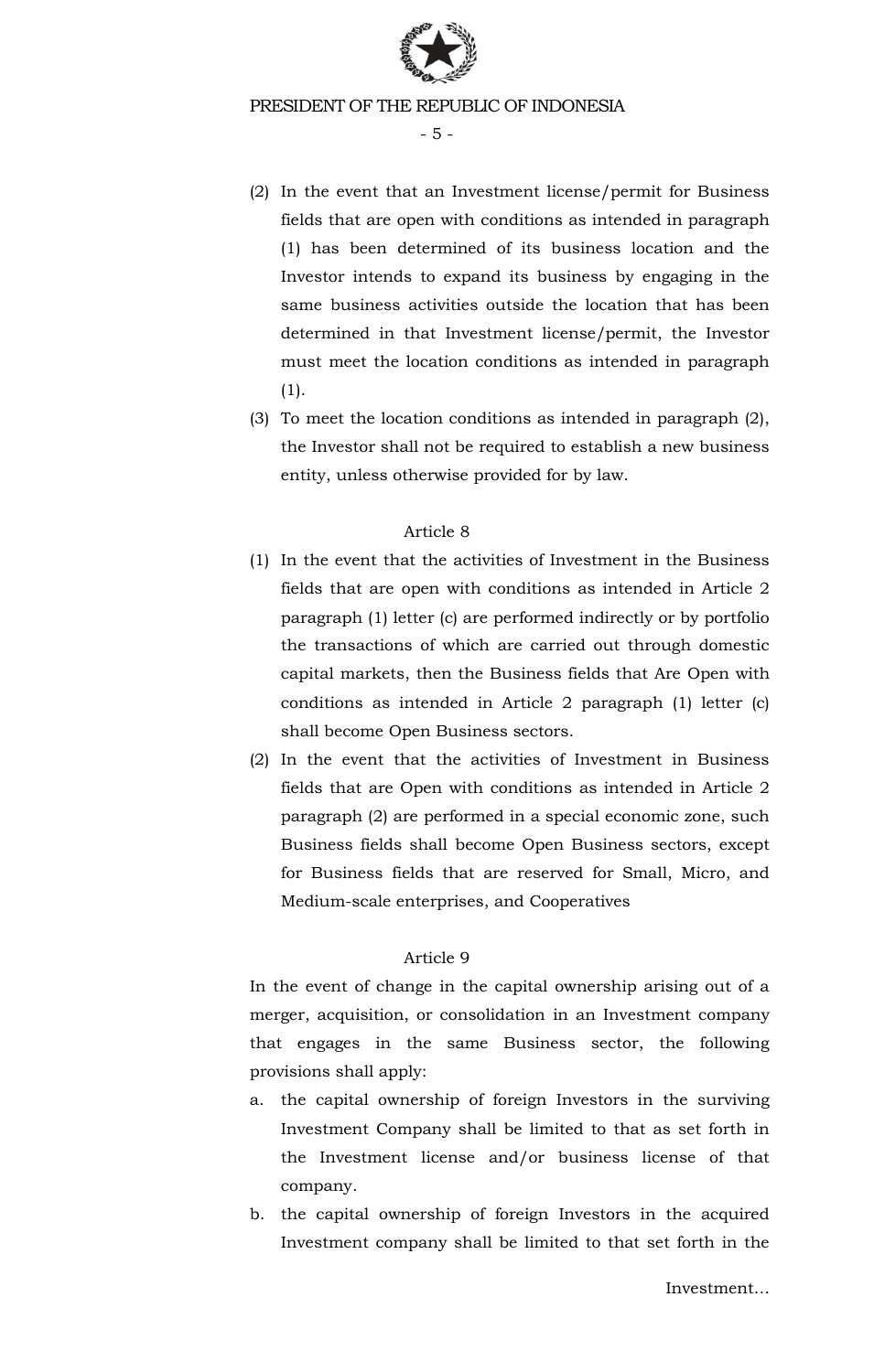

- 6 -

Investment license and/or business license of that company; and/or

c. the capital ownership of foreign Investors in a newly consolidated company shall be limited to as provided for in provisions applicable at the time the newly consolidated company is established.

# Article 10

- (1) In the event that a Foreign capital ownership expands its business activities in the same Business sector and such expansion of business activities needs additional capital through rights issue and the domestic Investors cannot participate in such additional capital, then the provision on preemptive right shall apply to foreign Investors pursuant to the provisions of laws and regulations on limited liability company.
- (2) In the event that capital addition as intended in paragraph (1) causes the total foreign capital ownership exceeding the maximum limit set forth in the Investment license and/or business license, then within a period of 2 (two) years, such excess foreign capital ownership must be adjusted to the maximum limit set forth in the Investment license and/or business license through the following:
	- a. the foreign Investor sells the excess shares he/she owns to a domestic Investor;
	- b. the foreign Investor sells the excess shares through a public offer administered by a company whose shares are owned by the foreign Investor in domestic capital markets; or
	- c. the company as intended in letter (b) purchases the excess shares owned by the foreign Investor and shall be treated as treasury stocks, with due observance of Article 37 of Law Number 40 Year 2007 concerningLimited Liability Companies

# Article 11

Implementation of investment activities in the Business fields provided for in this Presidential Regulation shall not affect the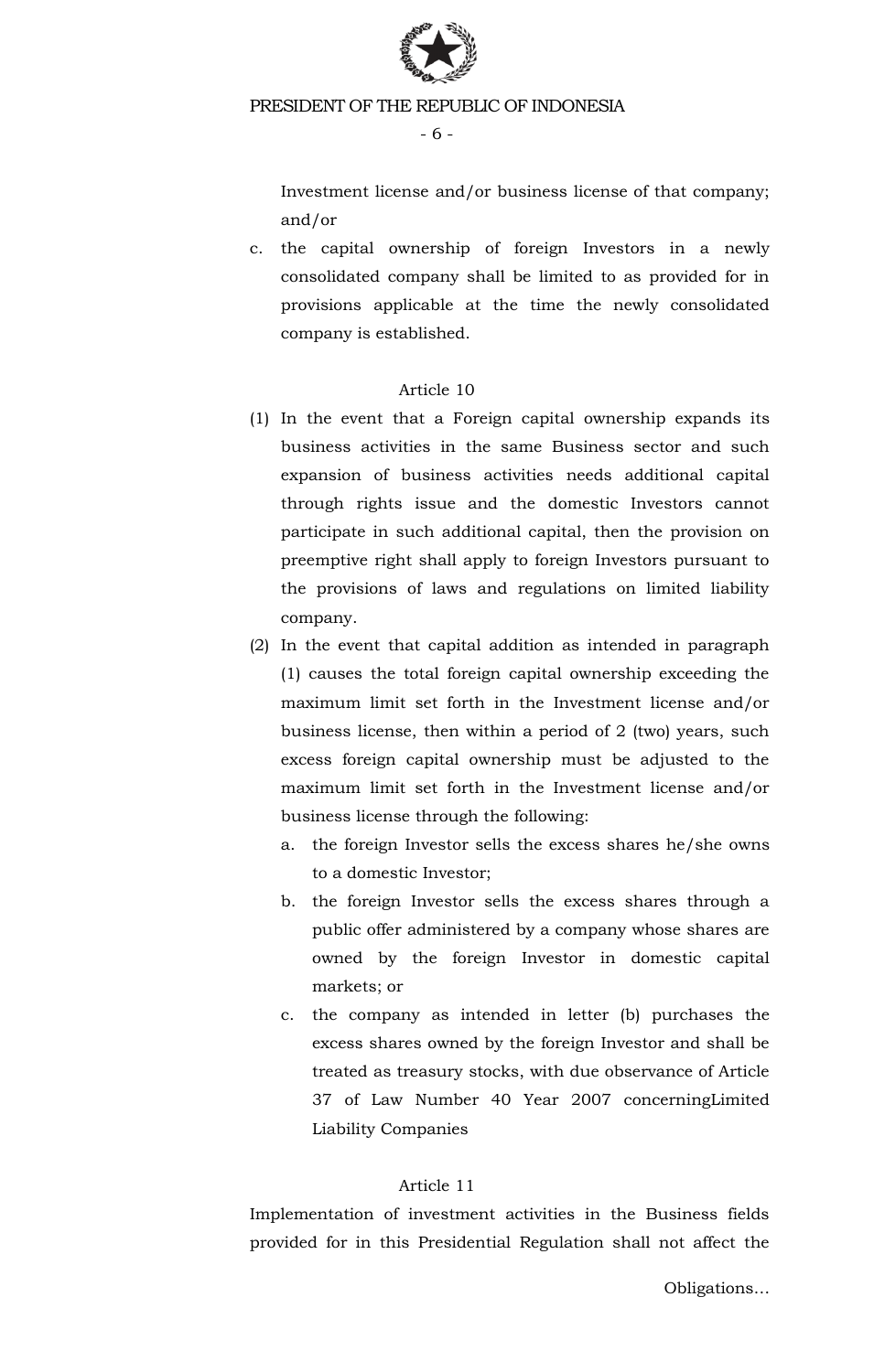

- 7 -

obligations of Investors to comply with the technical terms and conditions to perform business activities that are stipulated by:

- a. the ministries/institutions that are technically competent in the business sector of Investment; and/or
- b. the Regional Governments.

#### **CHAPTER IV**

### **MONITORING, EVALUATION, AND SETTLEMENT OF INVESTMENT PROBLEMS**

#### Article 12

- (1) The Minister that organizes the Government's coordinating affairs in the field of economy shall monitor, evaluate, and settle problems arising out of the implementation of Investment activities in the Business fields provided for in this Presidential Regulation.
- (2) Monitoring, evaluation, and settlement of problems as intended in paragraph (1) shall be assisted by the National Export Promotion and Investment Improvement Team that has been formed and stipulated under a separate Presidential Decree.

# **CHAPTER V TRANSITIONAL PROVISIONS**

#### Article 13

The provisions on implementation of Investment activities in Business fields provided for in this Presidential Regulation shall not apply to Investment in certain business fields that have been approved prior to this Presidential Regulation being promulgated, as set forth in the Investment license and/or business license of the company, unless such provisions are more profitable for the relevant Investment.

# **CHAPTER VI CONCLUDING PROVISIONS**

#### Article 14

All implementing regulations of Presidential Regulation Number 39 Year 2014 concerning Lists of Business fields that Are Closed to Investment and Business fields that Are Open with conditions to Investment shall remain applicable to the extent not contrary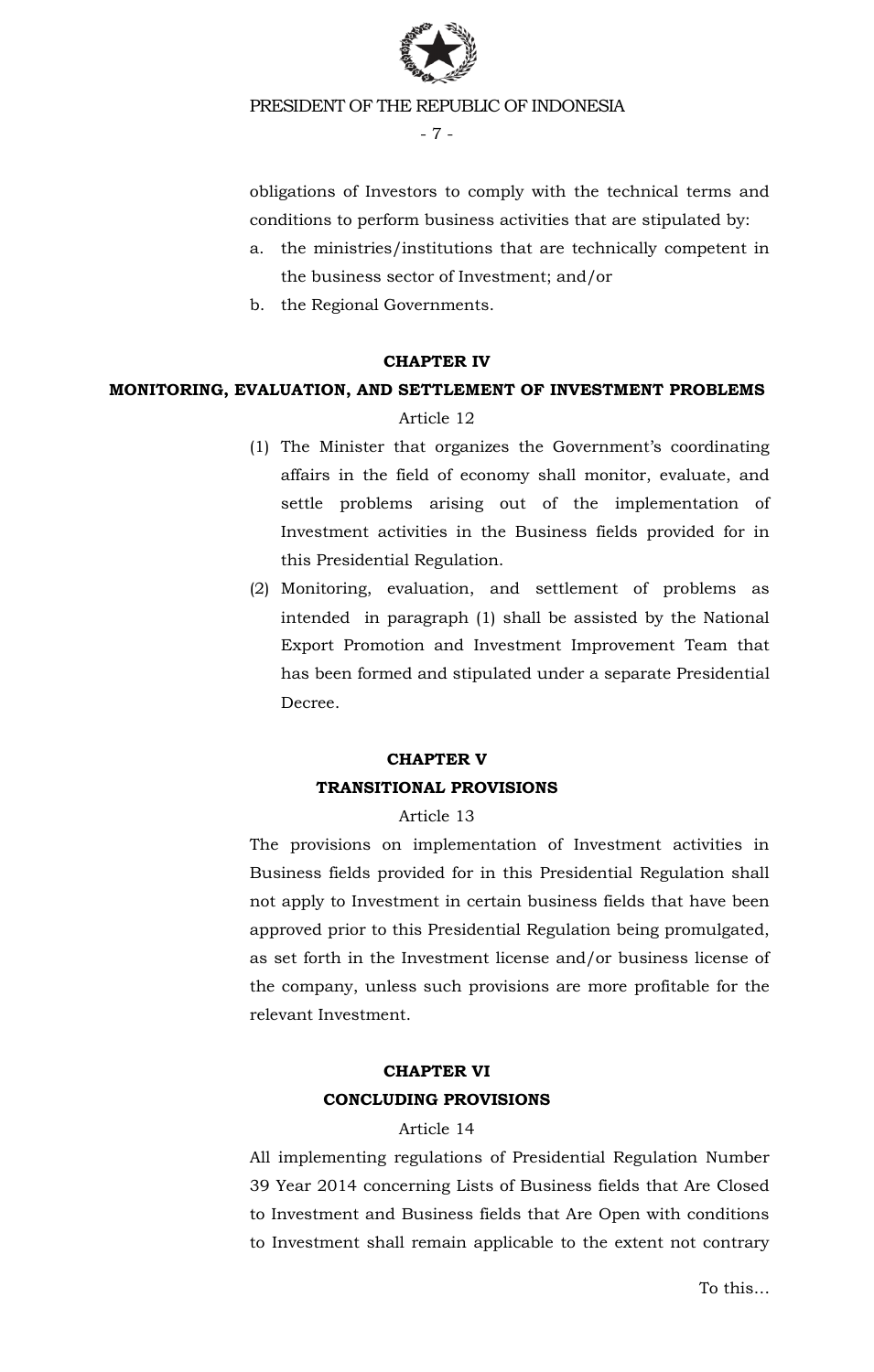

- 8 -

to this Presidential Regulation until issuance of implementing regulations under this President Regulation.

# Article 15

With this Presidential Regulation's coming into force, Presidential Regulation Number 39 Year 2014 concerningLists of Business fields that Are Closed to and Business fields that Areopen with conditions to Investment is declared void and shall no longer in effect.

# Article 16

This Presidential Regulation shall come into force as from the date of its promulgation.

For public cognizance, hereby ordering the promulgation of this Presidential Regulation by its placement in the State Gazette of the Republic of Indonesia.

> Stipulated in Jakarta on May 12, 2016 PRESIDENT OF THE REPUBLIC OF INDONESIA Sgd. JOKO WIDODO

Promulgated in Jakarta on May 18, 2016 MINISTER OF LAW AND HUMAN RIGHTS OF THE REPUBLIC OF INDONESIA, Sgd. YASONNA H LAOLY

# STATE GAZETTE OF THE REPUBLIC OF INDONESIA NUMBER 97 YEAR 2016

This copy conforms to its original CABINET SECRETARIAT OF THE REPUBLIC OF INDONESIA Deputy for Economic Affairs Sgd. AgustinaMurbaningsih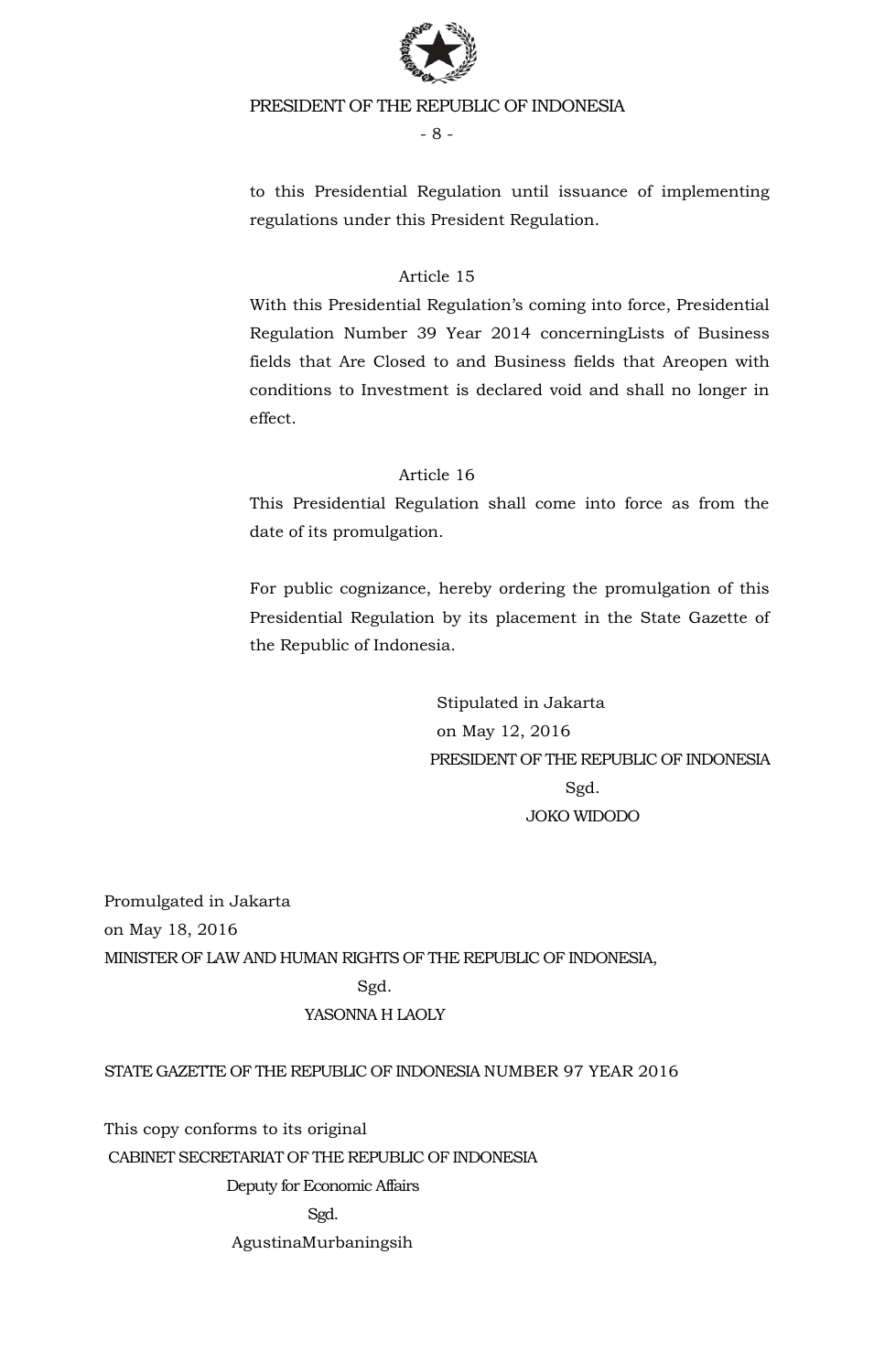

#### **LIST OF APPENDIX TO REGULATION OF THE PRESIDENT OF THE REPUBLIC OF INDONESIA**

#### **NUMBER 44 YEAR 2016**

#### **CONCERNING**

#### **LISTS OF BUSINESS FIELDS THAT ARE CLOSED TO AND BUSINESS FIELDS**

#### **THAT ARE OPEN WITH CONDITIONS TO INVESTMENT**

| No | <b>APPENDIX</b>    | <b>TITLE</b>                                                                                  | <b>PAGE</b> |
|----|--------------------|-----------------------------------------------------------------------------------------------|-------------|
| ī. | <b>APPENDIXI</b>   | List of Business Fields that are Closed to Investment                                         |             |
| 2. | <b>APPENDIXII</b>  | List of Business fields that are Open with Conditions: Reserved or in Partnership with Micro, |             |
|    |                    | Small, and Medium-Scale Enterprises and Cooperatives                                          |             |
| 3. | <b>APPENDIXIII</b> | Business Fields that are Open under Certain Conditions :                                      |             |
|    |                    | Agricultural sector                                                                           |             |
|    |                    | 2.<br>Forestry sector                                                                         | 11          |
|    |                    | 3.<br>Marine Affairs and Fisheries sector                                                     | 13          |
|    |                    | 4.<br>Energy and Mineral Resources Energy sector                                              | 14          |
|    |                    | 5.<br>Industrial Sector                                                                       | 17          |
|    |                    | 6.<br>Defense and Security Sector                                                             | 19          |
|    |                    | 7.<br><b>Public Works Sector</b>                                                              | 20          |
|    |                    | 8.<br><b>Trade Sector</b>                                                                     | 21          |
|    |                    | 9.<br>Tourism and Creative Economy Sector                                                     | 25          |
|    |                    | <b>Transportation Sector</b><br>10.                                                           | 28          |
|    |                    | Communication and Informatic Sector                                                           | 32          |
|    |                    | 12.<br><b>Financial Sector</b>                                                                | 34          |
|    |                    | <b>Banking Sector</b><br>13.                                                                  | 36          |
|    |                    | <b>Manpower Sector</b><br>14.                                                                 | 37          |
|    |                    | <b>Education Sector</b><br>15.                                                                | 38          |
|    |                    | <b>Health Sector</b><br>16.                                                                   | 39          |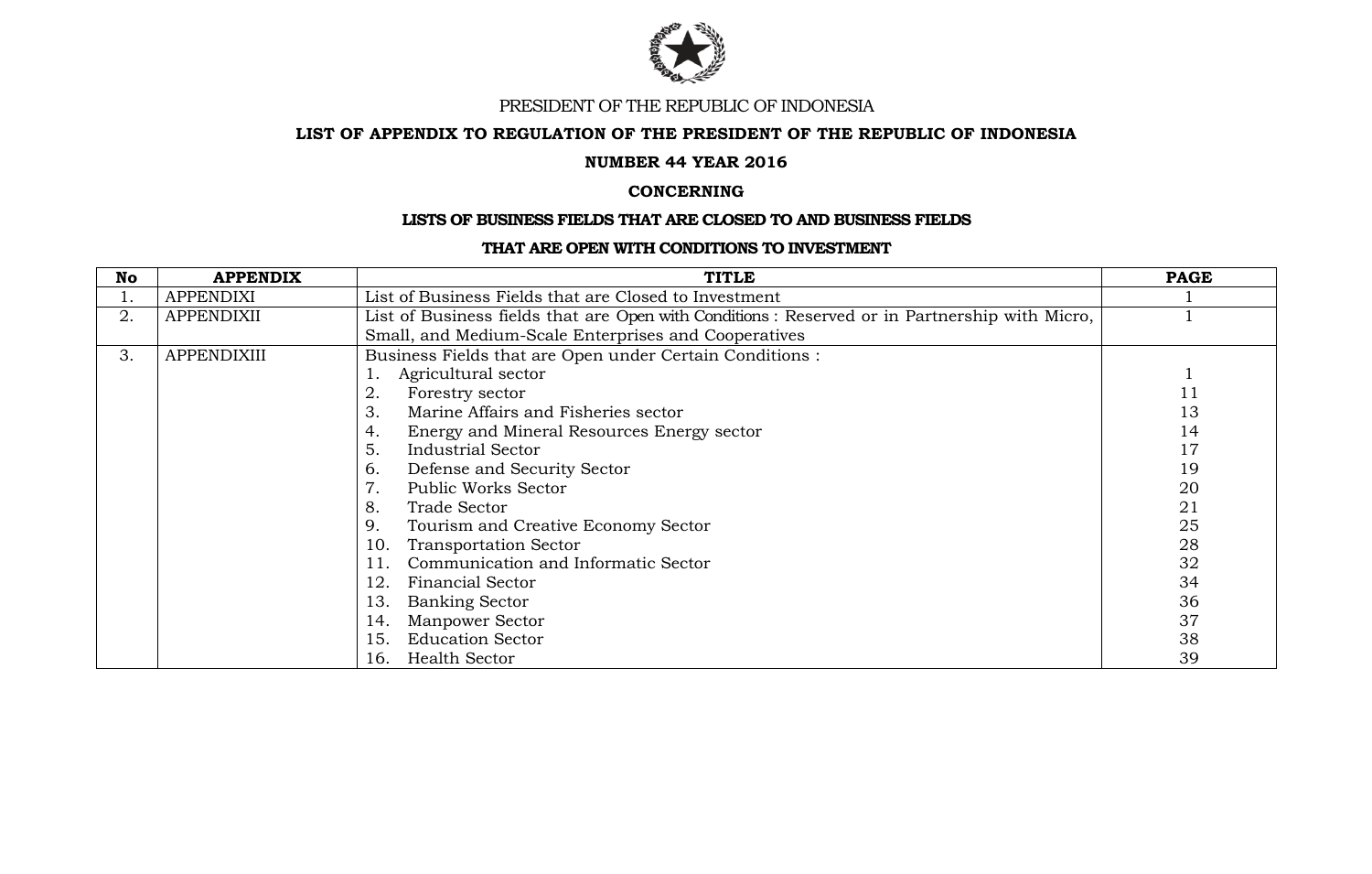

#### **APPENDIXI REGULATION OF THE PRESIDENT OF THE REPUBLIC OF INDONESIA NUMBER 44 YEAR 2016 CONCERNING LISTS OF BUSINESS FIELDS THAT ARE CLOSED TO AND BUSINESS FIELDS THAT ARE OPEN WITH CONDITIONS TO INVESTMENT**

#### **LIST OF CLOSED BUSINESS FIELDS**

| NO. | <b>BUSINESS FIELD</b>                                                                            | <b>KBLI</b> | <b>SECTOR</b>      |
|-----|--------------------------------------------------------------------------------------------------|-------------|--------------------|
| 1.  | Cultivation of Marijuana                                                                         | 01289       | Agriculture        |
| 2.  | Catching of fish species listed in Appendix I to the Convention on International Trade in        | 10719       | Forestry           |
|     | Endangered Species of Wild Fauna and Flora (CITES)                                               |             |                    |
| 3.  | Lifting of valuable artifacts from shipwrecks                                                    | 52229       | Marine Affairs and |
|     |                                                                                                  |             | Fisheries          |
| 4.  | Utilization (collection) of coral from nature for construction materials/lime/calcium, aquarium, | 03117       | Marine Affairs and |
|     | and souvenirs/jewelry as well as living coral or dead coral (recently dead coral) from nature.   |             | Fisheries          |
| 5.  | Chloral alkali making industry under mercury process                                             | 20111       | Industry           |
| 6.  | Industry of pesticide active substances: DichloroDiphenylTrichloroethane (DDT), Aldrin,          | 20211       | Industry           |
|     | Endrin, Dieldrin, Chlordane, Heptachlor, Mirex, and Toxaphene.                                   |             |                    |
| 7.  | Industrial chemical industry and Ozone Depleting Substances (BPO): Polychlorinated Biphenyl      | 20119       | Industry           |
|     | (PCB), Hexachlorobenzene and Carbon Tetrachloride (CTC), Methyl Chloroform, Methyl               |             |                    |
|     | Bromide, Trichloro Fluoro Methane (CFC-11), Dichloro Trifluoro Ethane (CFC-12), Trichloro        |             |                    |
|     | Trifluoro Ethane (CFC-113), Dichloro Tetra Fluoro Ethane (CFC-114), Chloro Pentafluoro           |             |                    |
|     | Ethane (CFC-115), Chloro Trifluoro Methane (CFC-13), Tetrachloro Difluoro Ethane (CFC-112),      |             |                    |
|     | Pentachloro Fluoro Ethane (CFC-111), Chloro Heptafluoro Propane (CFC-217), Dichloro              |             |                    |
|     | Hexafluoro Propane (CFC-216), Trichloro Pentafluoro Propane (CFC-215), Tetrachloro               |             |                    |
|     | Tetrafluoro Propane (CFC-214), Pentachloro Trifluoro Propane (CFC-213), Hexachloro Difluoro      |             |                    |
|     | Propane (CFC-211), Bromo Chloro Difluoro Methane (Halon-1211), Bromo Trifluoro Methane           |             |                    |
|     | (Halon-1301), Dibromo Tetrafluoro Ethane (Halon-2402), R-500, R-502.                             |             |                    |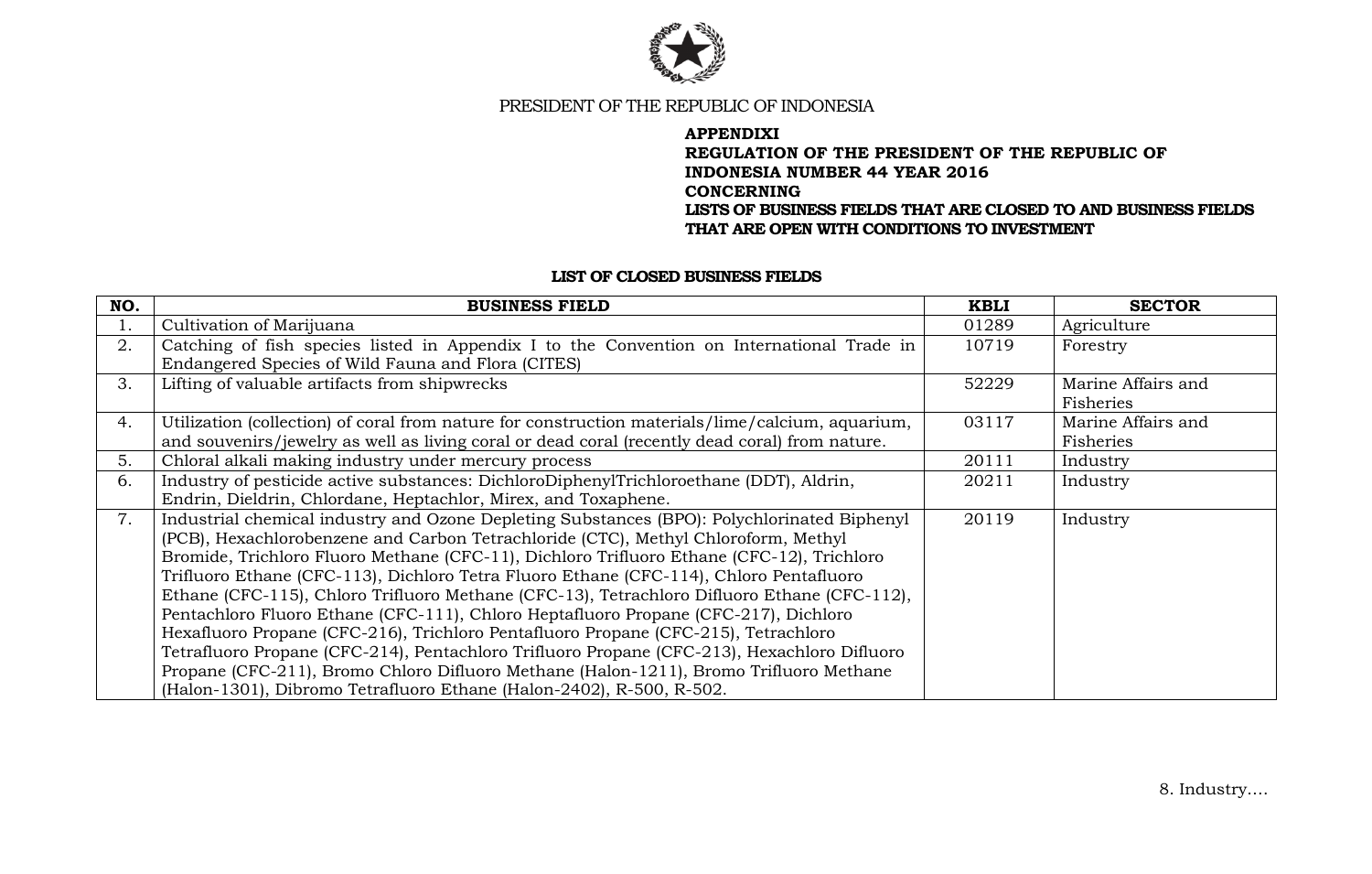

- 2 -

| NO. | <b>BUSINESS FIELD</b>                                                                                                                                                                            | <b>KBLI</b> | <b>SECTOR</b>                    |
|-----|--------------------------------------------------------------------------------------------------------------------------------------------------------------------------------------------------|-------------|----------------------------------|
| 8.  | Industry of chemicals listed in Schedule 1 of the Chemical Weapons Convention as<br>incorporated in AppendixI to Law Number 9 Year 2008 concerningUse of Chemicals as<br><b>Chemical Weapons</b> | 20119       | Industry                         |
| 9.  | Alcoholic hard liquor Industry                                                                                                                                                                   | 11010       | Industry                         |
| 10. | Alcoholic beverages Industry: Wine                                                                                                                                                               | 11020       | Industry                         |
| 11. | Malt beverages Industry                                                                                                                                                                          | 11031       | Industry                         |
| 12. | Organization and operation of terminals for passenger land transport                                                                                                                             | 52211       | Transportation                   |
| 13. | Organization and operation of weigh stations                                                                                                                                                     | 52219       | Transportation                   |
| 14. | Telecommunication/aids to shipping navigation and Vessel Traffic Information System (VTIS)                                                                                                       | 52221       | Transportation                   |
| 15. | Provision of air navigation services                                                                                                                                                             | 52230       | Transportation                   |
| 16. | Administration of testing of types of motor vehicles                                                                                                                                             | 71203       | Transportation                   |
| 17. | Management and operation of radio frequency spectrum and satellite orbit monitoring stations                                                                                                     | 61300       | Communication and<br>Information |
| 18. | Public museums                                                                                                                                                                                   | 91021       | <b>Education and Culture</b>     |
| 19. | Historical and archaeological remains (temples, Sultan's palaces, inscriptions, ruins, ancient<br>buildings, etc.)                                                                               | 91023       | <b>Education and Culture</b>     |
| 20. | Gambling/casinos                                                                                                                                                                                 | 9200        | Tourism and Creative<br>Economy  |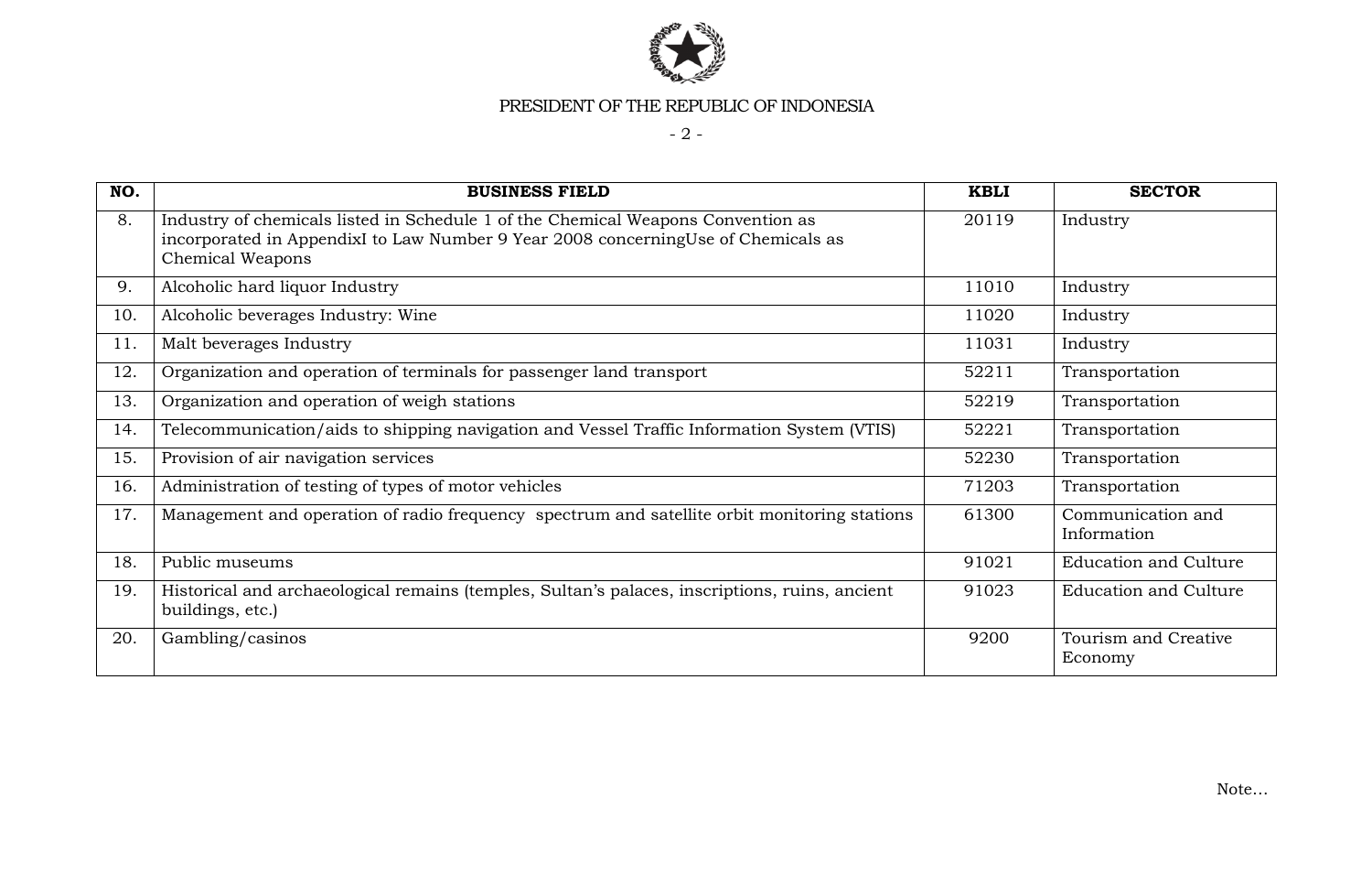

- 3 -

Note:

- 1. A closed business field may be utilized for non-commercial purposes, such as research and development, and subject to approval from an agency in charge of fostering the relevant business field.
- 2. In the event that the *Indonesian Standard Classification* of *Business Fields* (KBLI) covers more than one business field, then the requirements as intended in AppendixI shall apply only to the business fields that are stated in the column of business fields.

PRESIDENT OF THE REPUBLIC OF INDONESIA

Sgd.

JOKO WIDODO

This copy conforms to its original

CABINET SECRETARIAT OF THE REPUBLIC OF INDONESIA Deputy for Economic Affairs

Sgd.

AgustinaMurbaningsih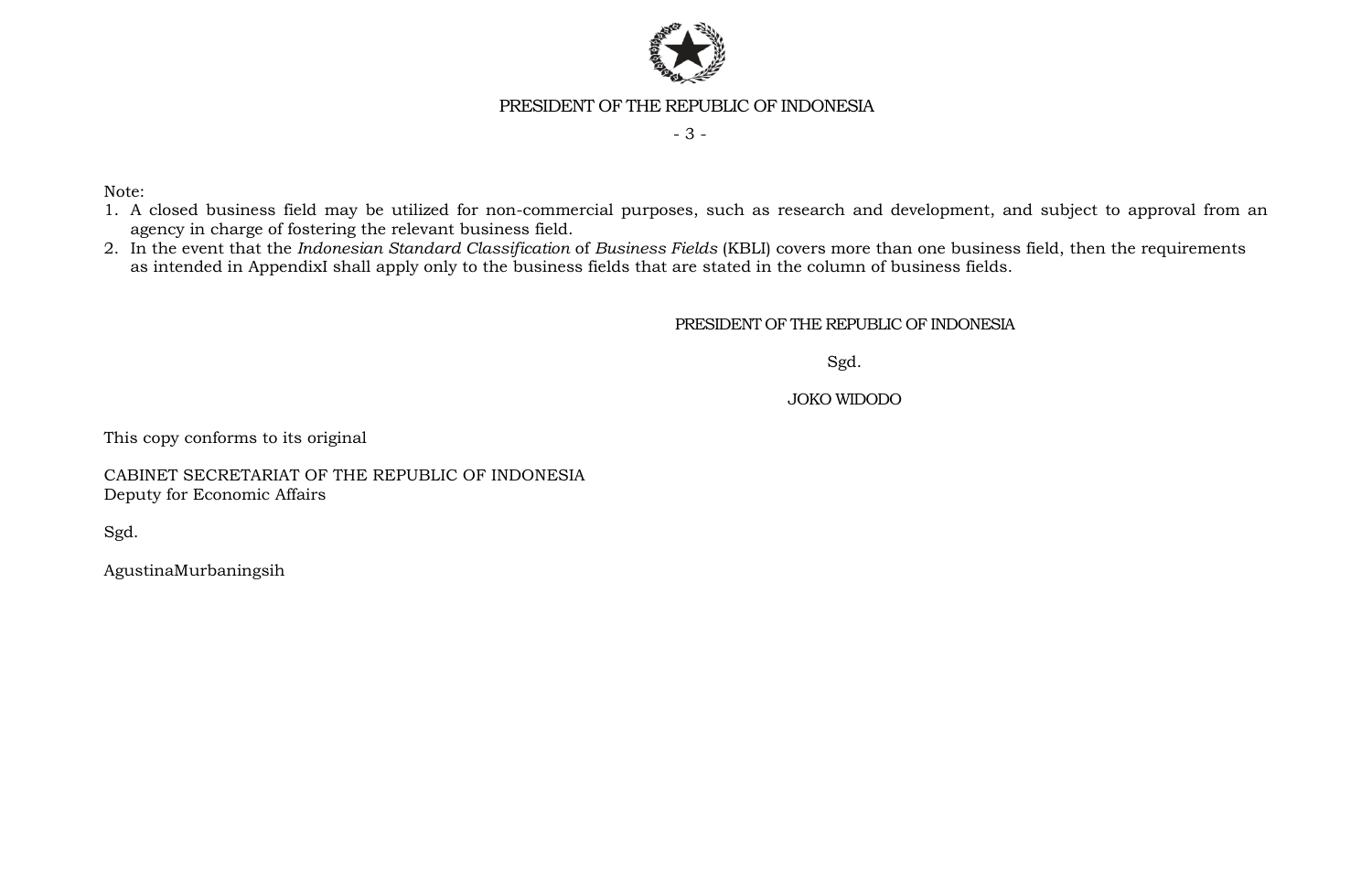

### **APPENDIX II REGULATION OF THE PRESIDENT OF THE REPUBLIC OF INDONESIA NUMBER 44 YEAR 2016 CONCERNING LISTS OF BUSINESS FIELDS THAT ARE CLOSED TO AND BUSINESS FIELDS THAT ARE OPEN WITH CONDITION TO INVESTMENT**

#### **LIST OF BUSINESS FIELDS THAT ARE OPEN WITH CONDITIONS: RESERVED FOR OR IN PARTNERSHIP WITH MICRO, SMALL, AND MEDIUM-SCALE ENTERPRISES AND COOPERATIVES**

|     | <b>Business Field</b>                                                     | <b>KBLI</b> | <b>Conditions</b>           |                          |               |
|-----|---------------------------------------------------------------------------|-------------|-----------------------------|--------------------------|---------------|
| No. |                                                                           |             | <b>Reserved</b><br>for SMEs | Partnership              | <b>Sector</b> |
|     | Staple food crops cultivation business, in an area of more than 25<br>Ha: |             |                             |                          |               |
| 1.  | Rice                                                                      | 01121       |                             |                          | Agriculture   |
|     |                                                                           | 01122       |                             |                          |               |
| 2.  | Corn                                                                      | 01111       |                             |                          | Agriculture   |
| 3.  | Soy                                                                       | 01113       |                             |                          | Agriculture   |
| 4.  | Peanut                                                                    | 01114       |                             | $\qquad \qquad -$        | Agriculture   |
| 5.  | Green bean                                                                | 01115       |                             |                          | Agriculture   |
| 6.  | Other food crops (cassava and sweet potatoes)                             | 01135       |                             |                          | Agriculture   |
|     | Plantation seeding business, in an area of less than 25 Ha:               |             |                             |                          |               |
| 7.  | Jatrophacurca crops                                                       | 01299       |                             | $\overline{\phantom{0}}$ | Agriculture   |
| 8.  | Other sweetener crops                                                     | 01137       |                             |                          | Agriculture   |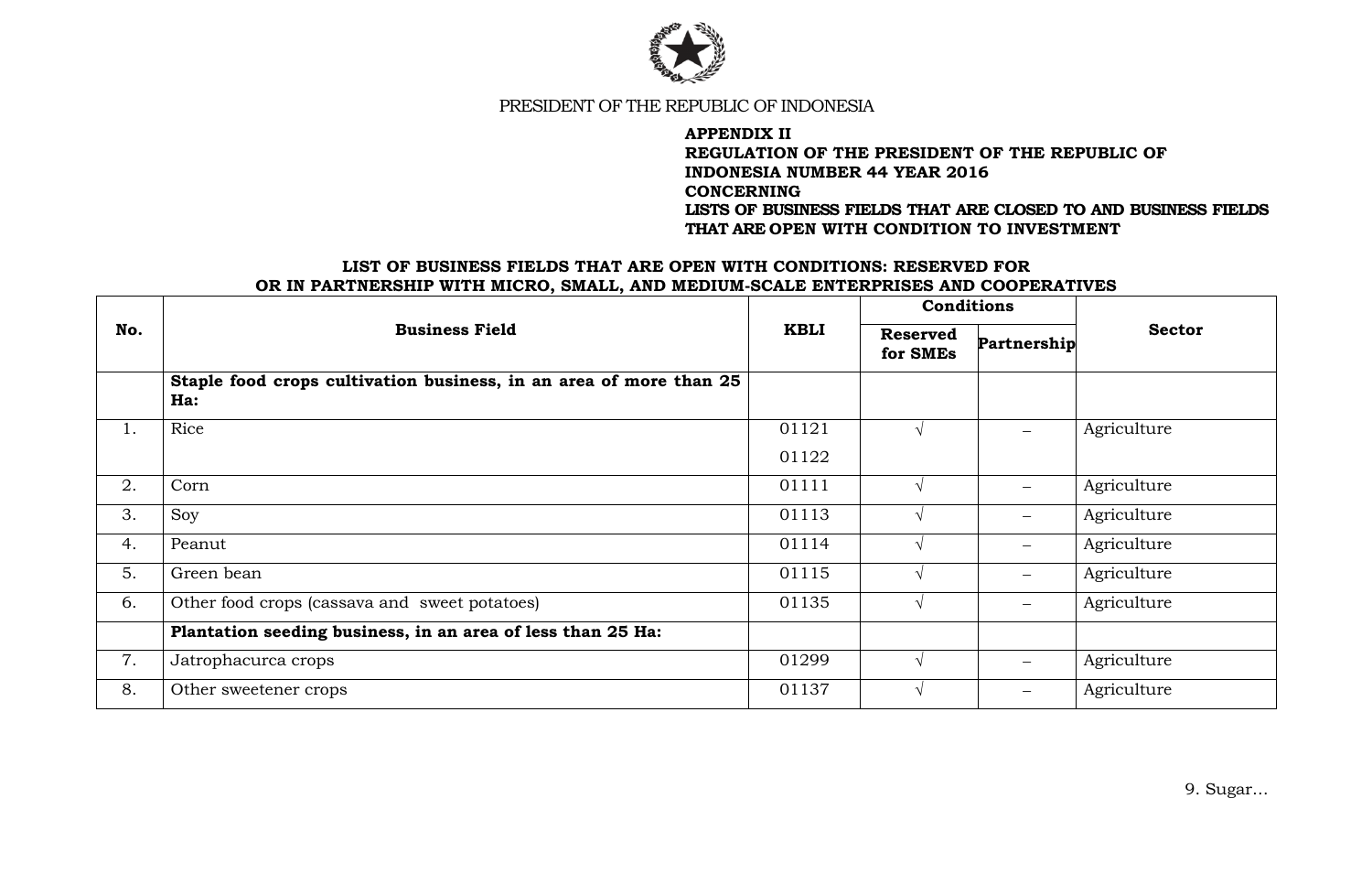

- 2 –

|     | <b>Business Field</b>                                          |             | Conditions                  |                          |               |
|-----|----------------------------------------------------------------|-------------|-----------------------------|--------------------------|---------------|
| No. |                                                                | <b>KBLI</b> | <b>Reserved</b><br>for SMEs | Partner<br>ship          | <b>Sector</b> |
| 9.  | Sugar cane crops                                               | 01140       |                             | $\overline{\phantom{0}}$ | Agriculture   |
| 10. | Tobacco crops                                                  | 01150       | $\sqrt{ }$                  | $-$                      | Agriculture   |
| 11. | Textile raw material and cotton crops                          | 01160       | $\sqrt{ }$                  |                          | Agriculture   |
| 12. | Other crops that are not classified in other locations         | 01299       | $\sqrt{ }$                  | $-$                      | Agriculture   |
| 13. | Cashew crops                                                   | 01220       | $\sqrt{ }$                  | $-$                      | Agriculture   |
| 14. | Coconut crops                                                  | 01261       | $\sqrt{ }$                  | $\overline{\phantom{0}}$ | Agriculture   |
| 15  | Oil palm crops                                                 | 01262       |                             | $\overline{\phantom{0}}$ | Agriculture   |
| 16. | Beverage crops (tea, coffee and cocoa)                         | 01270       | $\sqrt{ }$                  | $-$                      | Agriculture   |
| 17. | Peppercorn crops                                               | 01281       | $\sqrt{ }$                  | $-$                      | Agriculture   |
| 18. | Clove crops                                                    | 01282       | $\sqrt{ }$                  | $-$                      | Agriculture   |
| 19. | Essential oil crops                                            | 01284       | $\sqrt{ }$                  |                          | Agriculture   |
| 20. | Medicinal/pharmaceutical crops (other than horticulture crops) | 01285       | $\sqrt{ }$                  | $-$                      | Agriculture   |
|     |                                                                | 01286       |                             |                          |               |
| 21. | Other spice crops                                              | 01289       | $\sqrt{}$                   |                          | Agriculture   |
| 22. | Rubber and Other Latex Producing crops                         | 01291       | $\sqrt{ }$                  | $-$                      | Agriculture   |
|     | Plantation seeding business, in an area of less than 25 Ha:    |             |                             |                          |               |
| 23. | Other sweetener plantations                                    | 01137       | $\sqrt{ }$                  | $-$                      | Agriculture   |
| 24. | Sugar cane plantations                                         | 01140       | $\sqrt{ }$                  |                          | Agriculture   |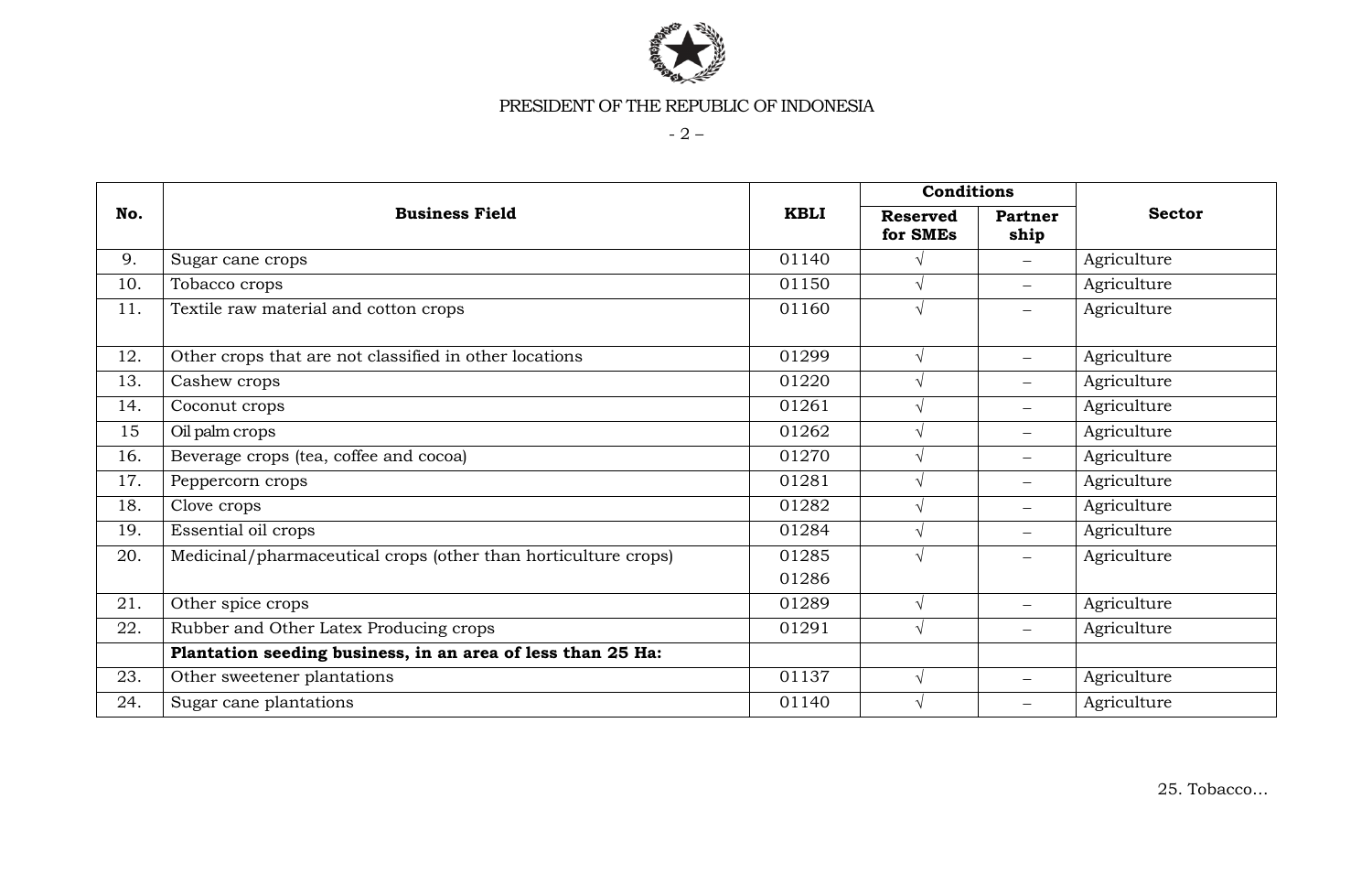

- 3 -

|     | <b>Business Field</b>                                         |             | Conditions                  |                          |               |
|-----|---------------------------------------------------------------|-------------|-----------------------------|--------------------------|---------------|
| No. |                                                               | <b>KBLI</b> | <b>Reserved</b><br>for SMEs | Partner<br>ship          | <b>Sector</b> |
| 25. | Tobacco plantations                                           | 01150       |                             | $\qquad \qquad -$        | Agriculture   |
| 26. | Textile raw material and cotton plantations                   | 01160       | $\sqrt{ }$                  | $\qquad \qquad -$        | Agriculture   |
| 27. | Cashews plantations                                           | 01220       | $\sqrt{ }$                  | $\qquad \qquad -$        | Agriculture   |
| 28. | Coconut plantations                                           | 01261       | $\sqrt{ }$                  | $-$                      | Agriculture   |
| 29. | Oil palm plantations                                          | 01262       | $\sqrt{ }$                  |                          | Agriculture   |
| 30. | Beverage plantations (tea, coffee and cocoa)                  | 01270       | $\sqrt{ }$                  | $\overline{\phantom{0}}$ | Agriculture   |
| 31. | Peppercorn plantations                                        | 01281       | $\sqrt{ }$                  | $\qquad \qquad -$        | Agriculture   |
| 32. | Clove plantations                                             | 01282       | $\sqrt{ }$                  | $-$                      | Agriculture   |
| 33. | Essential oil plantations                                     | 01284       | $\sqrt{ }$                  |                          | Agriculture   |
| 34. | Medicinal/pharmaceutical plantations (other than horticulture | 01285       | $\sqrt{ }$                  | $-$                      | Agriculture   |
|     | plantations)                                                  | 01286       |                             |                          |               |
| 35. | Other spice plantations                                       | 01289       | $\sqrt{ }$                  | $\qquad \qquad -$        | Agriculture   |
| 36. | Rubber and Other Latex Producing plantations                  | 01291       | $\sqrt{ }$                  | $\qquad \qquad -$        | Agriculture   |
| 37. | Other plantations                                             | 01299       | $\sqrt{ }$                  | $\qquad \qquad -$        | Agriculture   |
|     | Business with specific capacities                             |             |                             |                          |               |
| 38. | Dried clove buds industry                                     | 01630       | $\sqrt{ }$                  | $\qquad \qquad -$        | Agriculture   |
| 39. | Crude vegetable and animal oils industry (edible oils)        | 10490       | $\sqrt{ }$                  | $\qquad \qquad -$        | Agriculture   |
| 40. | Copra, fiber, coconut shell charcoal, dust,                   | 10421       | $\sqrt{ }$                  |                          | Agriculture   |
|     | nata de coco Industry                                         |             |                             |                          |               |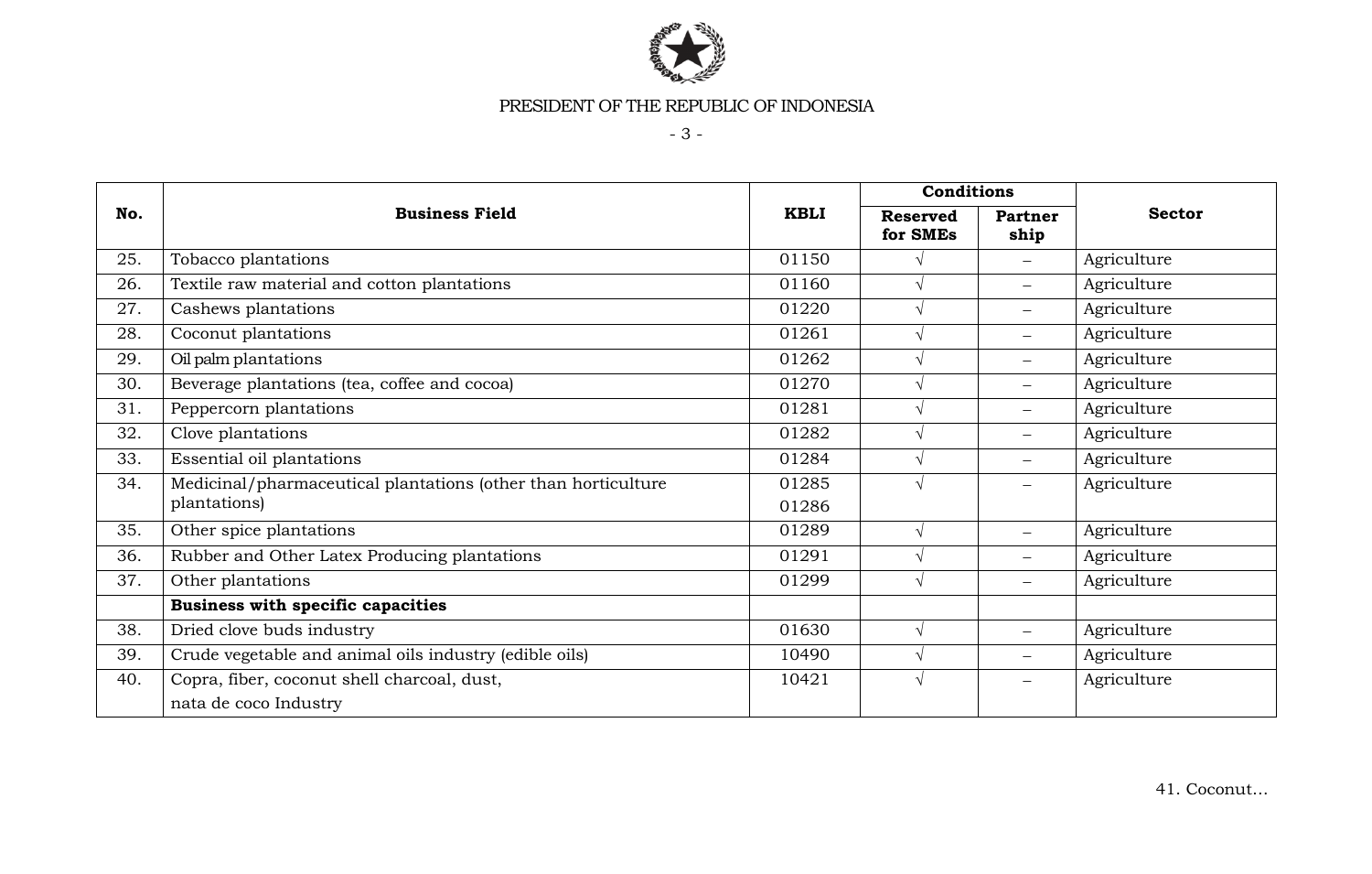

 $-4 -$ 

|     | <b>Business Field</b>                                                                                       |             | Conditions                  |                   |               |
|-----|-------------------------------------------------------------------------------------------------------------|-------------|-----------------------------|-------------------|---------------|
| No. |                                                                                                             | <b>KBLI</b> | <b>Reserved</b><br>for SMEs | Partner<br>ship   | <b>Sector</b> |
| 41. | Coconut oil Industry                                                                                        | 10422       |                             |                   | Agriculture   |
| 42. | Palm oil Industry                                                                                           | 10431       |                             |                   | Agriculture   |
| 43. | Cotton fiber Industry                                                                                       | 01630       |                             | $\qquad \qquad -$ | Agriculture   |
| 44. | Cotton seeds Industry                                                                                       | 10490       |                             | $-$               | Agriculture   |
| 45. | Peeling, cleaning, drying, and sorting of plantation products Industry<br>(cocoa and coffee beans) Industry | 10399       |                             |                   | Agriculture   |
| 46. | Cashew for dried cashew nut and cashew nut shell liquid (CNSL)<br>Industry                                  | 10614       |                             |                   | Agriculture   |
| 47  | Peppercorn for dried white peppercorn and dried black peppercorn<br>Industry                                | 10614       |                             |                   | Agriculture   |
| 48. | Cane sugar, sugar cane top and sugar cane bagasse Industry                                                  | 10721       |                             |                   | Agriculture   |
| 49. | Black tea/green tea Industry                                                                                | 10763       |                             |                   | Agriculture   |
| 50. | Dried tobacco leaves Industry                                                                               | 12091       |                             |                   | Agriculture   |
| 51. | Rubber for sheet, concentrated latex Industry                                                               | 22122       |                             | $-$               | Agriculture   |
| 52. | Jatrophacurcas oil industry                                                                                 | 20294       |                             | $-$               | Agriculture   |
| 53. | Breeding and raising of pigs in a total of less than or equivalent to 125<br>in number                      | 01450       |                             |                   | Agriculture   |
| 54. | Breeding and raising of native chickens and crossbreeding                                                   | 01463       |                             |                   | Agriculture   |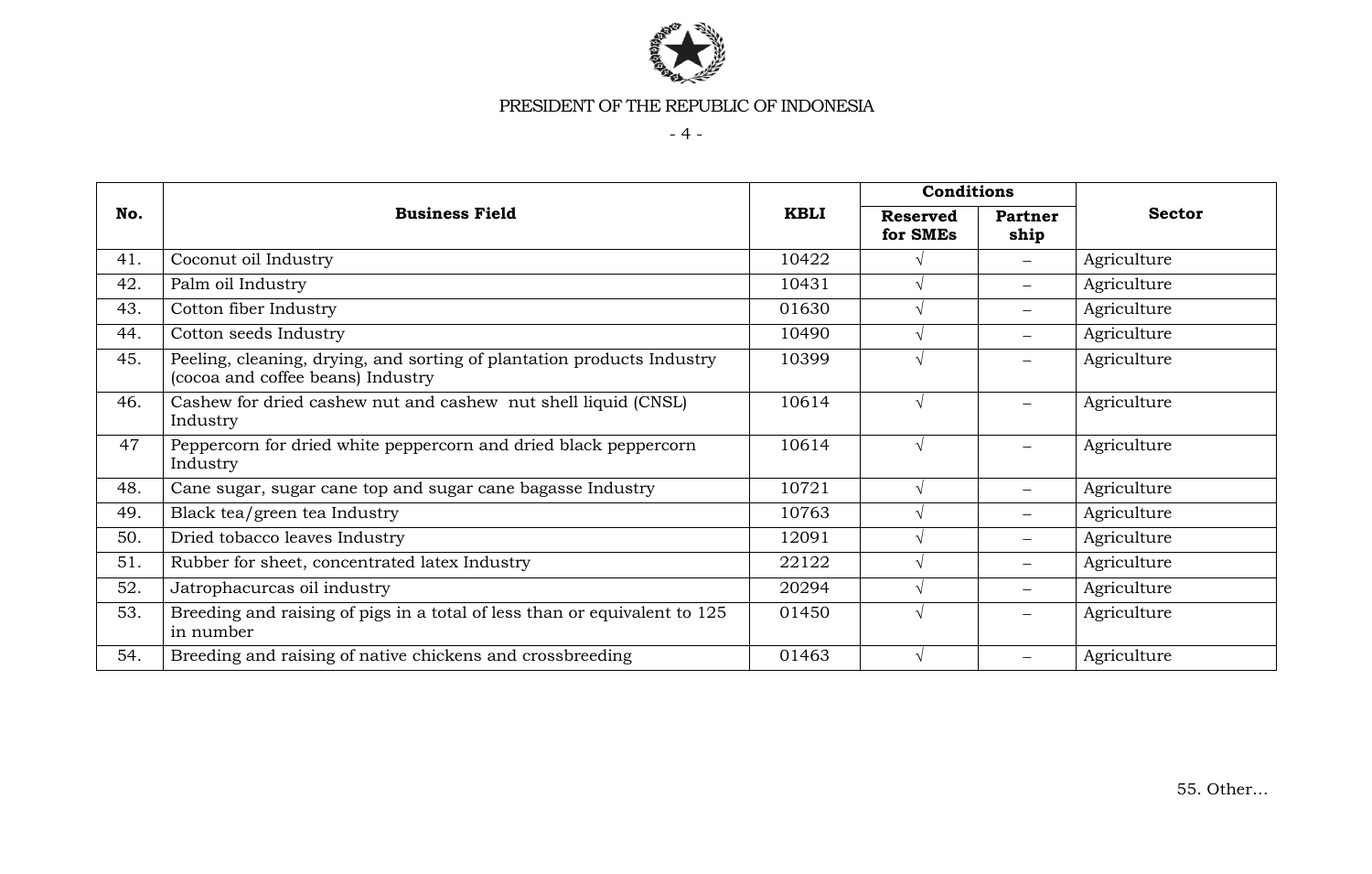

- 5 -

|     |                                                                                                           |             | Conditions                  |                          |                                 |
|-----|-----------------------------------------------------------------------------------------------------------|-------------|-----------------------------|--------------------------|---------------------------------|
| No. | <b>Business Field</b>                                                                                     | <b>KBLI</b> | <b>Reserved</b><br>for SMEs | Partner<br>ship          | <b>Sector</b>                   |
| 55. | Other Forest Plantation Businesses (Sugar Palm, Pecan, Tamarind<br>Seed, Charcoal Raw Material, Cinnamon) | 02119       |                             |                          | Forestry                        |
| 56. | Primary forest product processing industry: Oleo pine resin                                               | 02303       |                             | $\qquad \qquad -$        | Forestry                        |
| 57. | Primary forest product processing industry: Bamboo                                                        | 02308       |                             |                          | Forestry                        |
| 58. | Production of swallow nest in nature                                                                      | 01469       |                             | $\overline{\phantom{m}}$ | Forestry                        |
| 59. | Sawmill industry (production capacity of up to 2000M3/year                                                | 16101       |                             | $\overline{\phantom{0}}$ | Forestry                        |
| 60. | Rattan processing primary industry                                                                        | 16104       |                             |                          | Forestry                        |
| 61. | Forest business : rattan                                                                                  | 02131       | $\sim$                      |                          | Forestry                        |
| 62. | Forest business : Oleo pine resin                                                                         | 02132       | $\overline{\phantom{a}}$    |                          | Forestry                        |
|     |                                                                                                           |             |                             |                          |                                 |
| 63. | Forest business : bamboo                                                                                  | 02134       | $\equiv$                    |                          | Forestry                        |
| 64. | Forest business : shoreajavanica                                                                          | 02135       | $\overline{\phantom{a}}$    |                          | Forestry                        |
| 65. | Forest business : agarwood                                                                                | 02136       | $\sim$                      |                          | Forestry                        |
| 66. | Shellac, alternative food crops (sago),<br>latex, and honeybee businesses                                 | 02139       | $\overline{\phantom{a}}$    | $\mathcal{N}$            | Forestry                        |
| 67. | Silkworm cocoon business (natural silk farming)                                                           | 01492       | $\equiv$                    |                          | Forestry                        |
| 68. | Hatchery of marine fish                                                                                   | 03211       | $\overline{\phantom{0}}$    | $\mathbf \Lambda$        | Marine Affairs and<br>Fisheries |
| 69. | Hatchery of brackish water fish                                                                           | 03525       | $\equiv$                    | $\sqrt{ }$               | Marine Affairs and<br>Fisheries |
| 70. | Hatchery of freshwater fish                                                                               | 03225       | $\overline{\phantom{a}}$    | $\sqrt{ }$               | Marine Affairs and<br>Fisheries |
| 71. | Rearing of marine fish                                                                                    | 03211       | $\overline{\phantom{a}}$    | $\sqrt{ }$               | Marine Affairs and<br>Fisheries |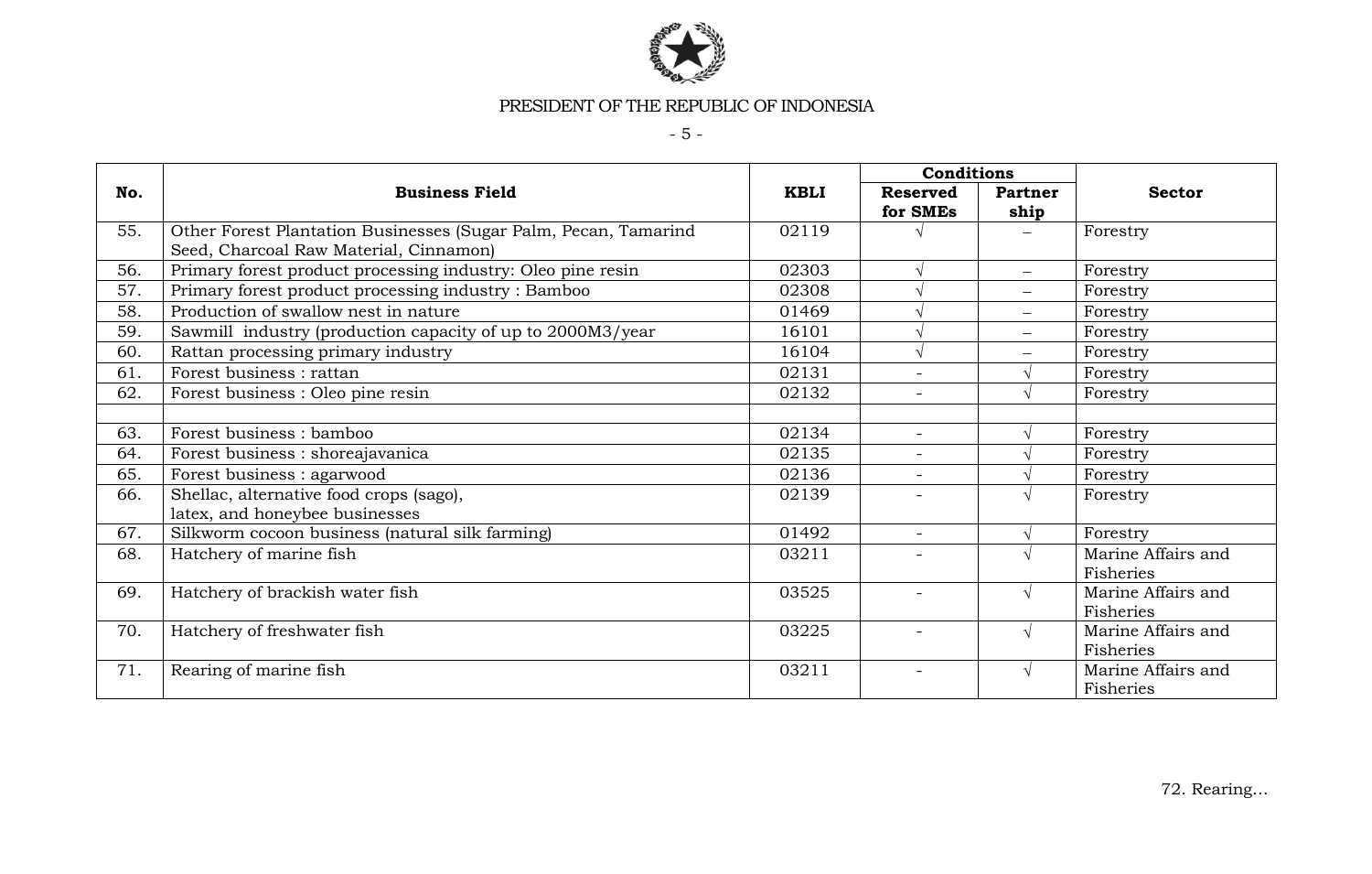

- 6 -

|     |                                                                                                                                       | Conditions     |                             |                          |                                 |  |
|-----|---------------------------------------------------------------------------------------------------------------------------------------|----------------|-----------------------------|--------------------------|---------------------------------|--|
| No. | <b>Business Field</b>                                                                                                                 | <b>KBLI</b>    | <b>Reserved</b><br>for SMEs | Partner<br>ship          | <b>Sector</b>                   |  |
| 72. | Rearing of brackish water fish                                                                                                        | 03251          |                             |                          | Marine Affairs and<br>Fisheries |  |
| 73. | Rearing of freshwater fish                                                                                                            | 03221          |                             |                          | Marine Affairs and<br>Fisheries |  |
| 74. | Fishery product processing business : salting/drying of fish and other<br>water biota industry                                        | 10211          | $\equiv$                    | $\mathcal{L}$            | Marine Affairs and<br>Fisheries |  |
| 75. | Fishery product processing business : smoking fish and other water<br>biota industry                                                  | 10212          | $\equiv$                    | $\mathcal{A}$            | Marine Affairs and<br>Fisheries |  |
| 76. | Fishery product processing business : yeasting/fermentation fish and<br>other cooked products (for extraction and fish jelly)industry | 10215<br>10779 | $\overline{\phantom{a}}$    |                          | Marine Affairs and<br>Fisheries |  |
| 77. | Fishery product processing business : Minced fish and surimi<br>processing-based industry                                             | 10216          | $\overline{\phantom{0}}$    |                          | Marine Affairs and<br>Fisheries |  |
| 78. | Marketing, distribution, wholesale, and export businesses of fish<br>products                                                         | 46206          | $\overline{\phantom{0}}$    |                          | Marine Affairs and<br>Fisheries |  |
| 79. | Fish preservation industry                                                                                                            | 10214          | $\sqrt{}$                   |                          | Industry                        |  |
| 80. | Soybean tempe industry                                                                                                                | 10391          | V                           | $\overline{\phantom{0}}$ | Industry                        |  |
| 81. | Soybean tofu industry                                                                                                                 | 10392          |                             |                          | Industry                        |  |
| 82. | Moist Cake industry                                                                                                                   | 10792          |                             | $\overline{\phantom{0}}$ | Industry                        |  |
| 83. | Industry of food from soybean and legumes, other than soya sauce,<br>tempe, and tofu                                                  | 10793          |                             |                          | Industry                        |  |
| 84. | Industry of crackers, chips, crispy peanut fritters (peyek), and the like                                                             | 10794          |                             |                          | Industry                        |  |
| 85. | Red sugar industry                                                                                                                    | 10722          |                             | $\overline{\phantom{0}}$ | Industry                        |  |
| 86. | Tuber peeling and cleaning industry                                                                                                   | 01630          |                             |                          | Industry                        |  |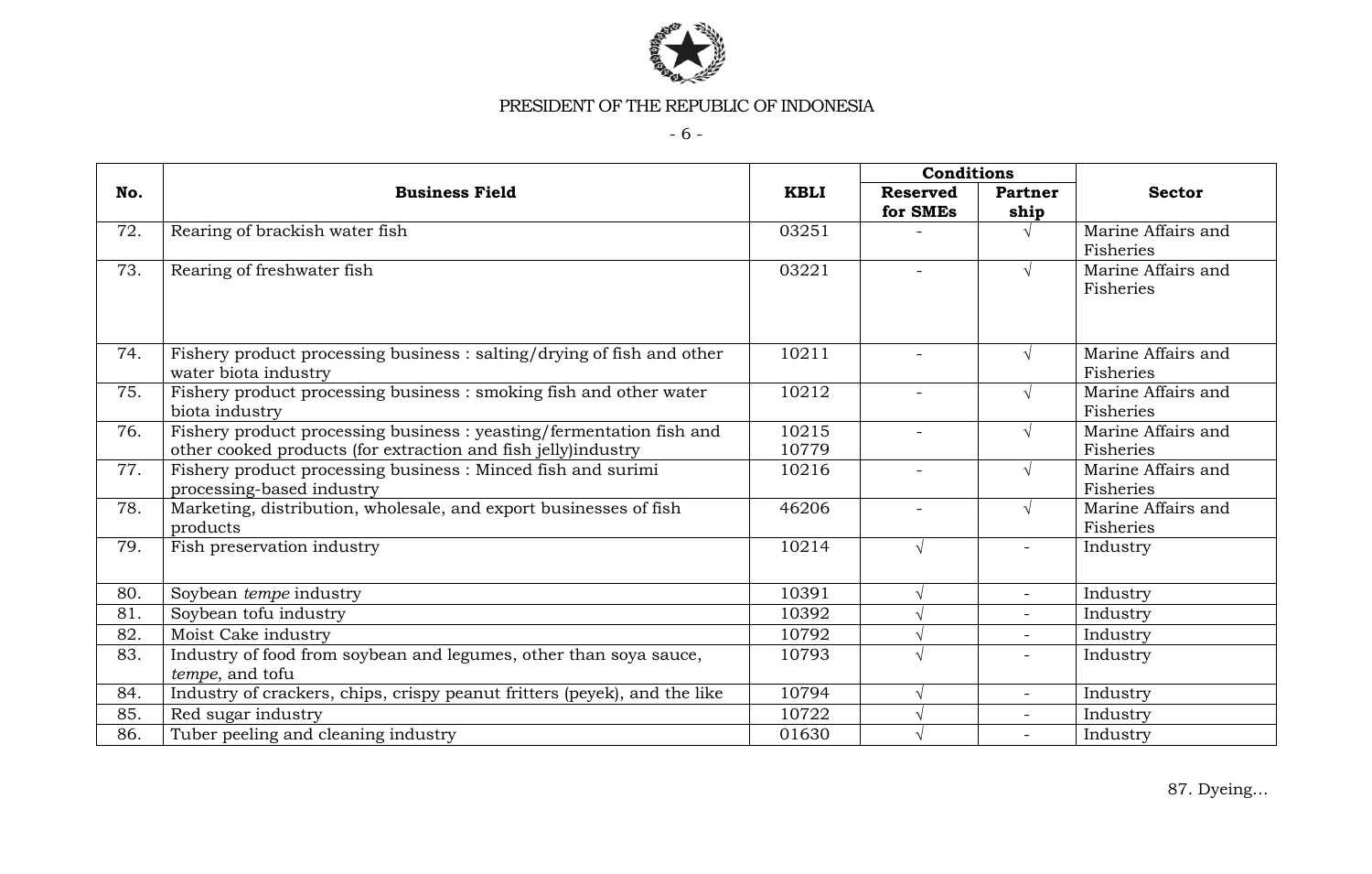

- 7 -

|      |                                                                                                                                                 |             | <b>Conditions</b>           |                          |               |  |
|------|-------------------------------------------------------------------------------------------------------------------------------------------------|-------------|-----------------------------|--------------------------|---------------|--|
| No.  | <b>Business Field</b>                                                                                                                           | <b>KBLI</b> | <b>Reserved</b><br>for SMEs | <b>Partner</b><br>ship   | <b>Sector</b> |  |
| 87.  | Dyeing of yarns from natural or artificial fibers for dyed/patterned<br>yearns, ikat with handlooms industry                                    | 13122       |                             |                          | Industry      |  |
| 88.  | Fabrics Printing industry                                                                                                                       | 13133       | $\sqrt{ }$                  | $\overline{\phantom{0}}$ | Industry      |  |
| 89.  | Hand-drawn batik industry                                                                                                                       | 13134       | $\sqrt{ }$                  | $\overline{\phantom{0}}$ | Industry      |  |
| 90.  | Knitted/crocheted fabrics especially lace Industry                                                                                              | 13911       | $\sqrt{ }$                  |                          | Industry      |  |
| 91.  | Embroidery industry                                                                                                                             | 13912       | $\sqrt{ }$                  | $\overline{\phantom{0}}$ | Industry      |  |
| 92.  | Rattan and bamboo plaiting industry                                                                                                             | 16291       | $\sqrt{ }$                  | $\overline{\phantom{0}}$ | Industry      |  |
| 93.  | Non rattan and bamboo plaiting industry                                                                                                         | 16292       |                             | $\overline{\phantom{0}}$ | Industry      |  |
| 94.  | Carving handy craft industry from wood except furniture industry                                                                                | 16293       | $\sqrt{ }$                  |                          | Industry      |  |
| 95.  | Kitchenware industry from wood, rattan and bamboo                                                                                               | 16294       | $\sqrt{ }$                  | $\overline{\phantom{0}}$ | Industry      |  |
| 96.  | Wood, rattan, and cork industry that is not elsewhere classified                                                                                | 16299       | $\sqrt{ }$                  | $\overline{a}$           | Industry      |  |
| 97.  | Traditional musical instruments industry                                                                                                        | 32201       | $\sqrt{ }$                  | $\overline{\phantom{0}}$ | Industry      |  |
| 98.  | Moslem woman's praying cloth, scarf, head scarf, and other traditional<br>apparels industry                                                     | 14111       | V                           |                          | Industry      |  |
| 99.  | Rubber curing industry                                                                                                                          | 22121       | $\sqrt{ }$                  | $\overline{\phantom{0}}$ | Industry      |  |
| 100. | Clay made household necessities industry especially earthenware                                                                                 | 23932       | $\sqrt{ }$                  | $\overline{\phantom{0}}$ | Industry      |  |
| 101. | Hand tools Industry for agricultural for land preparation production<br>process, harvesting, post-harvest and cultivation except hoe and spades | 25931       | $\sqrt{ }$                  |                          | Industry      |  |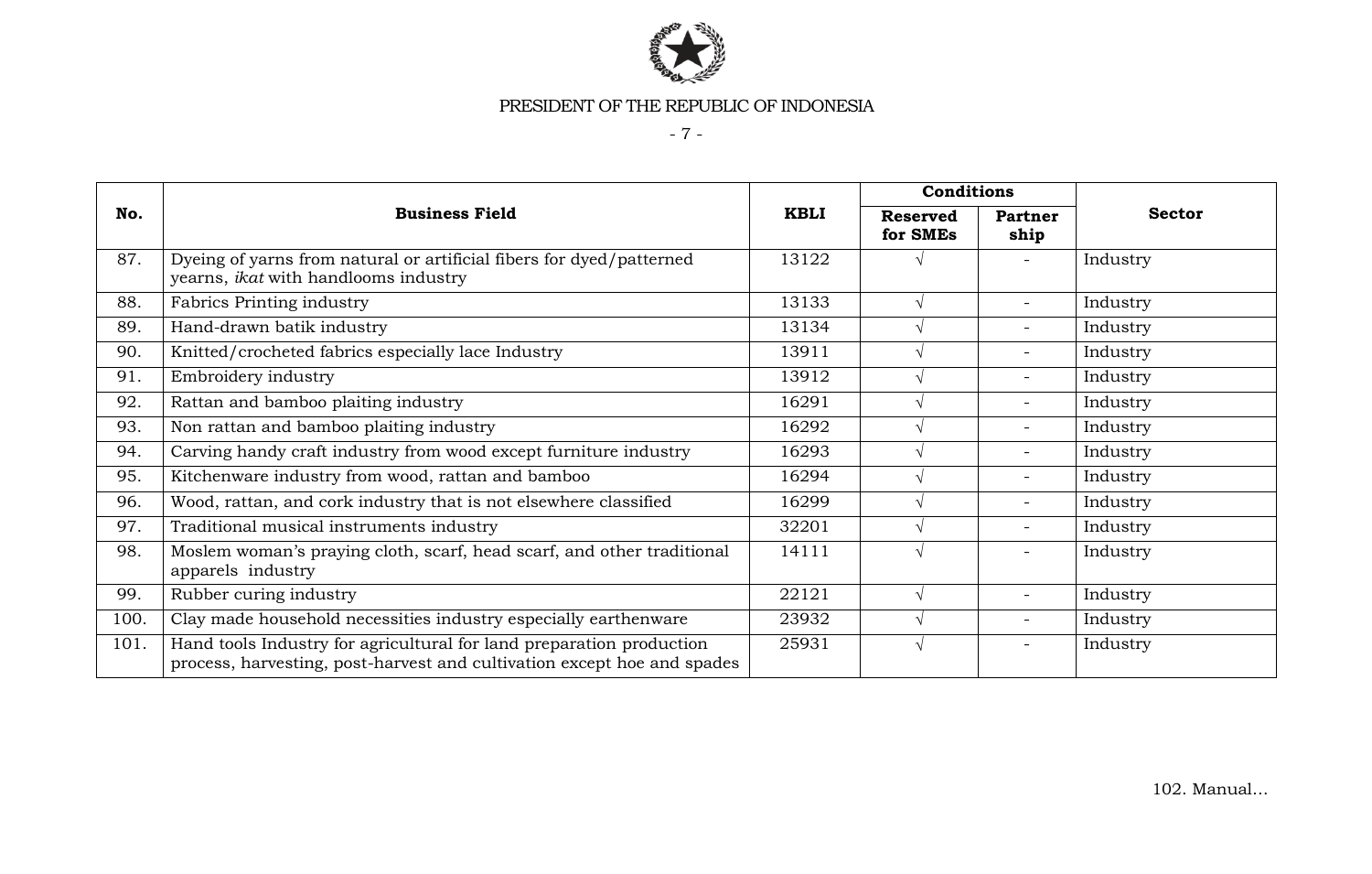

- 8 -

|      |                                                                                                                              |             | Conditions                  |                          |               |
|------|------------------------------------------------------------------------------------------------------------------------------|-------------|-----------------------------|--------------------------|---------------|
| No.  | <b>Business Field</b>                                                                                                        | <b>KBLI</b> | <b>Reserved</b><br>for SMEs | Partner<br>ship          | <b>Sector</b> |
| 102. | Manual or semi mechanical processed hand tools industry for                                                                  | 25932       |                             | $\overline{\phantom{0}}$ | Industry      |
|      | handwork and cutting                                                                                                         | 25933       |                             |                          |               |
|      |                                                                                                                              | 25934       |                             |                          |               |
| 103. | Maintenance and repair of motorcycles other than those integrating<br>with sale of motorcycle (agents/distributors) industry | 45407       | $\sqrt{}$                   | $\overline{\phantom{0}}$ | Industry      |
| 104. | Repair of personal and household necessities industry                                                                        | 95220       | $\sqrt{}$                   | $\overline{\phantom{0}}$ | Industry      |
|      |                                                                                                                              | 95240       |                             |                          |               |
|      |                                                                                                                              | 95290       |                             |                          |               |
| 105. | Copra industry                                                                                                               | 10421       | $\overline{\phantom{a}}$    |                          | Industry      |
| 106. | Pickled fruits and vegetables industry                                                                                       | 10311       | $\overline{\phantom{a}}$    |                          | Industry      |
| 107. | Soy sauce industry                                                                                                           | 10771       | $\overline{\phantom{a}}$    |                          | Industry      |
| 108. | Powdered and sweetened condensed milk industry                                                                               | 10520       | $\overline{\phantom{a}}$    |                          | Industry      |
| 109. | Stamped batik industry                                                                                                       | 13134       | $\overline{\phantom{a}}$    |                          | Industry      |
| 110. | Processed rattan industry                                                                                                    | 16104       | $\overline{\phantom{a}}$    |                          | Industry      |
| 111. | Preserved rattan, bamboo and the like industry                                                                               | 16103       | $\overline{\phantom{a}}$    |                          | Industry      |
| 112. | Wooden goods industry (moldings and construction material<br>components industry)                                            | 16221       |                             |                          | Industry      |
| 113. | Essential oils industry                                                                                                      | 20294       | $\overline{\phantom{a}}$    |                          | Industry      |
| 114. | Dried tobacco and processed tobacco industry                                                                                 | 12091       | $\overline{\phantom{a}}$    |                          | Industry      |
| 115. | Clay/ceramics bricks industry                                                                                                | 23921       | $\overline{\phantom{a}}$    |                          | Industry      |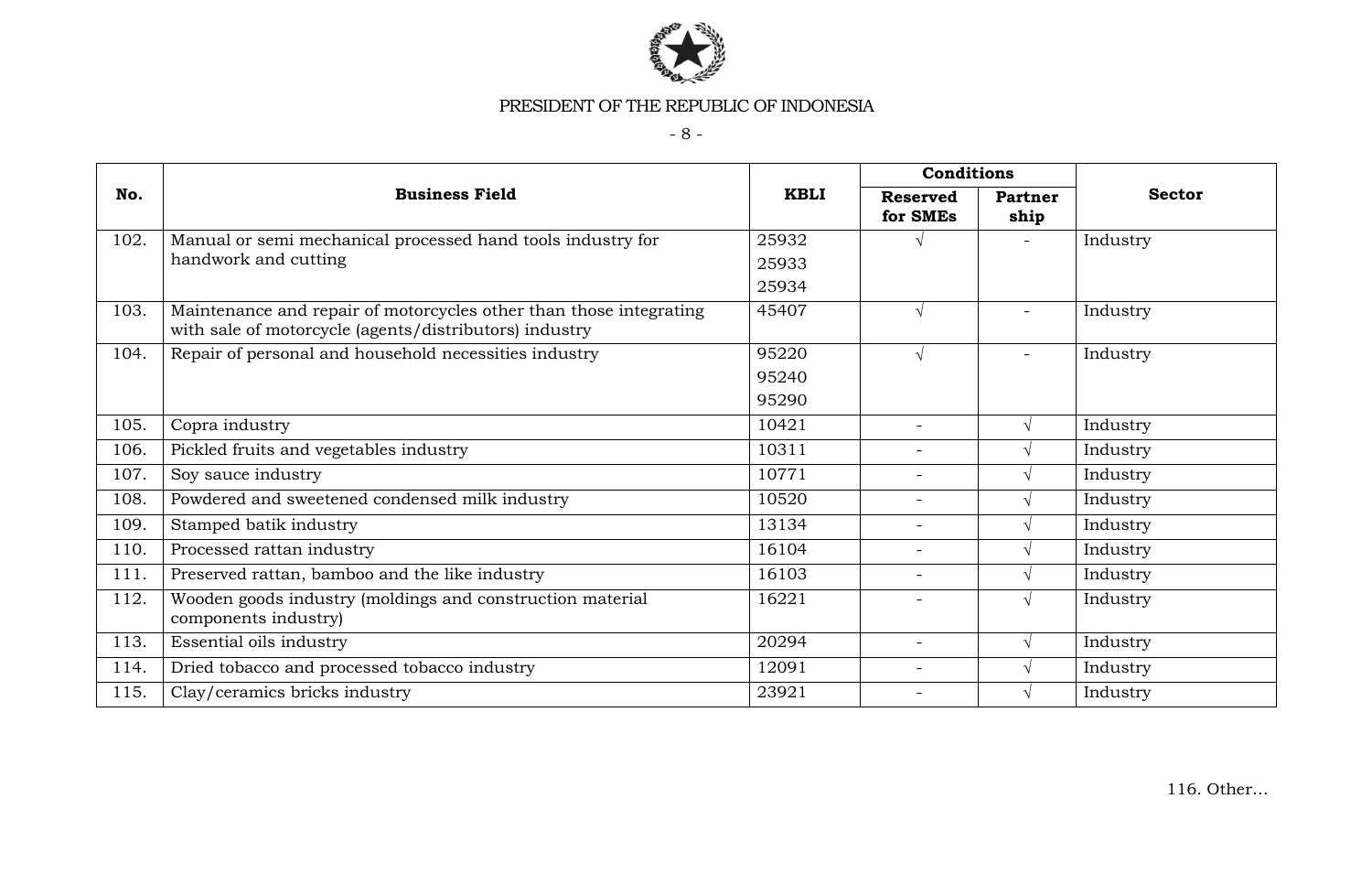

- 9 -

|      |                                                                                                                                 |             | <b>Conditions</b>           |                        |               |
|------|---------------------------------------------------------------------------------------------------------------------------------|-------------|-----------------------------|------------------------|---------------|
| No.  | <b>Business Field</b>                                                                                                           | <b>KBLI</b> | <b>Reserved</b><br>for SMEs | <b>Partner</b><br>ship | <b>Sector</b> |
| 116. | Other clay/ceramic products industry                                                                                            | 23939       | $\overline{\phantom{0}}$    | $\sqrt{ }$             | Industry      |
| 117. | Lime industry                                                                                                                   | 23942       | $\overline{\phantom{0}}$    | $\mathcal{N}$          | Industry      |
| 118. | Goods made from cement industry                                                                                                 | 23951       | $\overline{\phantom{0}}$    | $\sqrt{ }$             | Industry      |
| 119. | Goods made from lime industry                                                                                                   | 23952       | $\overline{\phantom{0}}$    | $\sqrt{ }$             | Industry      |
| 120. | Other goods made from cement and lime industry                                                                                  | 23959       | $\overline{\phantom{0}}$    | N                      | Industry      |
| 121. | Nail, nut, and bolt industry                                                                                                    | 25952       | Ξ.                          |                        | Industry      |
| 122. | Component and spare parts to start up motor industry                                                                            | 28113       | $\overline{\phantom{0}}$    | $\sqrt{ }$             | Industry      |
| 123. | Pump and compressor industry                                                                                                    | 28130       | $\overline{\phantom{0}}$    |                        | Industry      |
| 124. | Two- and three-wheeled motor vehicle components and fittings industry                                                           | 30912       | $\overline{\phantom{0}}$    |                        | Industry      |
| 125. | Bicycle and pedicab fittings Industry                                                                                           | 30922       | $\overline{\phantom{0}}$    |                        | Industry      |
| 126. | Manufacture of agricultural machinery industry using medium<br>technology such as paddy threshers, corn peeler and hand tractor | 28210       |                             | $\Delta$               | Industry      |
| 127. | Wooden ships for marine tourism and fishing industry                                                                            | 30111       |                             | $\sqrt{ }$             | Industry      |
|      |                                                                                                                                 | 30120       |                             |                        |               |
| 128. | Wooden ship tools and equipmentsmarine and fishing industry                                                                     | 30113       | $\overline{\phantom{0}}$    | $\mathcal{N}$          | Industry      |
| 129. | Manufacture of jewelry articles of precious metal for personal use                                                              | 32112       | $\overline{\phantom{0}}$    |                        | Industry      |
| 130. | Manufacture of jewelry articles of precious metal for non-personal use                                                          | 32113       |                             |                        | Industry      |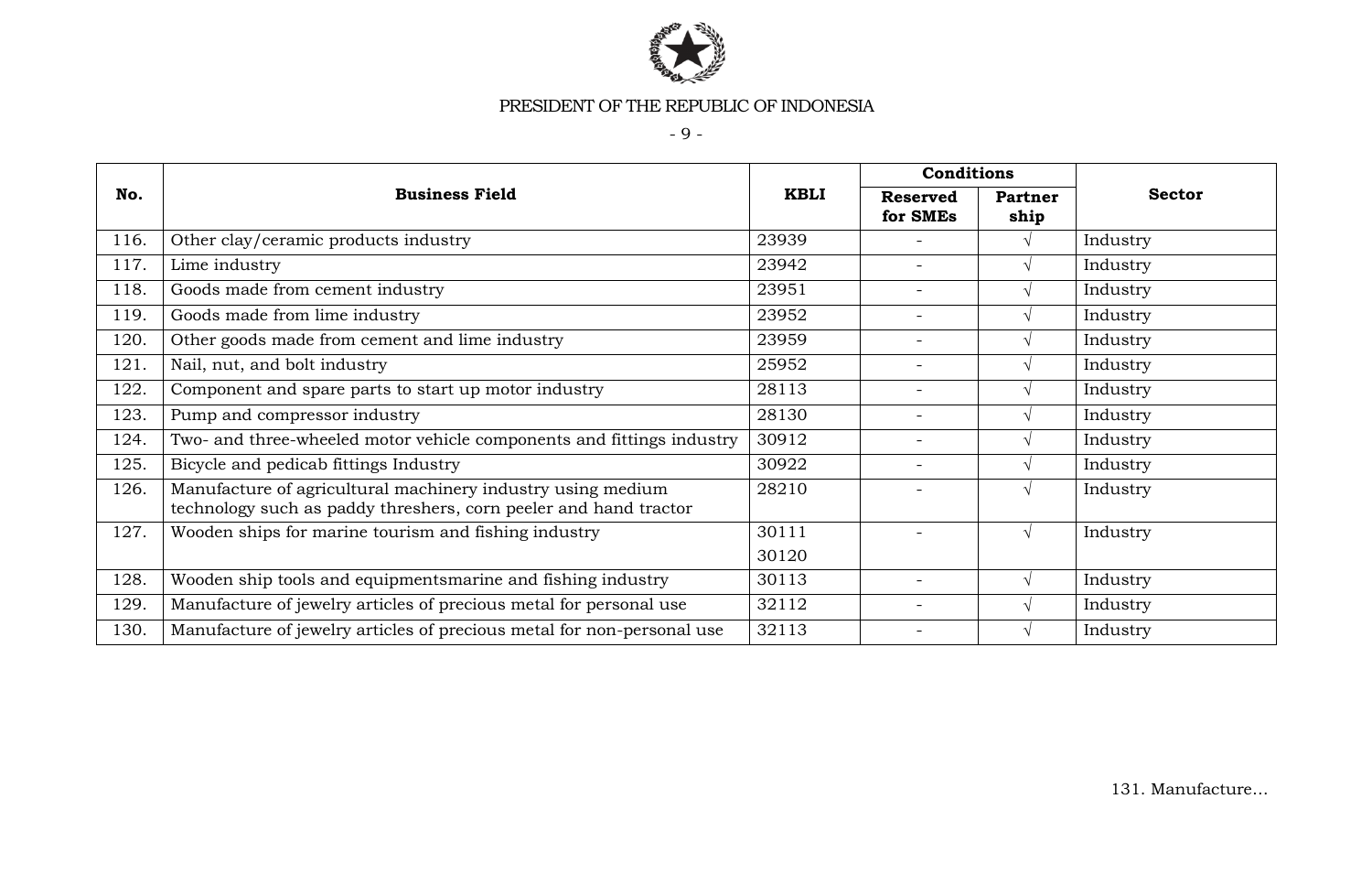

- 10 -

|      |                                                                                                                                                                                 |                                  | Conditions                  |                        |                                 |
|------|---------------------------------------------------------------------------------------------------------------------------------------------------------------------------------|----------------------------------|-----------------------------|------------------------|---------------------------------|
| No.  | <b>Business Field</b>                                                                                                                                                           | <b>KBLI</b>                      | <b>Reserved</b><br>for SMEs | <b>Partner</b><br>ship | <b>Sector</b>                   |
| 131. | Manufacture of jewelry articles of non-precious metal for non-personal<br>use                                                                                                   | 32120                            |                             |                        | Industry                        |
| 132. | Precious stone industry                                                                                                                                                         | 32111                            | $\equiv$                    |                        | Industry                        |
| 133. | Handicraft industry that is not classified elsewhere                                                                                                                            | 32903                            |                             |                        | Industry                        |
| 134. | Non-metal material recycle industry                                                                                                                                             | 38302                            | $\overline{\phantom{a}}$    |                        | Industry                        |
| 135. | Sugar Industry (white crystal sugar, refined crystal sugar and raw<br>crystal sugar) based on partnership in the form of nucleus plasma, in an<br>area 20% of the farmland area | 10721                            |                             |                        | Industry                        |
| 136. | Construction services (construction contractors) with simple and<br>medium technology and/or small and medium risks and/or work value<br>of up to IDR 50,000,000,000            | 00000                            |                             |                        | Public Works                    |
| 137. | Business services / construction consultancy services with<br>simple/medium technology and/or small/medium risks and/or value<br>less than IDR 10,000,000,000                   | 00000                            |                             |                        | Public Works                    |
| 138. | Retail sale through mail order and internet                                                                                                                                     | 47911<br>47912<br>47913<br>47914 |                             |                        | Trade                           |
| 139. | Tourism Travel agents                                                                                                                                                           | 79111                            |                             |                        | Tourism and Creative<br>Economy |
| 140. | Homestay                                                                                                                                                                        | 55130                            |                             |                        | Tourism and Creative<br>Economy |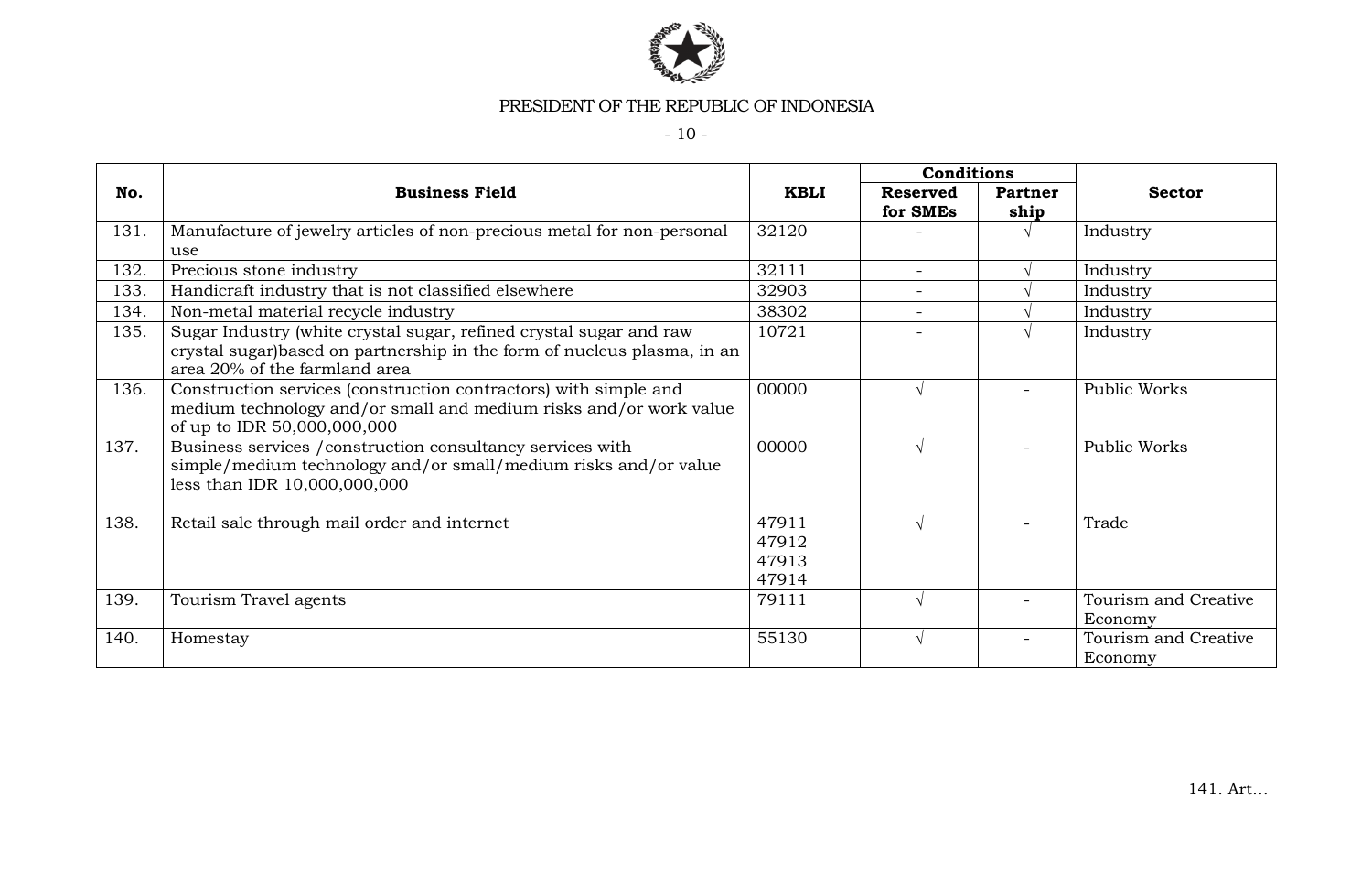

- 11 -

|      |                                                    |                | Conditions           |                        |                                  |
|------|----------------------------------------------------|----------------|----------------------|------------------------|----------------------------------|
| No.  | <b>Business Field</b>                              | <b>KBLI</b>    | Reserved<br>for SMEs | <b>Partner</b><br>ship | <b>Sector</b>                    |
| 141. | Art studios                                        | 90001          |                      |                        | Tourism and Creative<br>Economy  |
| 142. | Tour guides                                        | 79921          |                      |                        | Tourism and Creative<br>Economy  |
| 143. | Radio and television community broadcasting agency | 60102<br>60202 |                      |                        | Communication and<br>Information |
| 144. | Home and building cable installation               | 43212          |                      |                        | Communication and<br>Information |
| 145. | Internet cafés                                     | 61994          |                      |                        | Communication and<br>Information |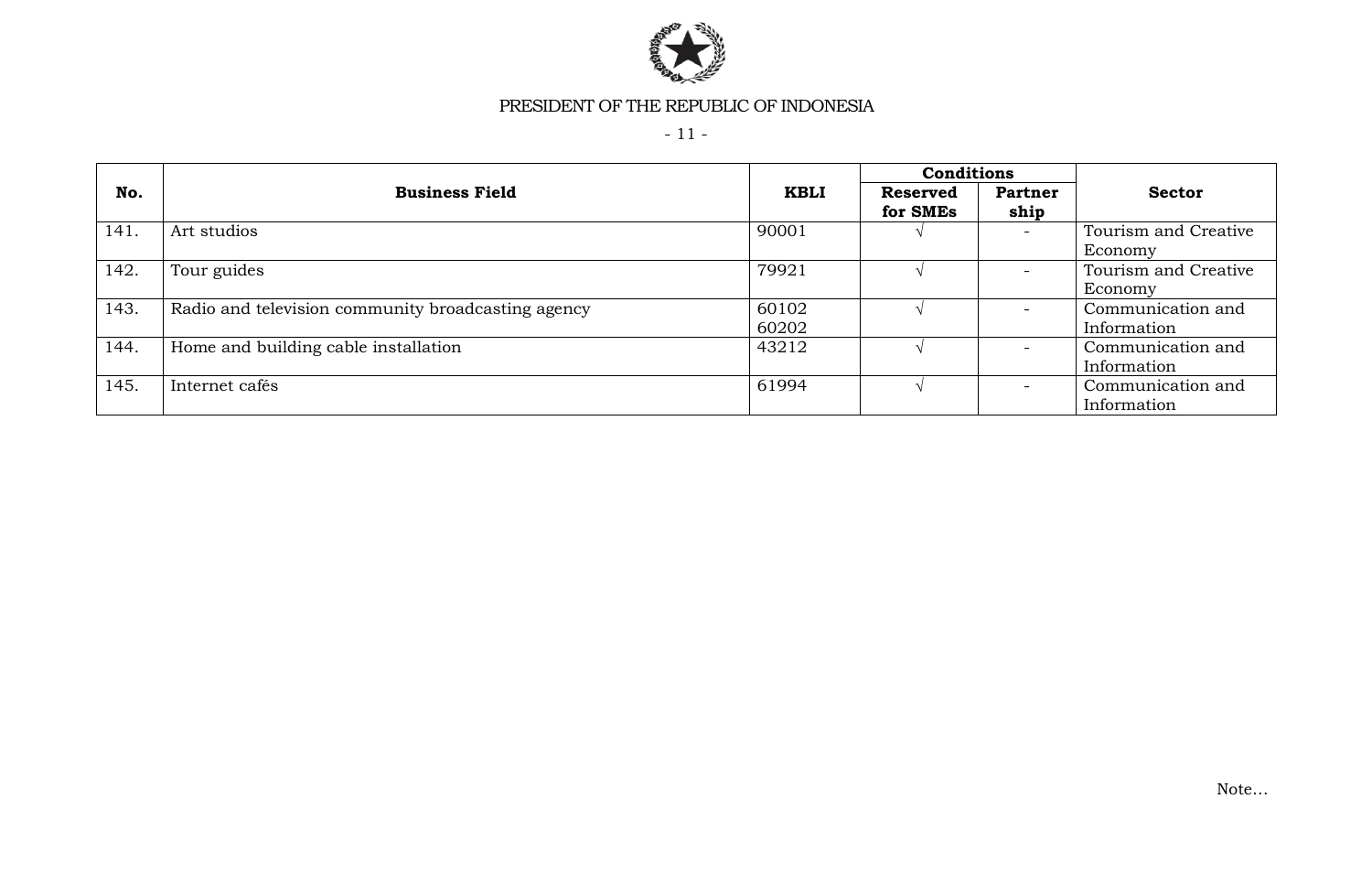

- 12 -

Note:

- 1.  $\sqrt{\ }$  = In compliant with the column condition.
- 2. In the event that the Indonesian Standard Industrial Classification of Business Fields (KBLI) covers more than one business field, the conditions in AppendixII shall apply only to the business fields that are listed in the business field column.
- 3. Micro, Small and Medium Enterprises and Cooperatives means an individual or business entity that fulfills the criteria provided for in Law Number 20 Year 2008 concerning Micro, Small, and Medium-scale Enterprises.
- 4. Partnership is as provided for inGovernment Regulation Number 17 Year 2013 concerning Implementation of Law Number 20 Year 2008 concerning Micro, Small, and Medium-scale Enterprises.

PRESIDENT OF THE REPUBLIC OF INDONESIA

Sgd.

JOKO WIDODO

This copy conforms to its original

CABINET SECRETARIAT OF THE REPUBLIC OF INDONESIA Deputy for Economic Affairs

Sgd.

Agustina Murbaningsih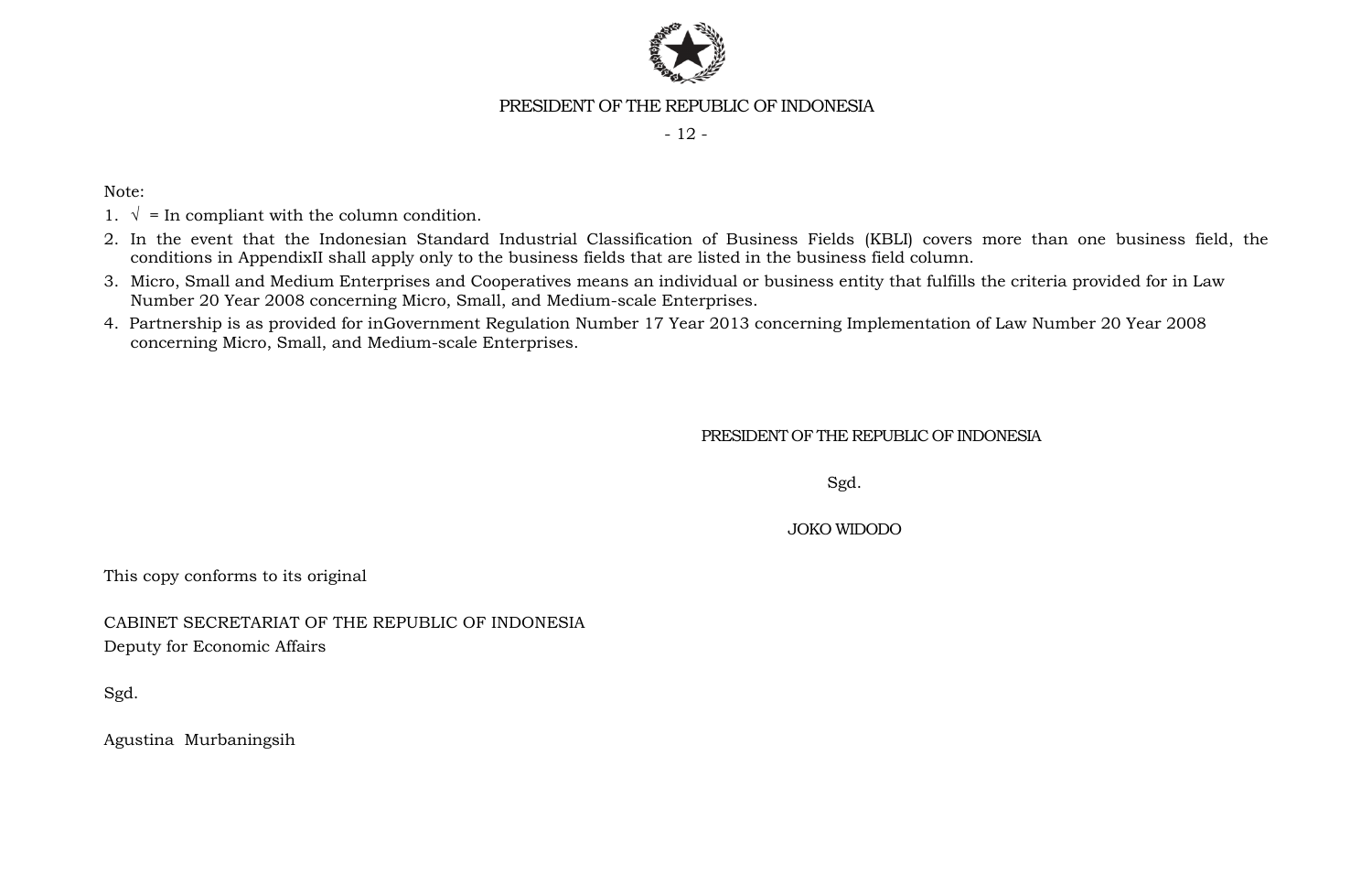

### **APPENDIX III REGULATION OF THE PRESIDENT OF THE REPUBLIC OF INDONESIA NUMBER 44 YEAR 2016 CONCERNING LISTS OF BUSINESS FIELDS THAT ARE CLOSED TO AND BUSINESS FIELDS THAT ARE OPENWITH CONDITION TO INVESTMENT**

#### **LIST OF BUSINESS FIELDS THAT ARE OPEN UNDER SPECIFIC CONDITIONS**

### **A. Agricultural Sector**

| No.       | <b>Business Field</b>                                                           | <b>KBLI</b> | <b>Conditions</b>                  |
|-----------|---------------------------------------------------------------------------------|-------------|------------------------------------|
|           | Seeding/seedling business of staple food crops in an area of more<br>than 25 Ha |             |                                    |
| $\perp$ . | Rice                                                                            | 01121       | Foreign capital ownership: Max.49% |
|           |                                                                                 | 01122       |                                    |
| 2.        | Corn                                                                            | 01111       | Foreign capital ownership: Max.49% |
| 3.        | Soybean                                                                         | 01113       | Foreign capital ownership: Max.49% |
| 4.        | Groundnut                                                                       | 01114       | Foreign capital ownership: Max.49% |
| 5.        | Mung bean                                                                       | 01115       | Foreign capital ownership: Max.49% |
| 6.        | Other food crops (cassava and sweet potato)                                     | 01135       | Foreign capital ownership: Max.49% |
|           | Cultivation business of staple food crops in an area of more than<br>25 Ha:     |             |                                    |
| 7.        | Rice                                                                            | 01121       | Foreign capital ownership: Max.49% |
|           |                                                                                 | 01122       |                                    |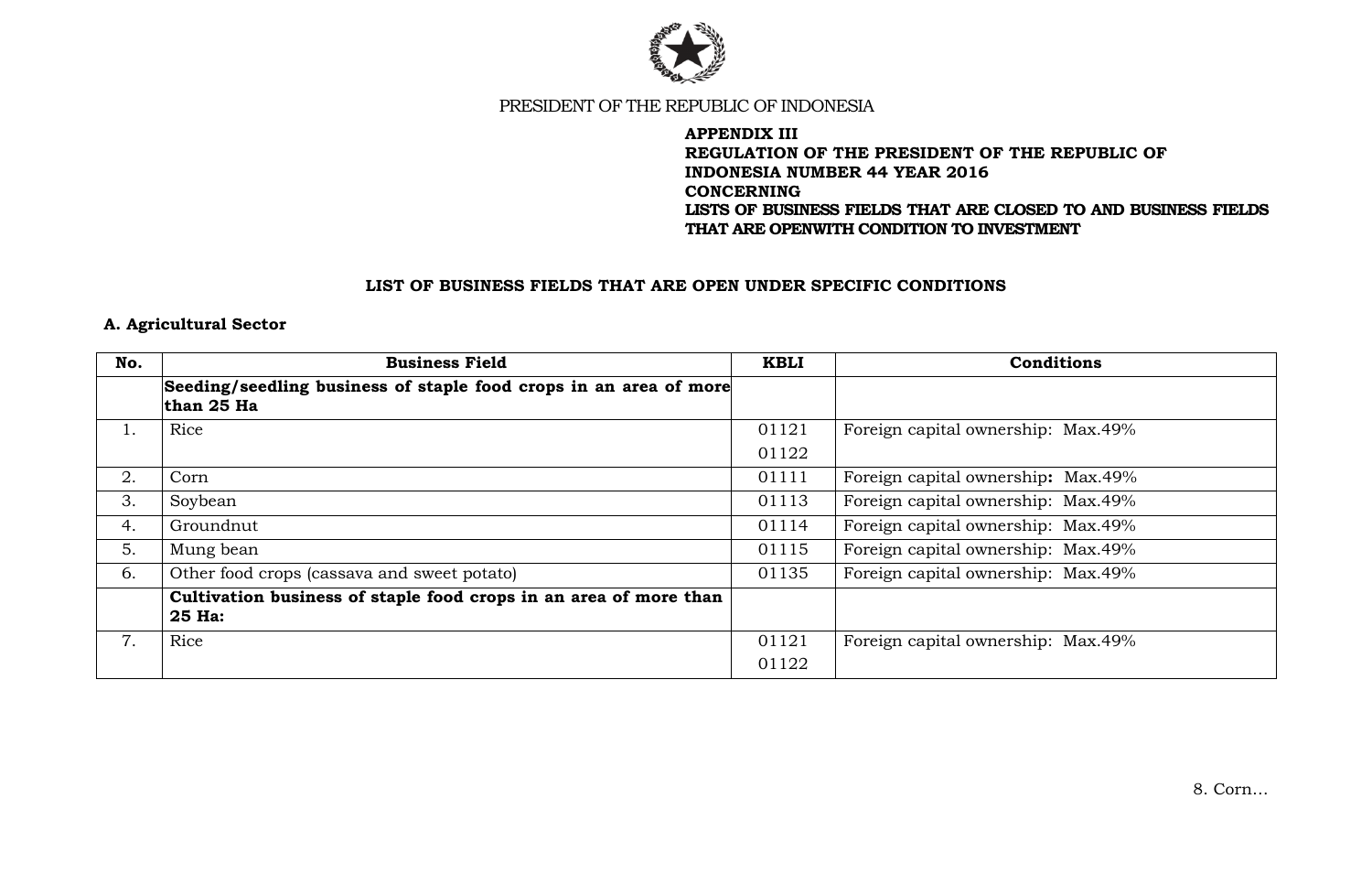

- 2 -

| No. | <b>Business Field</b>                                            | <b>KBLI</b> | <b>Conditions</b>                      |
|-----|------------------------------------------------------------------|-------------|----------------------------------------|
| 8.  | Corn                                                             | 01111       | Foreign capital ownership: Max.49%     |
| 9.  | Soybean                                                          | 01113       | Foreign capital ownership: Max.49%     |
| 10. | Groundnut                                                        | 01114       | Foreign capital ownership: Max.49%     |
| 11. | Mung bean                                                        | 01115       | Foreign capital ownership: Max.49%     |
| 12. | Other food crops (cassava and sweet potato)                      | 01135       | Foreign capital ownership: Max.49%     |
|     | Plantation seeding business industry in an area of 25 Ha or more |             |                                        |
| 13. | Jatrophacurcascrops                                              | 01299       | a. Foreign capital ownership: Max.95%  |
|     |                                                                  |             | b. Obligation of 20% Plasma Plantation |
| 14. | Other sweetener crops                                            | 01137       | a. Foreign capital ownership: Max.95%  |
|     |                                                                  |             | b. Obligation of 20% Plasma Plantation |
|     |                                                                  |             |                                        |
| 15. | Sugarcane crops                                                  | 01140       | a. Foreign capital ownership: Max.95%  |
|     |                                                                  |             | b. Obligation of 20% Plasma Plantation |
| 16. | Tobacco crops                                                    | 01150       | a. Foreign capital ownership: Max.95%  |
|     |                                                                  |             | b. Obligation of 20% Plasma Plantation |
| 17. | Textile raw materials and cotton crops                           | 01160       | a. Foreign capital ownership: Max.95%  |
|     |                                                                  |             | b. Obligation of 20% Plasma Plantation |
| 18. | Cashew crops                                                     | 01252       | a. Foreign capital ownership: Max.95%  |
|     |                                                                  |             | b. Obligation of 20% Plasma Plantation |
| 19. | Coconut palm crops                                               | 01261       | a. Foreign capital ownership: Max.95%  |
|     |                                                                  |             | b. Obligation of 20% Plasma Plantation |
| 20. | Oil palm crops                                                   | 01262       | a. Foreign capital ownership: Max.95%  |
|     |                                                                  |             | b. Obligation of 20% Plasma Plantation |
|     |                                                                  |             |                                        |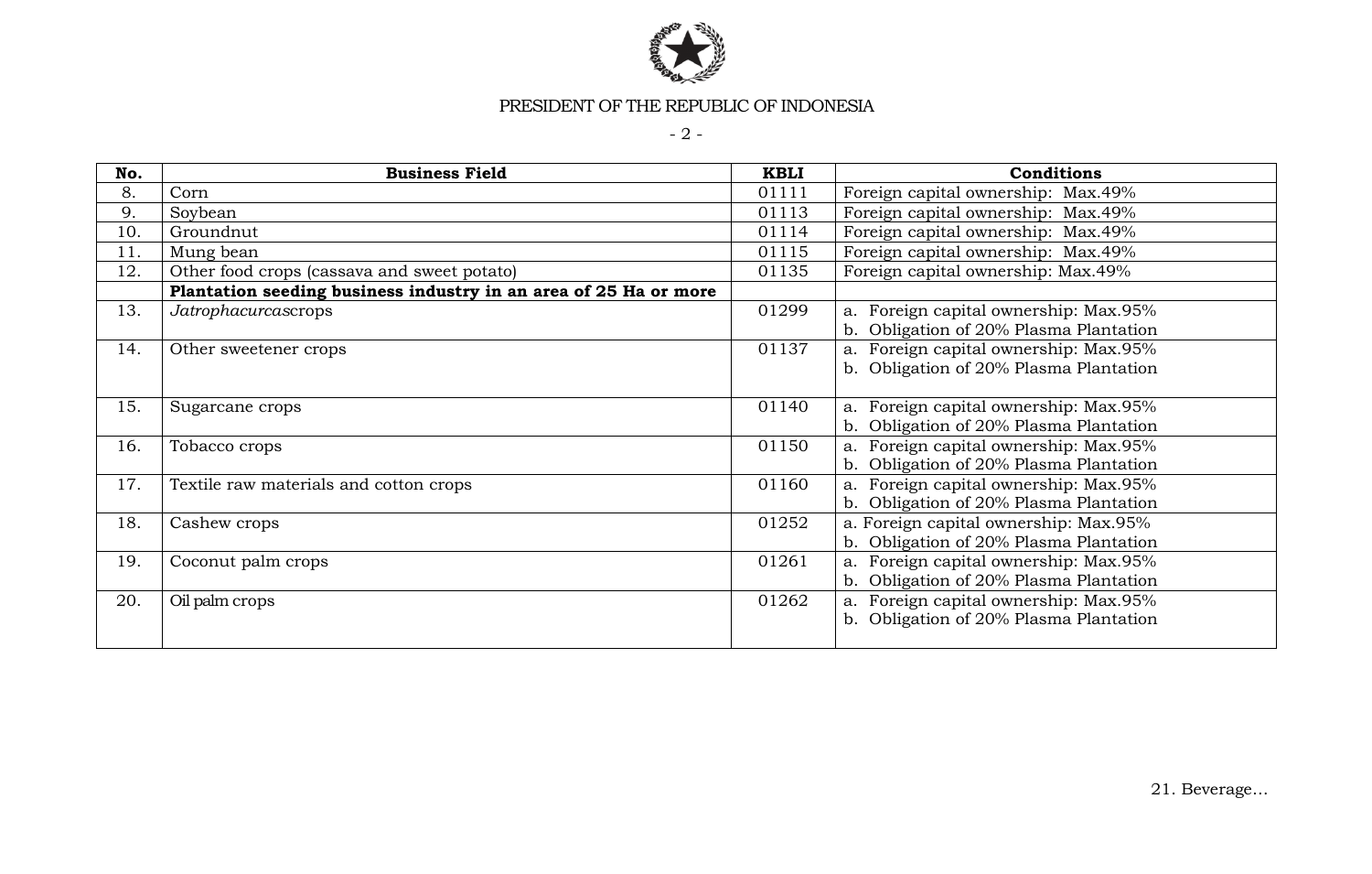

- 3 -

| No. | <b>Business Field</b>                                             | <b>KBLI</b> | Conditions                             |
|-----|-------------------------------------------------------------------|-------------|----------------------------------------|
| 21. | Beverage material crops (tea, coffee and cocoa)                   | 01270       | a. Foreign capital ownership: Max.95%  |
|     |                                                                   |             | b. Obligation of 20% Plasma Plantation |
| 22. | Peppercorn crops                                                  | 01281       | a. Foreign capital ownership: Max.95%  |
|     |                                                                   |             | b. Obligation of 20% Plasma Plantation |
| 23. | Clove crops                                                       | 01282       | a. Foreign capital ownership: Max.95%  |
|     |                                                                   |             | b. Obligation of 20% Plasma Plantation |
|     |                                                                   |             |                                        |
| 24. | Essential oil crops                                               | 01284       | a. Foreign capital ownership: Max.95%  |
|     |                                                                   |             | b. Obligation of 20% Plasma Plantation |
| 25. | Medicinal crops /pharmaceutical material crops                    | 01285       | a. Foreign capital ownership: Max.95%  |
|     |                                                                   | 01286       | b. Obligation of 20% Plasma Plantation |
| 26. | Other spice crops                                                 | 01289       | a. Foreign capital ownership: Max.95%  |
|     |                                                                   |             | b. Obligation of 20% Plasma Plantation |
| 27. | Rubber and other latex-producing crops                            | 01291       | a. Foreign capital ownership: Max.95%  |
|     |                                                                   |             | b. Obligation of 20% Plasma Plantation |
| 28. | Other crops not elsewhere classified                              | 01299       | a. Foreign capital ownership: Max.95%  |
|     |                                                                   |             | b. Obligation of 20% Plasma Plantation |
|     |                                                                   |             |                                        |
|     | Plantation business in an area of 25 Ha or more up to a specified |             |                                        |
|     | area without processing units:                                    |             |                                        |
| 29. | Jatrophacurcas plantation                                         | 01299       | a. Foreign capital ownership: Max.95%  |
|     |                                                                   |             | b. Obligation of 20% Plasma Plantation |
| 30. | Other sweetener plantation                                        | 01137       | a. Foreign capital ownership: Max.95%  |
|     |                                                                   |             | b. Obligation of 20% Plasma Plantation |
| 31. | Sugar cane plantation                                             | 01140       | a. Foreign capital ownership: Max.95%  |
|     |                                                                   |             | b. Obligation of 20% Plasma Plantation |
| 32. | Tobacco plantation                                                | 01150       | a. Foreign capital ownership: Max.95%  |
|     |                                                                   |             | b. Obligation of 20% Plasma Plantation |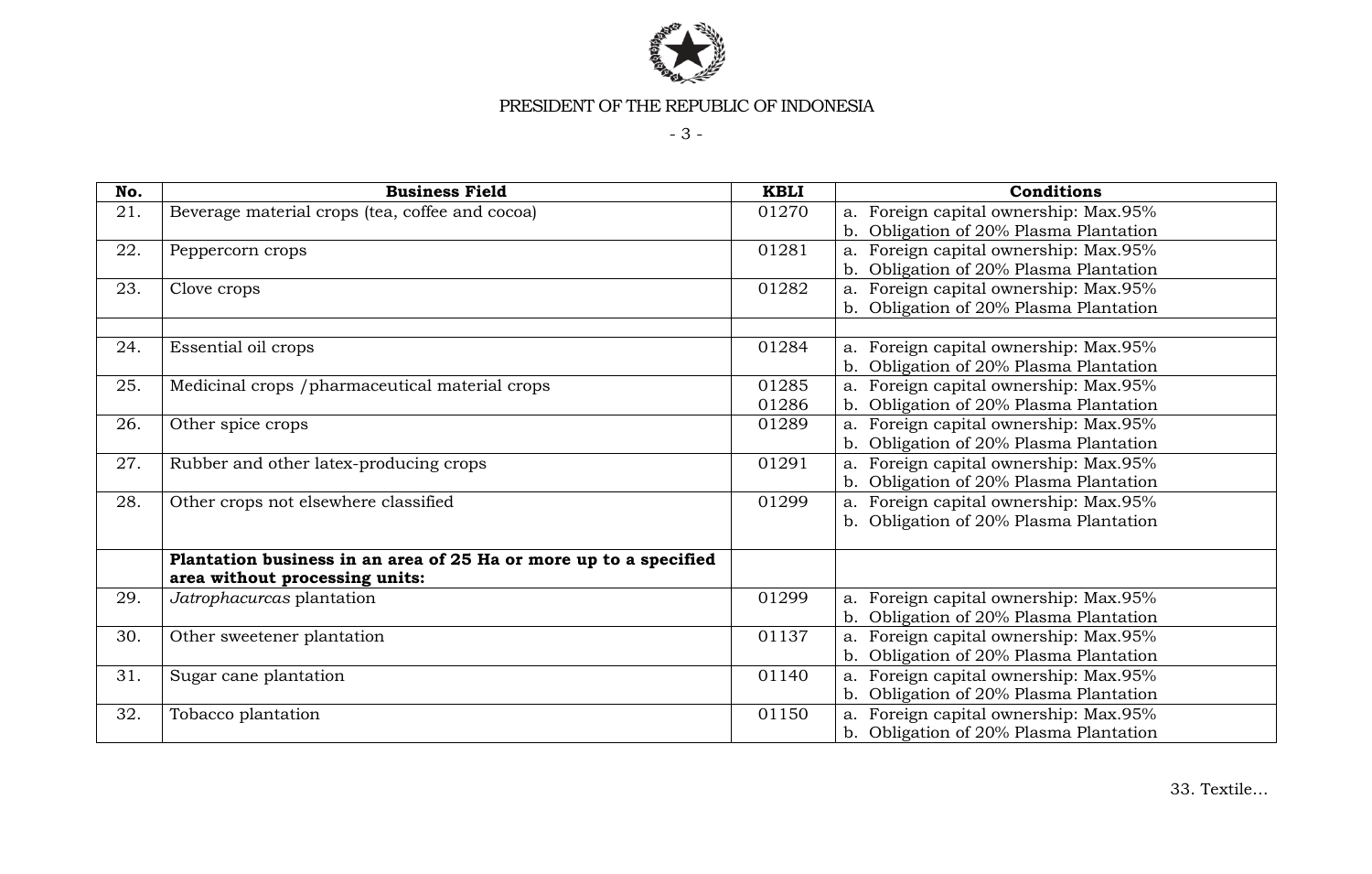

 $-4 -$ 

| No. | <b>Business Field</b>                                | <b>KBLI</b> | <b>Conditions</b>                         |
|-----|------------------------------------------------------|-------------|-------------------------------------------|
| 33. | Textile raw materials and cotton plantation          | 01160       | a. Foreign capital ownership: Max.95%     |
|     |                                                      |             | b. Obligation of 20% Plasma Plantation    |
| 34. | Other plantations not elsewhere classified           | 01299       | a. Foreign capital ownership: Max.95%     |
|     |                                                      |             | b. Obligation of 20% Plasma Plantation    |
|     |                                                      |             |                                           |
| 35. | Cashew plantation                                    | 01252       | a. Foreign capital ownership: Max.95%     |
|     |                                                      |             | b. Obligation of 20% Plasma Plantation    |
| 36. | Coconut palm plantation                              | 01261       | a. Foreign capital ownership: Max.95%     |
|     |                                                      |             | b. Obligation of 20% Plasma Plantation    |
| 37. | Oil palm plantation                                  | 01262       | a. Foreign capital ownership: Max.95%     |
|     |                                                      |             | b. Obligation of 20% Plasma Plantation    |
| 38. | Beverage material plantation (tea, coffee and cocoa) | 01270       | a. Foreign capital ownership: Max.95%     |
|     |                                                      |             | Obligation of 20% Plasma Plantation       |
| 39. | Peppercorn plantation                                | 01281       | a. Foreign capital ownership: Max.95%     |
|     |                                                      |             | Obligation of 20% Plasma Plantation       |
| 40. | Clove plantation                                     | 01282       | a. Foreign capital ownership: Max.95%     |
|     |                                                      |             | Obligation of 20% Plasma Plantation       |
| 41. | Essential oil plantation                             | 01284       | a. Foreign capital ownership: Max.95%     |
|     |                                                      |             | b.<br>Obligation of 20% Plasma Plantation |
| 42. | Medicinal/pharmaceutical material plantation         | 01285       | a. Foreign capital ownership: Max.95%     |
|     |                                                      | 01286       | b. Obligation of 20% Plasma Plantation    |
| 43. | Other spice plantation                               | 01289       | a. Foreign capital ownership: Max.95%     |
|     |                                                      |             | b. Obligation of 20% Plasma Plantation    |
| 44. | Rubber and other latex producing plantation          | 01291       | a. Foreign capital ownership: Max.95%     |
|     |                                                      |             | b. Obligation of 20% Plasma Plantation    |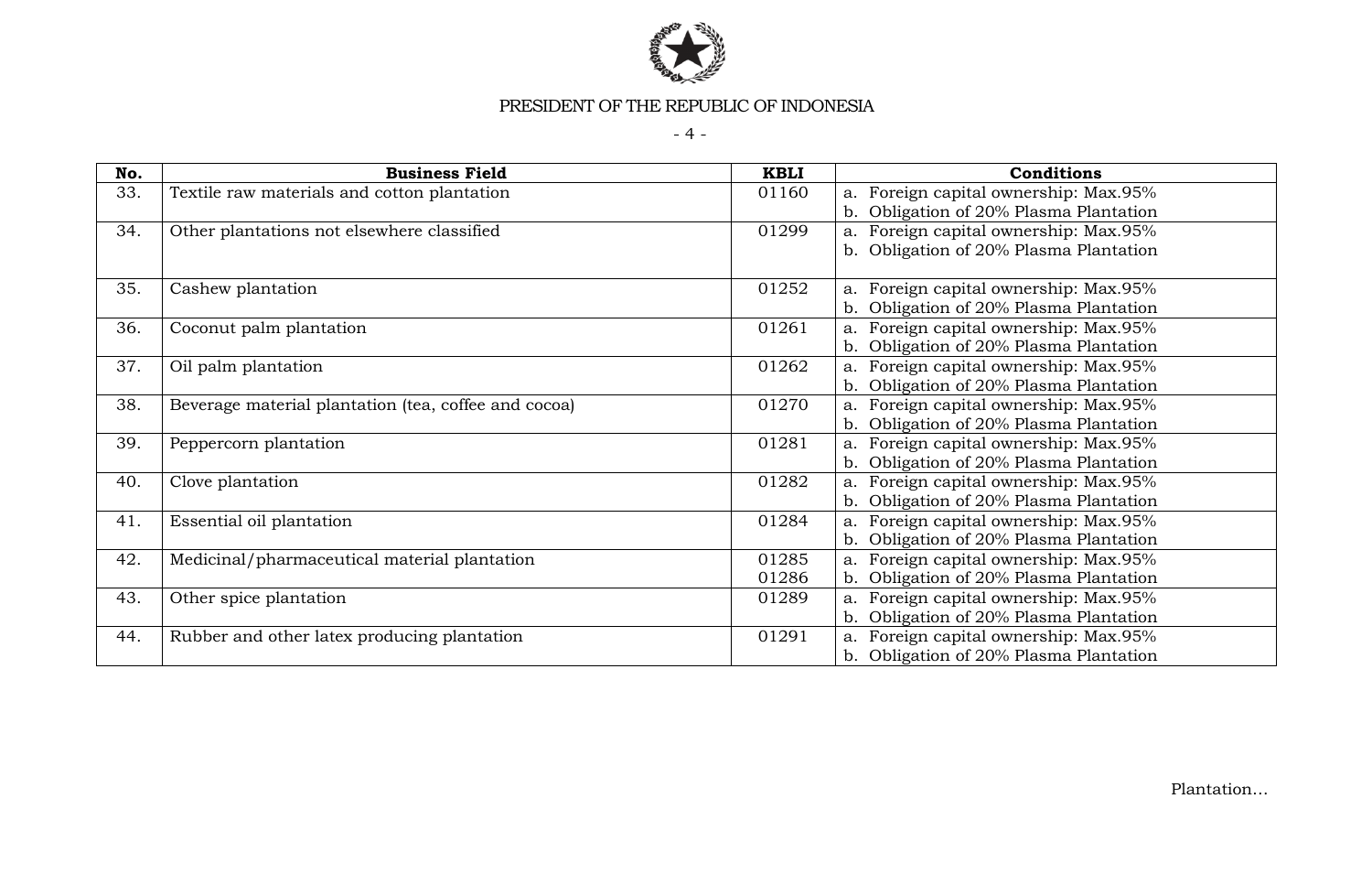

- 5 -

| No. | <b>Business Field</b>                                                 | <b>KBLI</b> | <b>Conditions</b>                      |
|-----|-----------------------------------------------------------------------|-------------|----------------------------------------|
|     | Plantation business in a total area of 25 Ha or more integrated to    |             |                                        |
|     | the processing units with the same or exceeding a certain             |             |                                        |
|     | capacity;                                                             |             |                                        |
| 45. | Cashew plantation and industry of dried cashew nut and Cashew Nut     | 01252       | a. Foreign capital ownership: Max.95%  |
|     | Shell Liquid (CNSL)                                                   | 10399       | b. Obligation of 20% Plasma Plantation |
| 46. | Peppercorn plantation and industry of dried white peppercorn and      | 01281       | a. Foreign capital ownership: Max.95%  |
|     | dried black peppercorn                                                | 10399       | b. Obligation of 20% Plasma Plantation |
| 47. | Jatropha plantation and jatropha oil industry                         | 01299       | a. Foreign capital ownership: Max.95%  |
|     |                                                                       | 20294       | b. Obligation of 20% Plasma Plantation |
| 48. | Sugar cane plantation, industry of sugarcane, cane tops, and          | 01140       | a. Foreign capital ownership: Max.95%  |
|     | bagasse                                                               | 10721       | b. Obligation of 20% Plasma Plantation |
| 49. | Tobacco plantation and dried tobacco leave industry                   | 01150       | a. Foreign capital ownership: Max.95%  |
|     |                                                                       | 12091       | b. Obligation of 20% Plasma Plantation |
| 50. | Cotton plantation and cotton fiber industry                           | 01160       | a. Foreign capital ownership: Max.95%  |
|     |                                                                       |             | b. Obligation of 20% Plasma Plantation |
| 51. | Coconut palm plantation and coconut oil industry                      | 01261       | a. Foreign capital ownership: Max.95%  |
|     |                                                                       | 10423       | b. Obligation of 20% Plasma Plantation |
| 52. | Coconut palm plantation and industry of copra, fiber, shell charcoal, | 01261       | a. Foreign capital ownership: Max.95%  |
|     | dust and nata de coco                                                 | 10421       | b. Obligation of 20% Plasma Plantation |
|     |                                                                       | 10773       |                                        |
| 53. | Oil palm plantation and Crude Palm Oil (CPO) industry                 | 01262       | a. Foreign capital ownership: Max.95%  |
|     |                                                                       | 10432       | b. Obligation of 20% Plasma Plantation |
| 54. | Coffee plantation and coffee bean peeling, cleaning and sorting       | 01270       | a. Foreign capital ownership: Max.95%  |
|     | industry                                                              | 10399       | b. Obligation of 20% Plasma Plantation |
| 55. | Cocoa plantation and cocoa bean peeling, cleaning and drying          | 01270       | a. Foreign capital ownership: Max.95%  |
|     | industry                                                              | 10399       | b. Obligation of 20% Plasma Plantation |
| 56. | Tea plantation and black tea/green tea industry                       | 01270       | a. Foreign capital ownership: Max.95%  |
|     |                                                                       | 10763       | b. Obligation of 20% Plasma Plantation |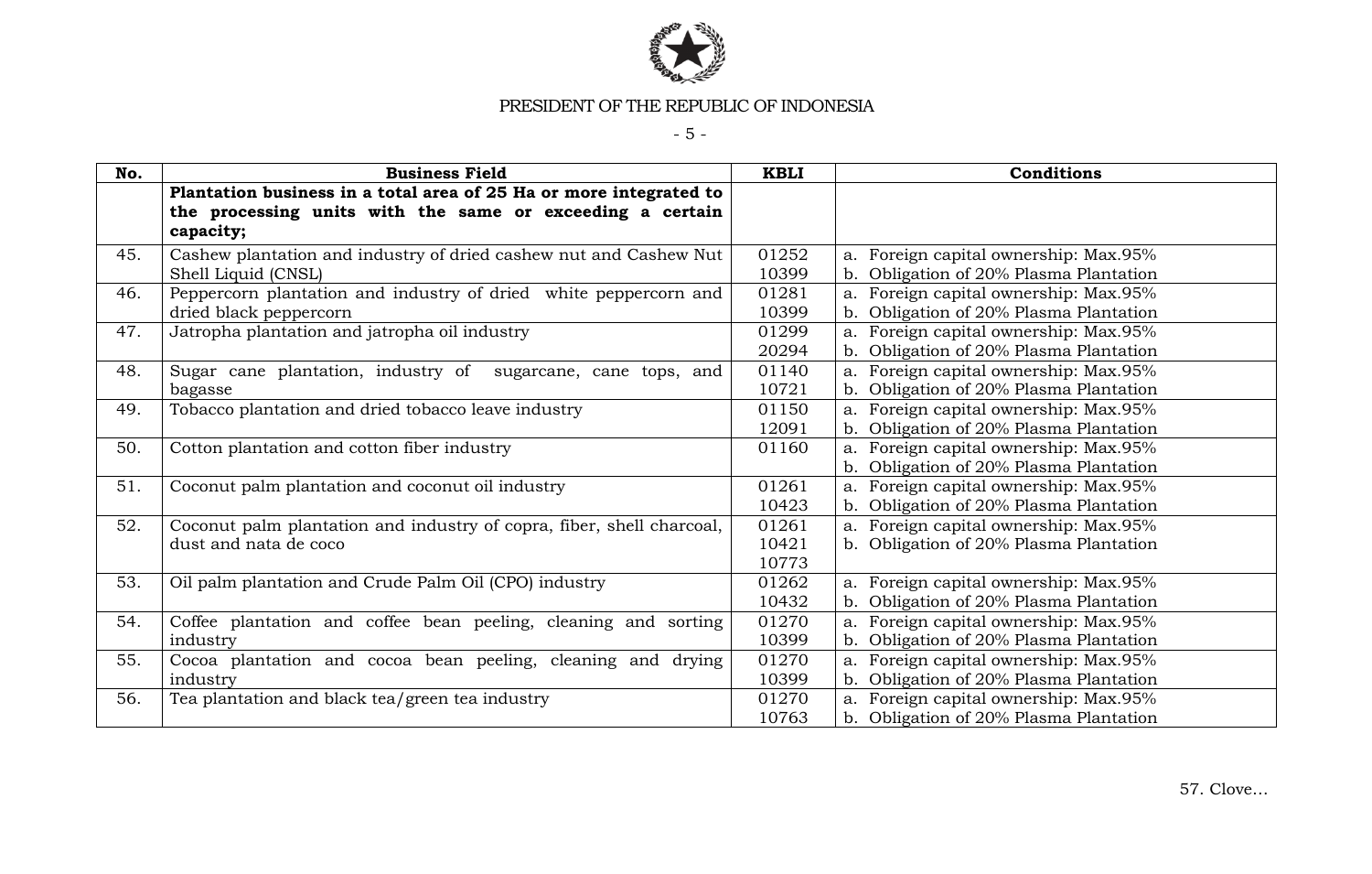

- 6 -

| No. | <b>Business Field</b>                                                  | <b>KBLI</b> | Conditions                                                                                |
|-----|------------------------------------------------------------------------|-------------|-------------------------------------------------------------------------------------------|
| 57. | Clove plantation and dried clove bud industry                          | 01282       | a. Foreign capital ownership: Max.95%                                                     |
|     |                                                                        | 10772       | b. Obligation of 20% Plasma Plantation                                                    |
| 58. | Essential oil plantation and essential oil industry                    | 01284       | a. Foreign capital ownership: Max.95%                                                     |
|     |                                                                        | 20294       | b. Obligation of 20% Plasma Plantation                                                    |
| 59. | Rubber plantation and industry of sheet, concentrated latex            | 01291       | a. Foreign capital ownership: Max.95%                                                     |
|     |                                                                        | 22121       | b. Obligation of 20% Plasma Plantation                                                    |
|     |                                                                        | 22122       |                                                                                           |
| 60. | Grain plantation other than coffee and cocoa, and industry of grain    | 10399       | a. Foreign capital ownership: Max.95%                                                     |
|     | peeling and cleaning other than coffee beans and cocoa beans           |             | b. Obligation of 20% Plasma Plantation                                                    |
|     | Business with the same or exceeding a certain capacity                 |             |                                                                                           |
| 61. | Industry of crude vegetable and animal oils (edible oils)              | 10411       | a. Foreign capital ownership: Max.95%                                                     |
|     |                                                                        |             | b. Minimum of 20% raw materials sourced from own                                          |
|     |                                                                        |             | plantation                                                                                |
| 62. | Copra, fiber, shell charcoal, dust, nata de coco Industry              | 10421       | a. Foreign capital ownership: Max.95%                                                     |
|     |                                                                        |             | b. Minimum of 20% raw materials sourced from own                                          |
|     |                                                                        |             | plantation                                                                                |
| 63. | Coconut oil Industry                                                   | 10423       | a. Foreign capital ownership: Max.95%                                                     |
|     |                                                                        |             | b. Minimum of 20% raw materials sourced from own                                          |
|     |                                                                        |             | plantation                                                                                |
| 64. | Palm oil Industry                                                      | 10432       | a. Foreign capital ownership: Max.95%                                                     |
|     |                                                                        |             | b. Minimum of 20% raw materials sourced from own                                          |
|     |                                                                        |             | plantation                                                                                |
| 65. | Peeling, cleaning, drying, and sorting of plantation products Industry | 10399       | a. Foreign capital ownership: Max.95%<br>b. Minimum of 20% raw materials sourced from own |
|     | (cocoa beans and coffee beans)                                         |             |                                                                                           |
| 66. |                                                                        | 10721       | plantation                                                                                |
|     | Industry of sugarcane, cane tops, and bagasse                          |             | a. Foreign capital ownership: Max.95%<br>b. Minimum of 20% raw materials sourced from own |
|     |                                                                        |             | plantation                                                                                |
|     |                                                                        |             |                                                                                           |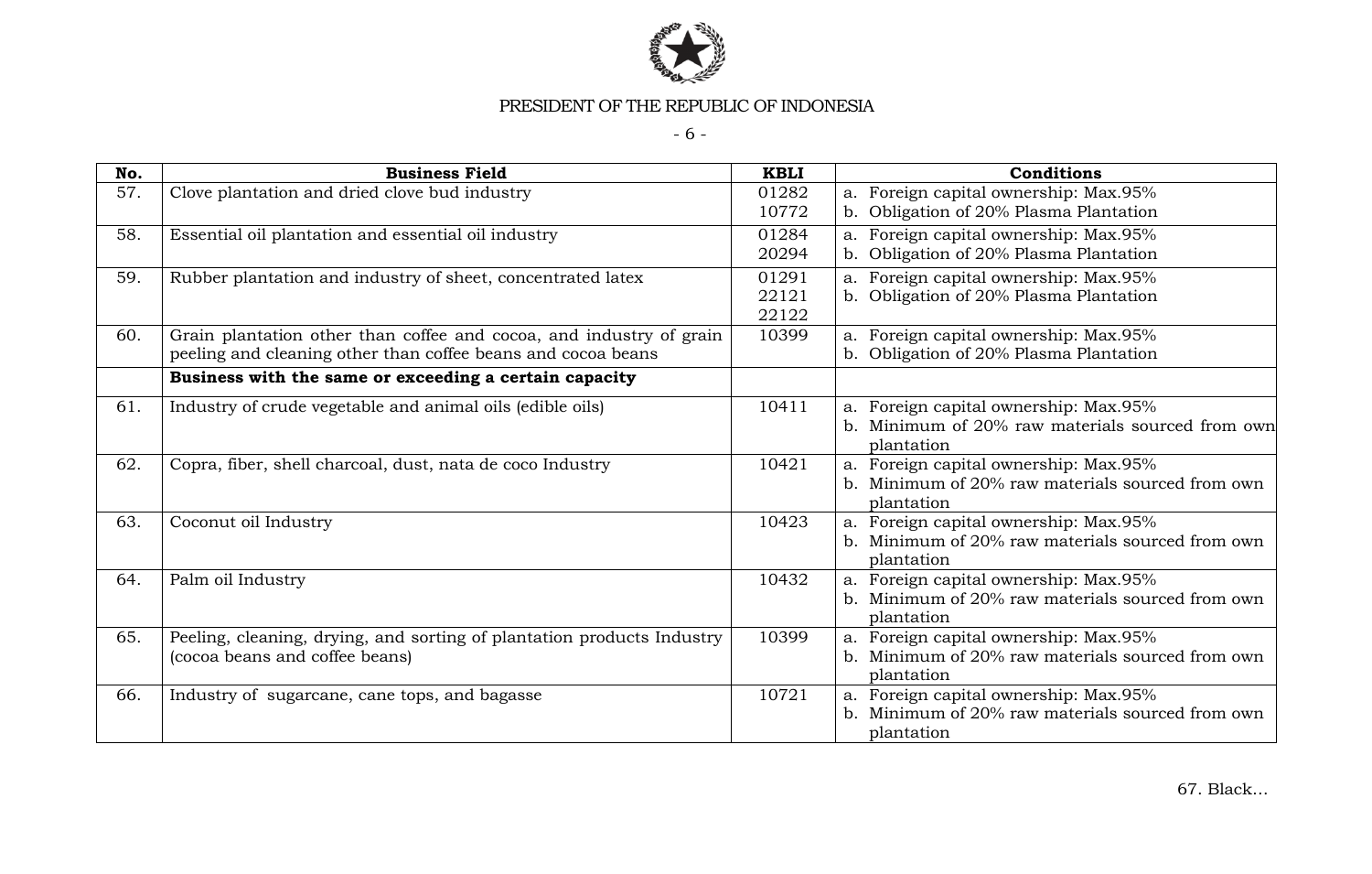

- 7 -

| No. | <b>Business Field</b>                                               | <b>KBLI</b> | <b>Conditions</b>                                |
|-----|---------------------------------------------------------------------|-------------|--------------------------------------------------|
| 67. | Black tea/green tea Industry                                        | 10763       | a. Foreign capital ownership: Max.95%            |
|     |                                                                     |             | b. Minimum of 20% raw materials sourced from own |
|     |                                                                     |             | plantation                                       |
| 68. | Dried tobacco leaves Industry                                       | 12091       | a. Foreign capital ownership: Max.95%            |
|     |                                                                     |             | b. Minimum of 20% raw materials sourced from own |
|     |                                                                     |             | plantation                                       |
| 69. | Granular jathropa oil Industry                                      | 20294       | a. Foreign capital ownership: Max.95%            |
|     |                                                                     |             | b. Minimum of 20% raw materials sourced from own |
|     |                                                                     |             | plantation                                       |
| 70. | Cotton fiber and cotton seed Industry                               | 01630       | a. Foreign capital ownership: Max.95%            |
|     |                                                                     | 10490       | b. Minimum of 20% raw materials sourced from own |
|     |                                                                     |             | plantation                                       |
| 71. | Industry of Rubber to be sheets, concentrated latex                 | 22121       | a. Foreign capital ownership: Max.95%            |
|     |                                                                     | 22122       | b. Minimum of 20% raw materials sourced from own |
|     |                                                                     |             | plantation                                       |
| 72. | Industry of cashew to be dried cashew nut and cashew nut shell      | 10614       | a. Foreign capital ownership: Max.95%            |
|     | liquid (CNSL)                                                       |             | b. Minimum of 20% raw materials sourced from own |
|     |                                                                     |             | plantation                                       |
| 73. | Industry of Peppercorn to be dried white peppercorn and dried black | 10614       | a. Foreign capital ownership: Max.95%            |
|     | peppercorn                                                          |             | b. Minimum of 20% raw materials sourced from own |
|     |                                                                     |             | plantation                                       |
| 74. | Dried clove bud industry                                            | 01630       | a. Foreign capital ownership: Max.95%            |
|     |                                                                     |             | b. Minimum of 20% raw materials sourced from own |
|     |                                                                     |             | plantation                                       |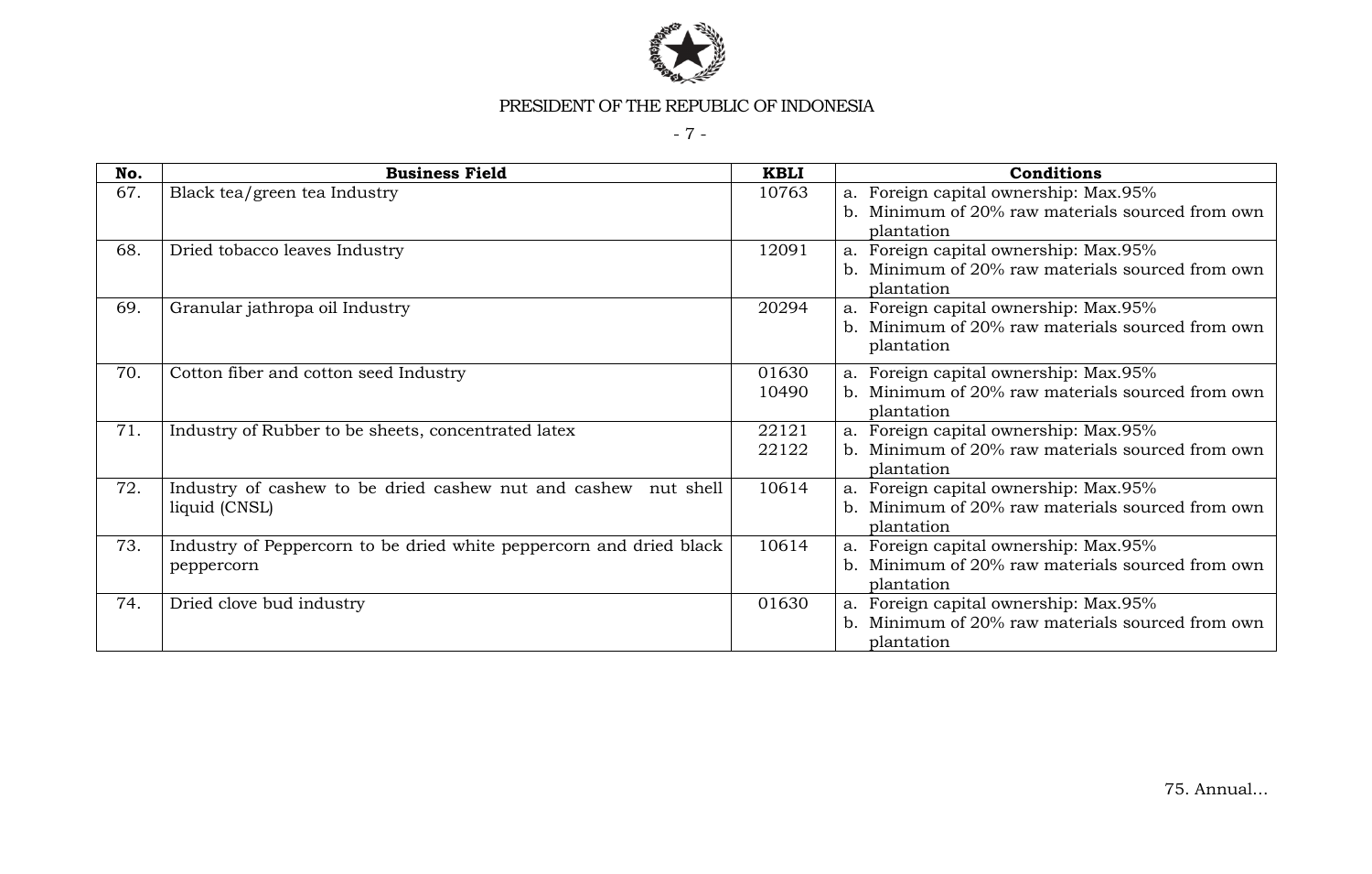

- 8 -

| No. | <b>Business Field</b>                    | <b>KBLI</b> | <b>Conditions</b>                  |
|-----|------------------------------------------|-------------|------------------------------------|
| 75. | Annual fruit crop seeding                | 01139       | Foreign capital ownership: Max.30% |
| 76. | Grape seeding                            | 01210       | Foreign capital ownership: Max.30% |
| 77. | Tropical fruits seeding                  | 01220       | Foreign capital ownership: Max.30% |
| 78. | Citrus fruits seeding                    | 01230       | Foreign capital ownership: Max.30% |
| 79. | Apples, pome and stone fruits seeding    | 01240       | Foreign capital ownership: Max.30% |
| 80. | Berries seeding                          | 01251       | Foreign capital ownership: Max.30% |
| 81. | Annual vegetable seeding                 | 01139       | Foreign capital ownership: Max.30% |
| 82. | Perennial vegetable seeding              | 01253       | Foreign capital ownership: Max.30% |
| 83. | Herbal medicinal plant seeding           | 01285       | Foreign capital ownership: Max.30% |
|     |                                          | 01286       |                                    |
| 84. | Mushroom seeding                         | 01139       | Foreign capital ownership: Max.30% |
| 85. | Floriculture crop seeding                | 01194       | Foreign capital ownership: Max.30% |
|     |                                          | 01302       |                                    |
| 86. | Annual fruit cultivating                 | 01132       | Foreign capital ownership: Max.30% |
| 87. | Grape cultivating                        | 01210       | Foreign capital ownership: Max.30% |
| 88. | Tropical fruit cultivating               | 01220       | Foreign capital ownership: Max.30% |
| 89. | Citrus fruit cultivating                 | 01230       | Foreign capital ownership: Max.30% |
| 90. | Apples, pome and stone fruit cultivating | 01240       | Foreign capital ownership: Max.30% |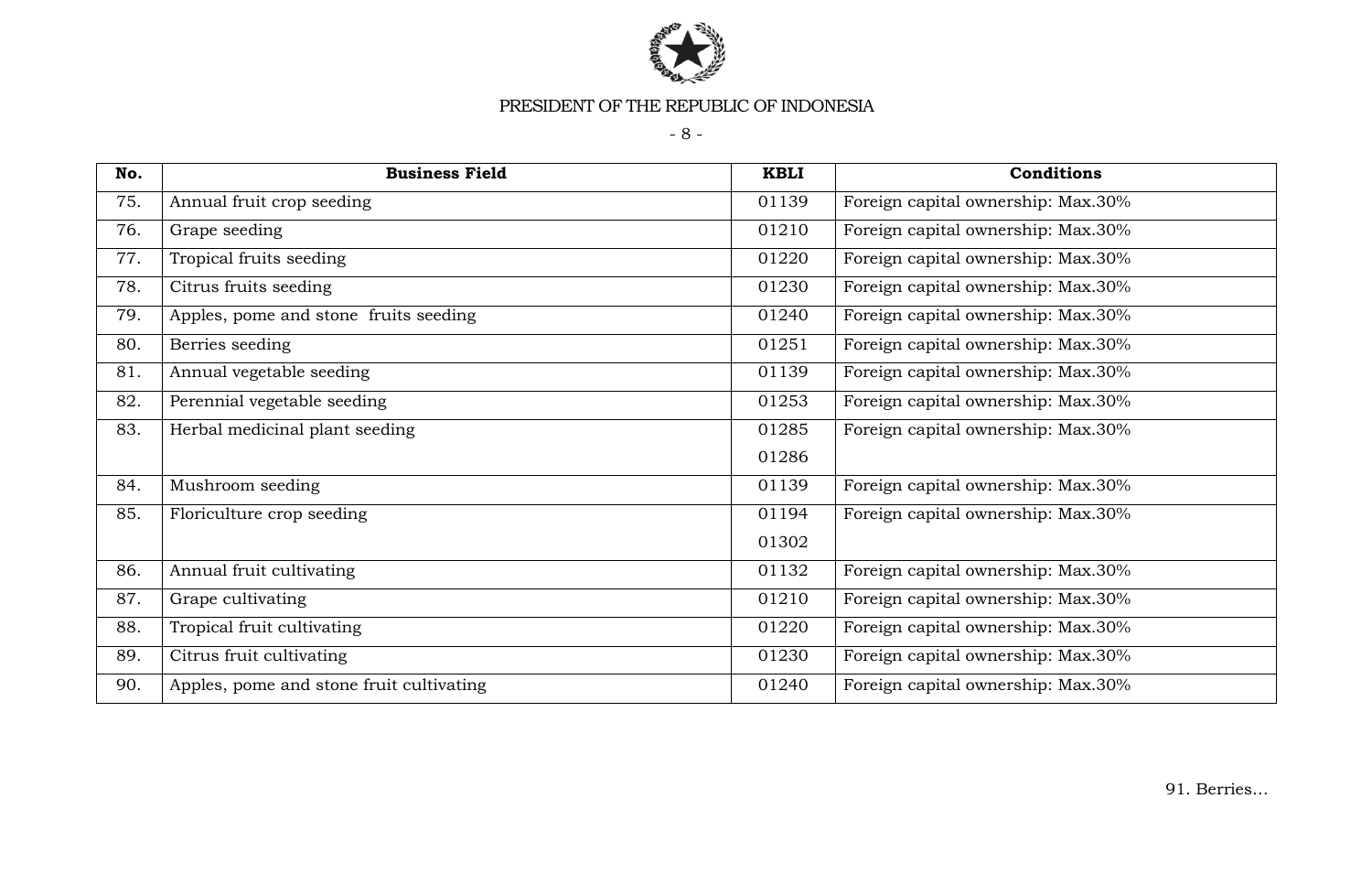

- 9 -

| No.  | <b>Business Field</b>                                                                    | <b>KBLI</b> | Conditions                         |
|------|------------------------------------------------------------------------------------------|-------------|------------------------------------|
| 91.  | Berries cultivating                                                                      | 01251       | Foreign capital ownership: Max.30% |
| 92.  | Leafy vegetable cultivating (cabbages, mustard, scallion, celery)                        | 01131       | Foreign capital ownership: Max.30% |
| 93.  | Root vegetable cultivating (red onion, garlic, potatoes, carrots)                        | 01134       | Foreign capital ownership: Max.30% |
| 94.  | Fruit bearing vegetable cultivating (tomatoes, cucumbers)                                | 01133       | Foreign capital ownership: Max.30% |
| 95.  | Chili pepper, paprika cultivating                                                        | 01283       | Foreign capital ownership: Max.30% |
| 96.  | Mushroom cultivating                                                                     | 01136       | Foreign capital ownership: Max.30% |
| 97.  | Ornamental plant cultivating                                                             | 01193       | Foreign capital ownership: Max.30% |
| 98.  | Non-flower ornamental plant cultivating                                                  | 01301       | Foreign capital ownership: Max.30% |
| 99.  | Horticultural crop processing industry: fruits and vegetables post-                      | 10311       | Foreign capital ownership: Max.30% |
|      | harvest business                                                                         | 10320       |                                    |
|      |                                                                                          | 10313       |                                    |
|      |                                                                                          | 10314       |                                    |
|      |                                                                                          | 10330       |                                    |
| 100. | Horticultural research business and horticultural quality control<br>laboratory business | 72102       | Foreign capital ownership: Max.30% |
| 101. | Horticultural agrotourism business                                                       | 93231       | Foreign capital ownership: Max.30% |
| 102. | Horticultural post-harvest service business                                              | 01630       | Foreign capital ownership: Max.30% |
| 103. | Flower arrangement/florist/decorator business                                            | 47761       | Foreign capital ownership: Max.30% |
| 104. | Horticultural development consultant                                                     | 70209       | Foreign capital ownership: Max.30% |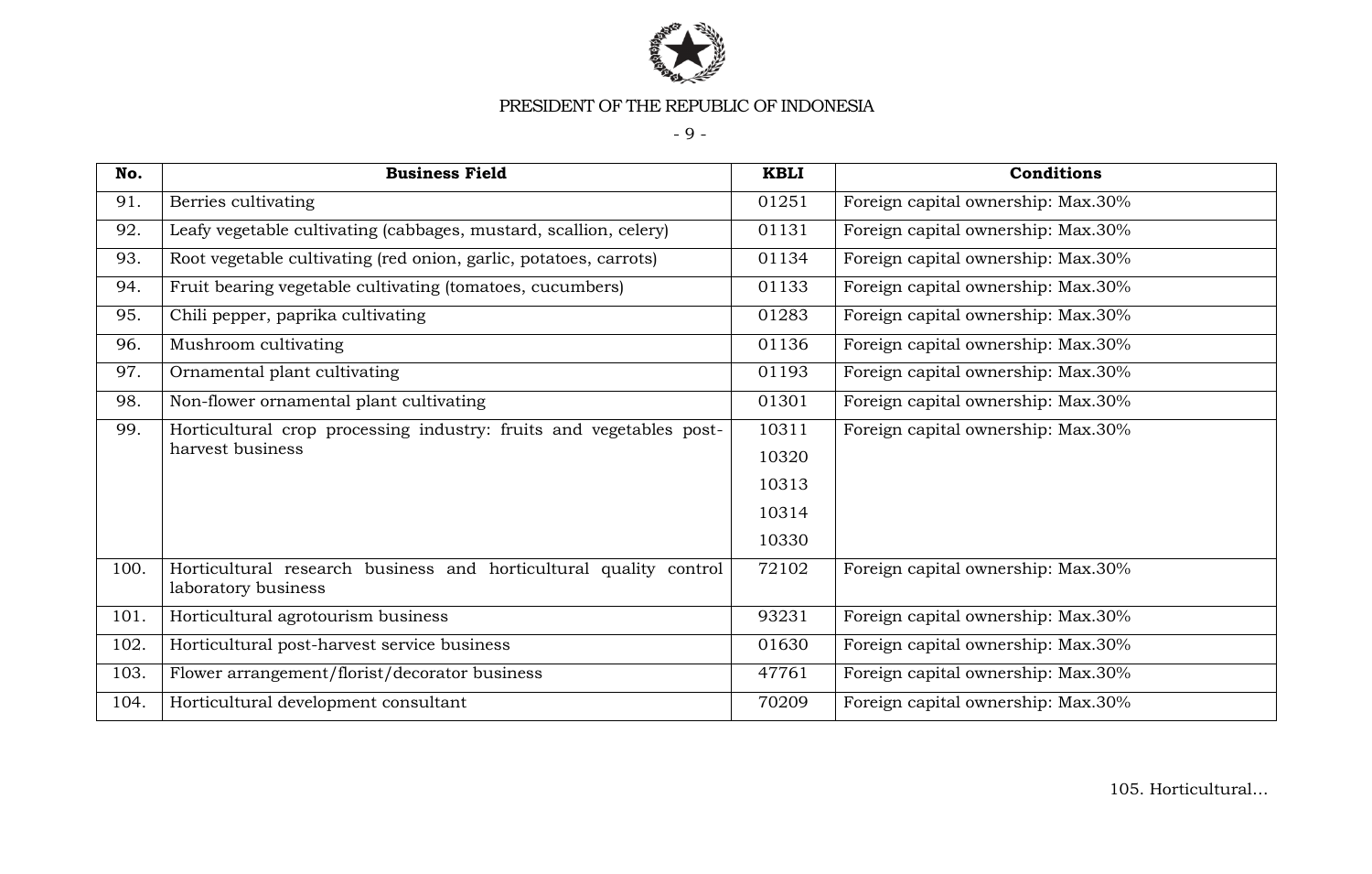

- 10 -

| No.  | <b>Business Field</b>                                                                                                    | <b>KBLI</b> | Conditions                                                     |
|------|--------------------------------------------------------------------------------------------------------------------------|-------------|----------------------------------------------------------------|
| 105. | Horticultural landscaping                                                                                                | 43305       | Foreign capital ownership: Max.30%                             |
|      |                                                                                                                          | 71101       |                                                                |
|      |                                                                                                                          | 81300       |                                                                |
| 106. | Horticultural course services                                                                                            | 85499       | Foreign capital ownership: Max.30%                             |
| 107. | Research and development on agricultural genetic resources science<br>and engineering                                    | 72102       | Foreign capital ownership: Max.49%                             |
| 108. | Research and development on GMO (Genetically Modified Organism)<br>product science and engineering (genetic engineering) | 72104       | Foreign capital ownership: Max.49%                             |
| 109. | Breeding and raising of pigs in a total of more than 125 pigs                                                            | 01450       | Specific locations specified by the Ministry of<br>Agriculture |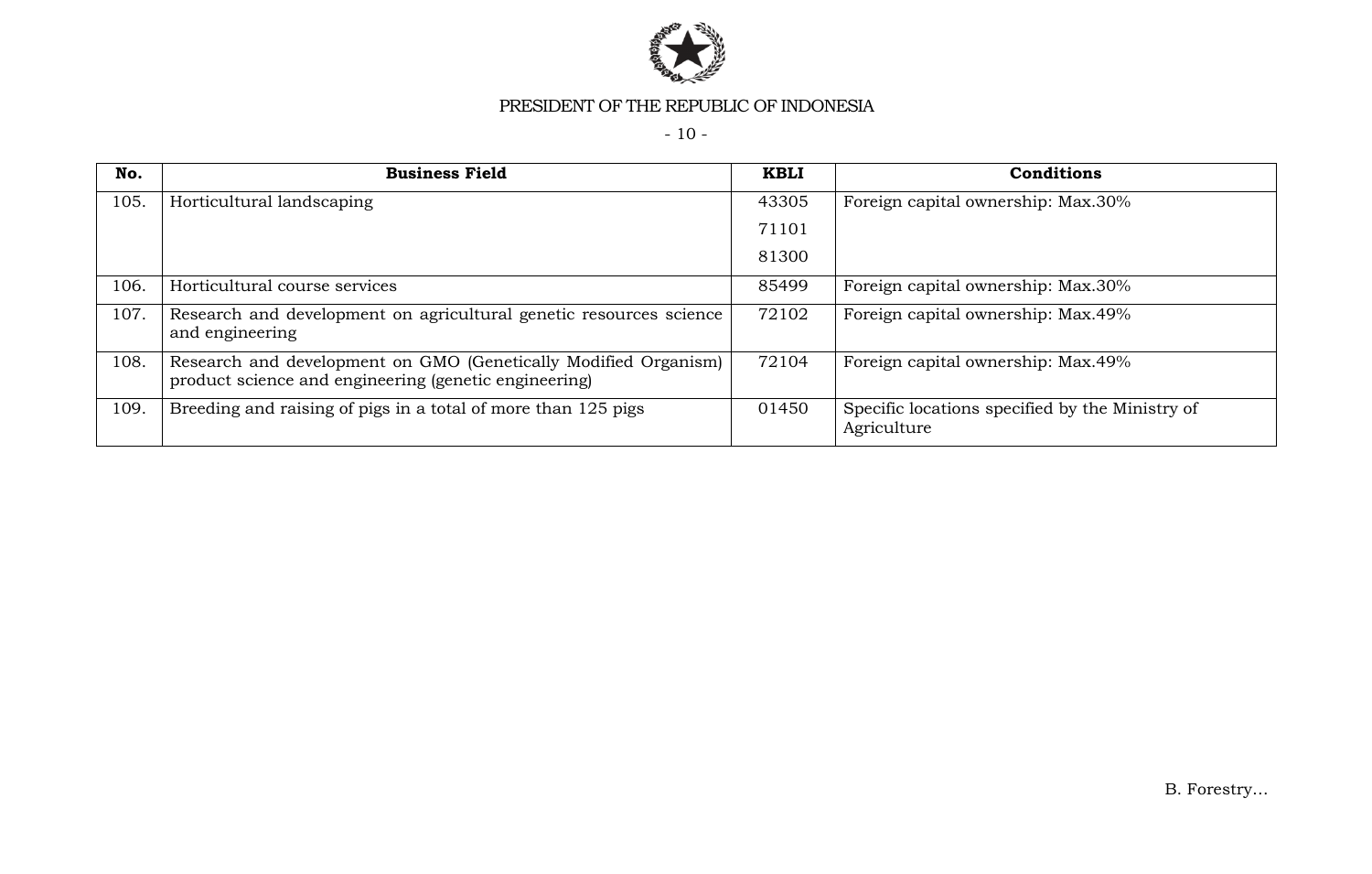

- 11 -

# **B. Forestry Sector**

| No.  | <b>Business Field</b>                                                                                                          | <b>KBLI</b> | Conditions                                                                                                                                                                                 |
|------|--------------------------------------------------------------------------------------------------------------------------------|-------------|--------------------------------------------------------------------------------------------------------------------------------------------------------------------------------------------|
| 110. | Hunting in Hunting Parks and Hunting Blocks business                                                                           | 93193       | Foreign capital ownership: Max.49%                                                                                                                                                         |
|      |                                                                                                                                | 93229       |                                                                                                                                                                                            |
| 111. | Wildlife and plant breeding and conservation institutions                                                                      | 0172        | Foreign capital ownership: Max.49%                                                                                                                                                         |
| 112. | Nature tourism business in the form of provision of ecotourism                                                                 | 93241       | a. Foreign capital ownership: Max.49%                                                                                                                                                      |
|      | facilities, activities and services within forest areas including water<br>tourism, natural adventure tourism and cave tourism | 93242       | b. Foreign capital ownershipMax.70% for investors                                                                                                                                          |
|      |                                                                                                                                | 93243       | from ASEAN countries                                                                                                                                                                       |
|      |                                                                                                                                | 93249       |                                                                                                                                                                                            |
|      |                                                                                                                                | 93223       |                                                                                                                                                                                            |
|      |                                                                                                                                | 93222       |                                                                                                                                                                                            |
| 113. | Development of technology utilization on plant and wildlife genetics                                                           | 72102       | Statement on partnership with accredited<br>institution/laboratory in Indonesia/national<br>research and development institutions appointed by<br>the Ministry of Environment and Forestry |
| 114. | Sawn timber industry with production capacity above 2,000 M3/year                                                              | 16101       | Recommendation of continued raw material supply<br>from the Ministry of Environment and Forestry                                                                                           |
| 115. | Veneer industry                                                                                                                | 16214       | Recommendation of continued raw material supply<br>from the Ministry of Environment and Forestry                                                                                           |
| 116. | Plywood industry                                                                                                               | 16211       | Recommendation of continued raw material supply<br>from the Ministry of Environment and Forestry                                                                                           |
| 117. | Laminated Veneer Lumber (LVL) industry                                                                                         | 16212       | Recommendation of continued raw material supply<br>from the Ministry of Environment and Forestry                                                                                           |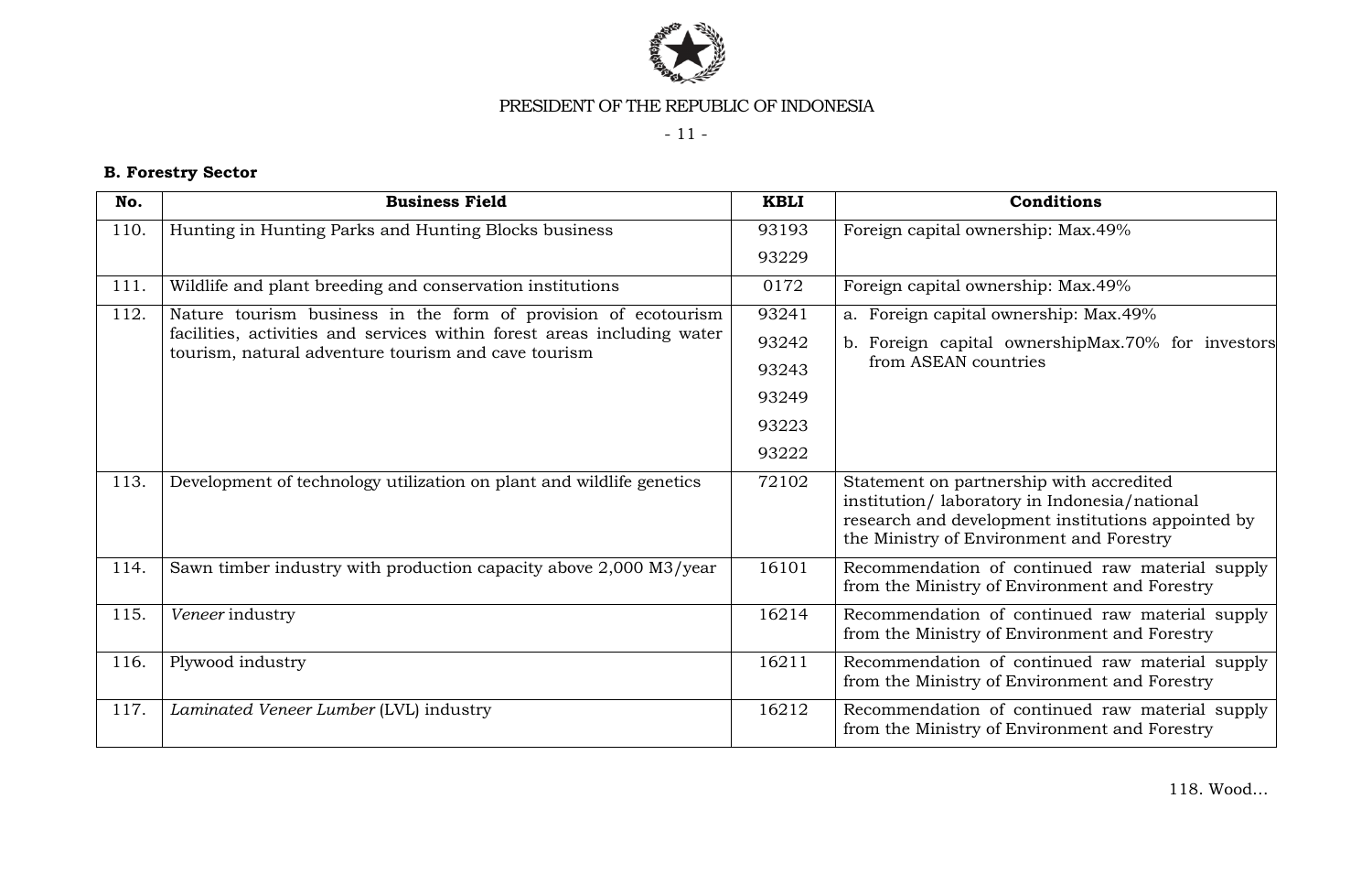

- 12 -

| No.  | <b>Business Field</b>                                                                                                       | <b>KBLI</b> | Conditions                                                                                       |
|------|-----------------------------------------------------------------------------------------------------------------------------|-------------|--------------------------------------------------------------------------------------------------|
| 118. | Wood chip industry                                                                                                          | 16299       | Recommendation of continued raw material supply<br>from the Ministry of Environment and Forestry |
| 119. | Wood pellet industry                                                                                                        | 16295       | Recommendation of continued raw material supply<br>from the Ministry of Environment and Forestry |
| 120. | Exploitation of timber forest products of natural forest                                                                    | 02120       | 100% domestic capital                                                                            |
| 121. | Procurement and distribution of forest plant seeds and seedlings<br>(export and import of forest plant's seed and seedling) | 46207       | 100% domestic capital                                                                            |
| 122. | Utilization of water environment services business in forest areas                                                          | 02209       | 100% domestic capital                                                                            |
| 123. | Catching and propagating plants and wildlife from natural habitat                                                           | 01711       | a. Domestic 100% local capital                                                                   |
|      |                                                                                                                             | 01712       | b. Recommendation from the Ministry of the                                                       |
|      |                                                                                                                             | 01713       | <b>Environment and Forestry</b>                                                                  |
|      |                                                                                                                             | 01714       |                                                                                                  |
|      |                                                                                                                             | 01715       |                                                                                                  |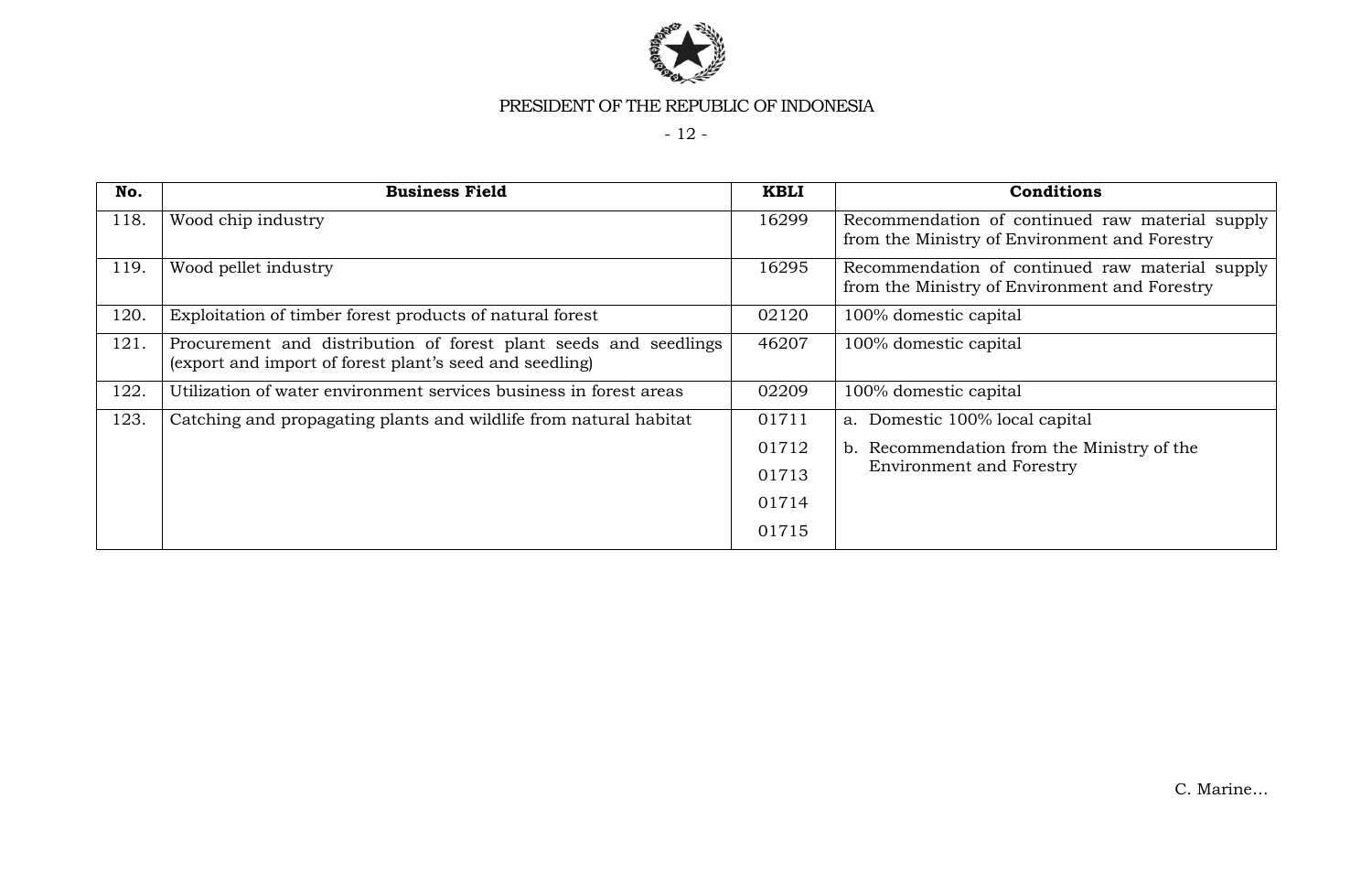

- 13 -

# **C. Marine Affairs and Fisheries Sector**

| No.  | <b>Business Field</b>                                                            | <b>KBLI</b> | <b>Conditions</b>                                                                                                                                                          |
|------|----------------------------------------------------------------------------------|-------------|----------------------------------------------------------------------------------------------------------------------------------------------------------------------------|
| 124. | Capture fishery using fishing ship in Indonesian water territory and<br>open sea | 03111       | 100% domestic capital, and subject to a special<br>license from the Ministry of Marine Affairs and<br>Fisheries on fishery resources allocation and fishing<br>coordinates |
| 125. | Sea sand extraction                                                              | 08995       | 100% domestic capital                                                                                                                                                      |
| 126. | Cultivation of coral / decorative coral                                          | 01727       | Recommendation from the Ministry of Environment<br>and Forestry                                                                                                            |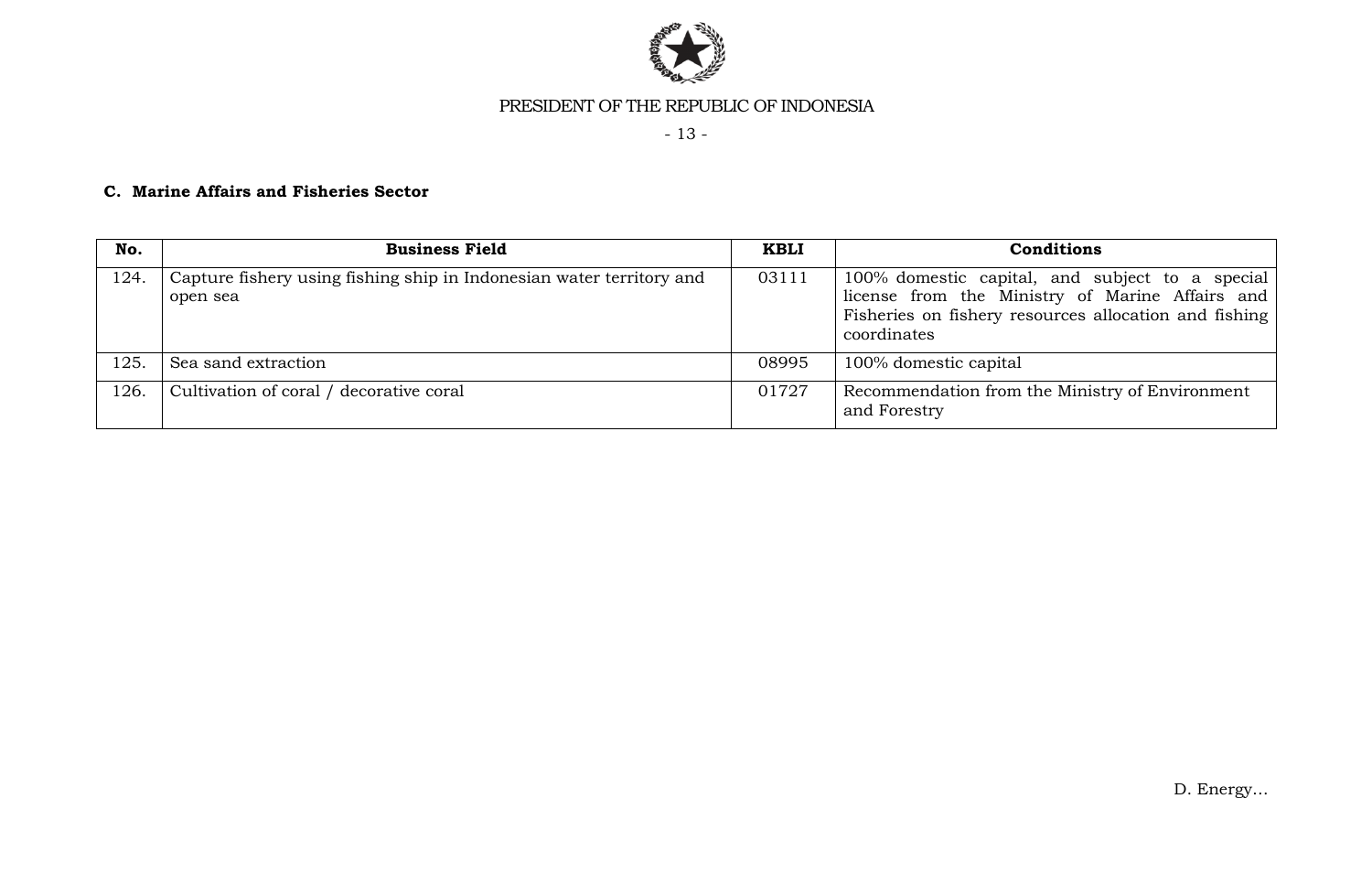

- 14 -

# **D. Energy and Mineral Resources Sector**

| No.  | <b>Business Field</b>                                                                                                  | <b>KBLI</b> | Conditions                         |
|------|------------------------------------------------------------------------------------------------------------------------|-------------|------------------------------------|
| 127. | Oil and gas construction services: Platform                                                                            | 09100       | Foreign capital ownership Max.75%  |
| 128. | Oil and gas construction services: spherical tank                                                                      | 09100       | Foreign capital ownership Max.49%  |
| 129. | Oil and gas construction services: Onshore oil and gas upstream<br>production installation                             | 09100       | Domestic capital: 100%             |
| 130. | Oil and gas construction services: onshore pipeline installation                                                       | 42219       | Domestic capital: 100%             |
| 131. | Oil and gas construction services: offshore pipeline installation                                                      | 42219       | Foreign capital ownership Max.49%  |
| 132. | Oil and gas construction services: Horizontal/vertical tank, onshore<br>oil and gas storage and marketing installation | 42914       | Domestic capital: 100%             |
| 133. | Oil and gas, geology and geophysical surveying services                                                                | 71102       | Foreign capital ownership Max.49%  |
| 134. | Geothermal surveying services                                                                                          | 71102       | Foreign capital ownership Max.95%  |
| 135. | Onshore oil and gas drilling services                                                                                  | 09100       | Domestic capital: 100%             |
| 136. | Offshore oil and gas drilling services                                                                                 | 09100       | Foreign capital ownership: Max.75% |
| 137. | Geothermal drilling services                                                                                           | 06202       | Foreign capital ownership: Max.95% |
| 138. | Oil and gas supporting services: well operation and maintenance<br>service                                             | 09100       | Domestic capital: 100%             |
| 139. | Oil and gas supporting services: oil and gas design and engineering<br>service                                         | 71102       | Domestic capital: 100%             |
| 140. | Oil and gas supporting services: technical inspection service                                                          | 71204       | Domestic capital: 100%             |
| 141. | Geothermal operation and maintenance services                                                                          | 09900       | Foreign capital ownership: Max.90% |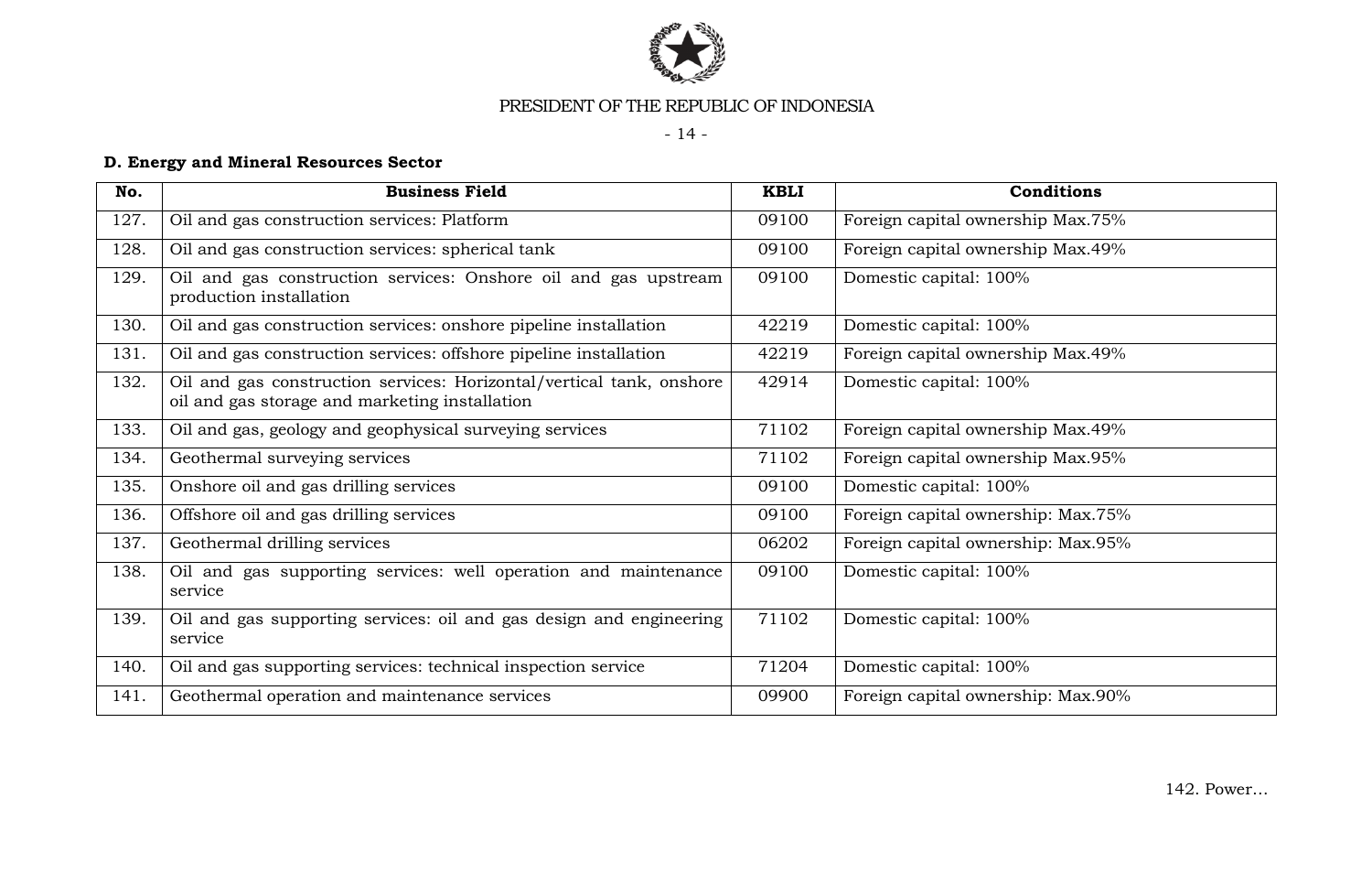

- 15–

| No.  | <b>Business Field</b>                                                                                                  | <b>KBLI</b> | Conditions                                                                                     |
|------|------------------------------------------------------------------------------------------------------------------------|-------------|------------------------------------------------------------------------------------------------|
| 142. | Power plant $< 1$ MW                                                                                                   | 35101       | Domestic capital: 100%                                                                         |
| 143. | Small-scale power plant (1-10 MW)                                                                                      | 35101       | Foreign capital ownership: Max.49%                                                             |
| 144. | Geothermal power plant with a capacity of $\leq 10$ MW                                                                 | 35101       | Foreign capital ownership: Max.67%                                                             |
| 145. | Power plant $> 10$ MW                                                                                                  | 35101       | Foreign capital ownership: Max.95%                                                             |
|      |                                                                                                                        |             | (Maximum 100% for the purpose of Public Private<br>Partnership / KPS during concession period) |
| 146. | Power plant transmission                                                                                               | 35102       | Foreign capital ownership: Max.95%                                                             |
|      |                                                                                                                        |             | (Maximum 100% for the purpose of KPS during<br>concession period)                              |
| 147. | Power plant distribution                                                                                               | 35103       | Foreign capital ownership: Max.95%                                                             |
|      |                                                                                                                        |             | (Maximum 100% for the purpose of KPS during<br>concession period)                              |
| 148. | Power installation consultation                                                                                        | 71102       | Foreign capital ownership: Max.95%                                                             |
| 149. | Construction and installation of electric power: Installation of electric<br>power supply                              | 42213       | Foreign capital ownership: Max.95%                                                             |
| 150. | Construction and installation of electric power: Installation of<br>high/extra-high voltage electric power utilization | 43211       | Foreign capital ownership: Max.49%                                                             |
| 151. | Construction and installation of electric power: Installation of<br>low/medium voltage electric power utilization      | 43211       | Domestic capital 100%                                                                          |
| 152. | Electric power installation operation and maintenance                                                                  | 43211       | Foreign capital ownership: Max.95%                                                             |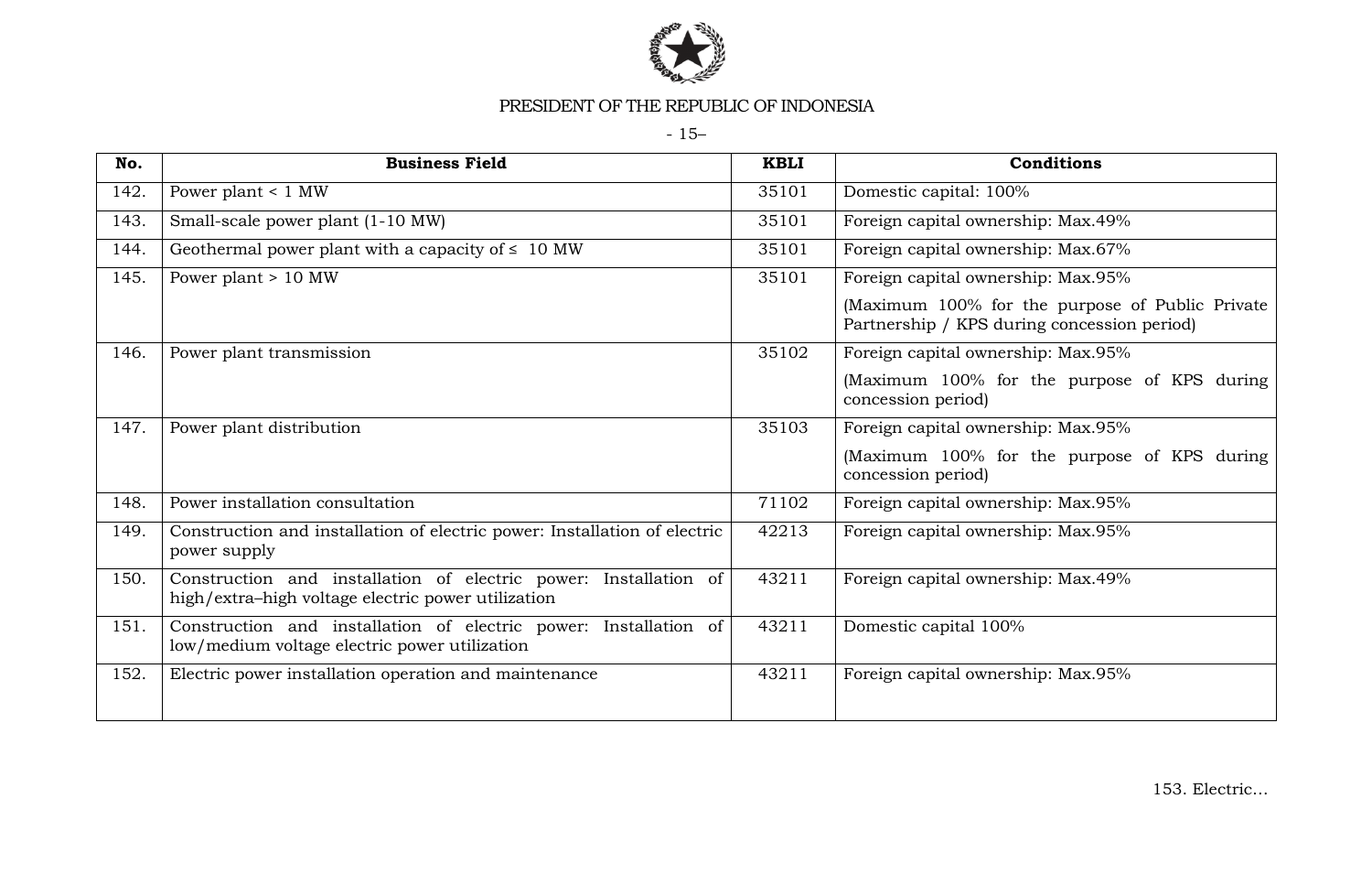

- 16 -

| No.  | <b>Business Field</b>                                                                                                                  | <b>KBLI</b> | <b>Conditions</b>                  |
|------|----------------------------------------------------------------------------------------------------------------------------------------|-------------|------------------------------------|
| 153. | Electric power installation examination and testing on installation of<br>high/extra high voltage electric power supply or utilization | 71204       | Foreign capital ownership: Max.49% |
| 154. | Electric power installation examination and testing on low/medium                                                                      | 71204       | Domestic capital 100%              |
|      | voltage electric power utilization                                                                                                     |             |                                    |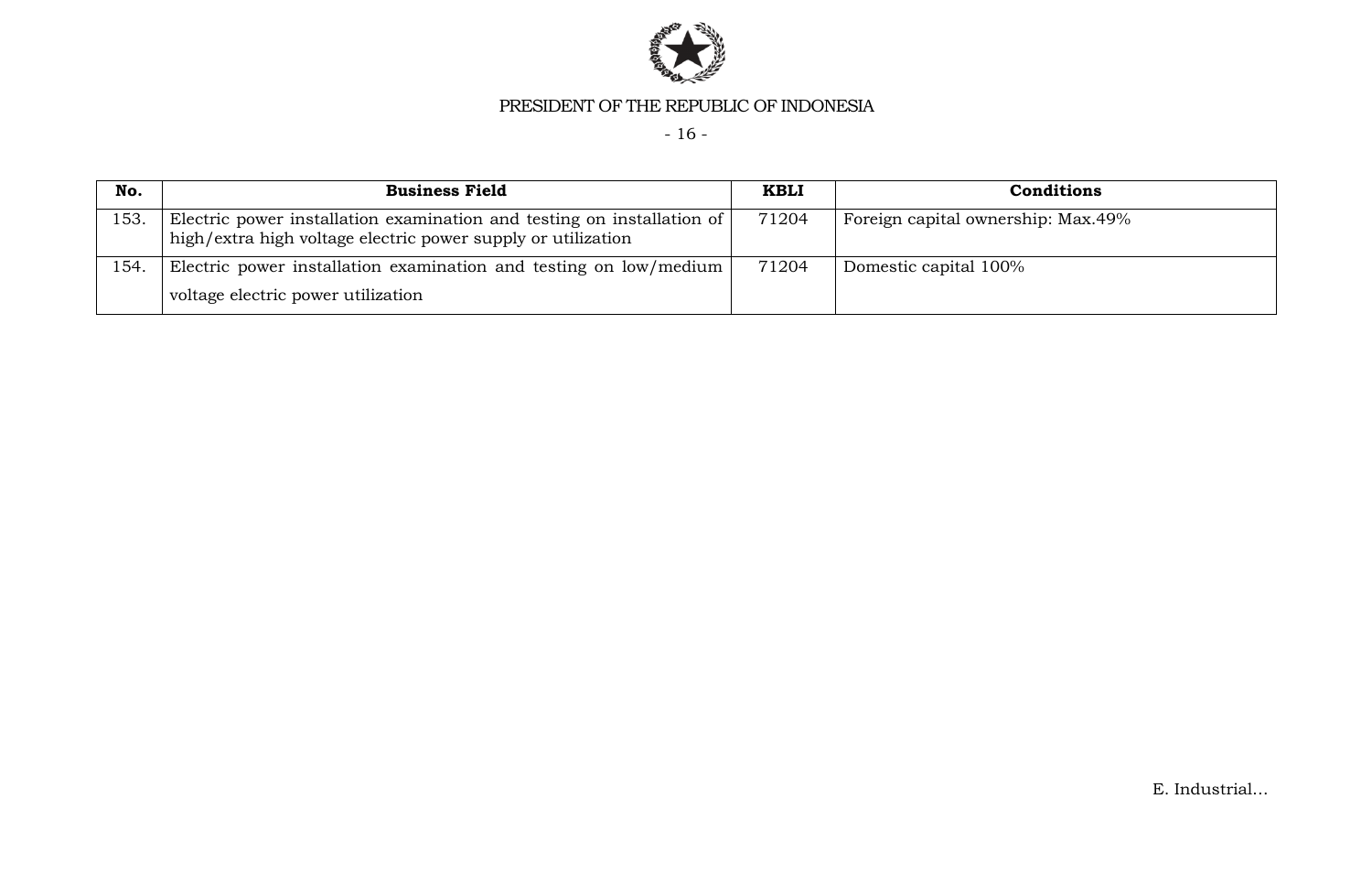

- 17 -

# **E. Industrial Sector**

| No.  | <b>Business Field</b>                                               | <b>KBLI</b> | Conditions                                                                                                                                                                                              |
|------|---------------------------------------------------------------------|-------------|---------------------------------------------------------------------------------------------------------------------------------------------------------------------------------------------------------|
| 155. | Automobile Maintenance and repair                                   | 45201       | Foreign capital ownership: Max.49%                                                                                                                                                                      |
| 156  | Clove cigarette industry                                            | 12011       | Subject to the recommendation from the Ministry of<br>Industry:                                                                                                                                         |
|      |                                                                     |             | a. For business expansion, it is only cigarette<br>industry that already has Industrial Business<br>License (IUI) in similar business fields; or                                                        |
|      |                                                                     |             | b. For new investment, only small and medium-scale<br>cigarette industry that partners with large-scale<br>cigarette industry that already has Industrial<br>Business License in similar business field |
| 157. | Regular cigarette industry                                          | 12012       | Subject to the recommendation from the Ministry of                                                                                                                                                      |
| 158. | Other cigarette industry                                            | 12019       | Industry:                                                                                                                                                                                               |
|      |                                                                     |             | a. For business expansion, it is only cigarette<br>industry that already has Industrial Business<br>License (IUI) in similar business fields; or                                                        |
|      |                                                                     |             | b. For new investment, only small and medium-scale<br>cigarette industry that partners with large-scale<br>cigarette industry that already has Industrial<br>Business License in similar business field |
| 159. | Pulp industry (from wood)                                           | 17011       | Raw materials from Industrial Forest Plan (HTI)<br>or from imported chip, if domestic raw material is<br>insufficient                                                                                   |
| 160. | Manufacture of securities (such as: bank notes paper, cheque paper, | 17013       | a. Operational license from BOTASUPAL/BIN; and                                                                                                                                                          |
|      | watermark paper)                                                    |             | b. Recommendation from the Ministry of Industry                                                                                                                                                         |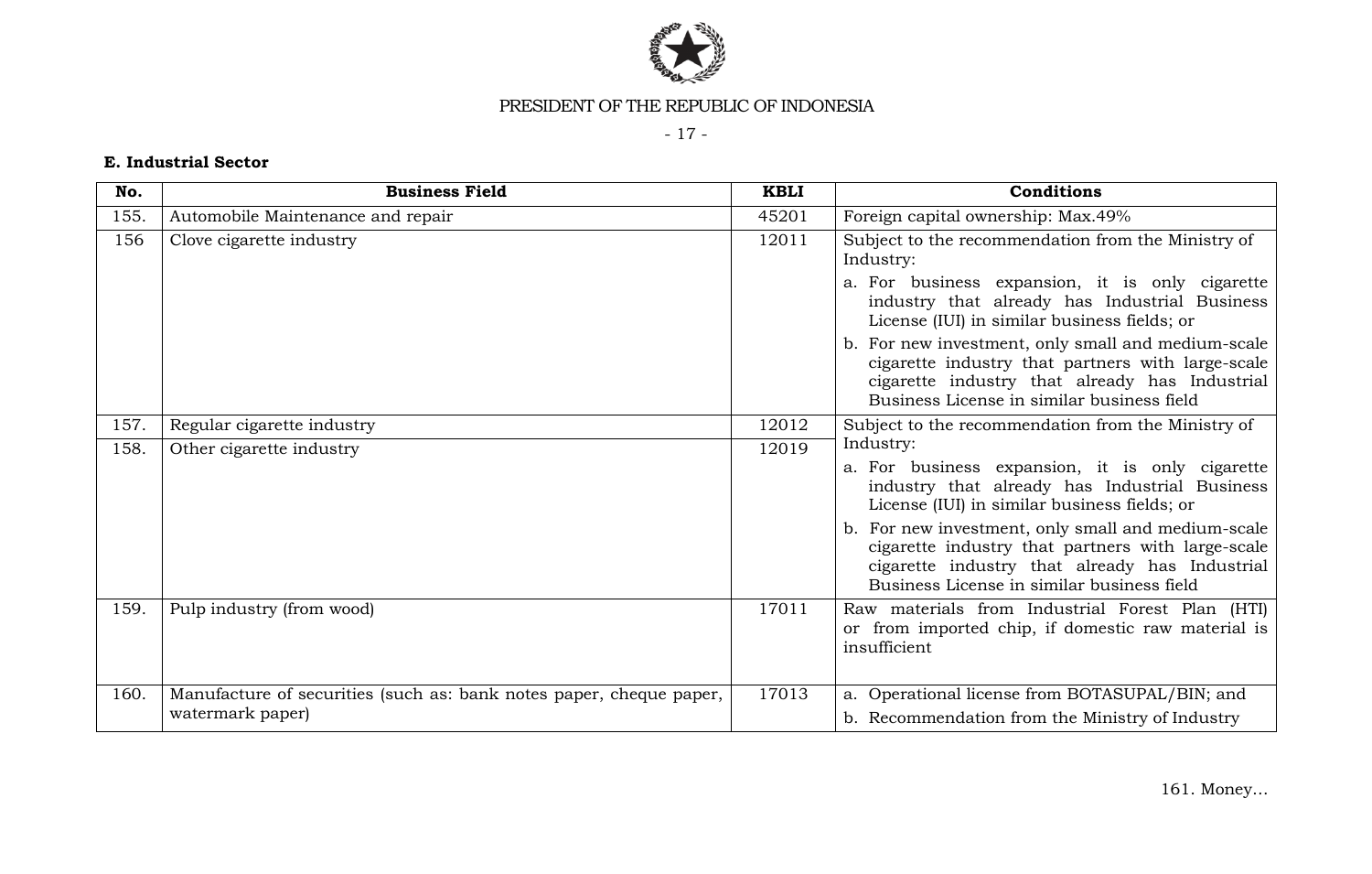

- 18 -

| No.  | <b>Business Field</b>                                                                                                                                                                   | <b>KBLI</b> | <b>Conditions</b>                                                                                                                                                                                                                                                                                                                                                       |
|------|-----------------------------------------------------------------------------------------------------------------------------------------------------------------------------------------|-------------|-------------------------------------------------------------------------------------------------------------------------------------------------------------------------------------------------------------------------------------------------------------------------------------------------------------------------------------------------------------------------|
| 161. | Money printing industry and specific printing/security document<br>printing industry (among others: stamp, stamp duty, securities bond,<br>passport, demography document and holograms) | 18112       | a. Operational license from BOTASUPAL/BIN; and<br>b. Recommendation from the Ministry of Industry                                                                                                                                                                                                                                                                       |
| 162. | Cyclamate and saccharine industry                                                                                                                                                       | 20119       | According to the requirement stipulated by BPOM<br>and Ministry of Trade                                                                                                                                                                                                                                                                                                |
| 163. | Special ink industry                                                                                                                                                                    | 20293       | a. Operational license from BOTASUPAL/BIN; and<br>b. Recommendation from the Ministry of Industry                                                                                                                                                                                                                                                                       |
| 164. | Lead smelting industry                                                                                                                                                                  | 24202       | Recommendation from the Ministry of Environment<br>and Ministry of Industry for industry using used<br>accu raw materials                                                                                                                                                                                                                                               |
| 165  | Crumb rubber industry                                                                                                                                                                   | 22123       | Specific license from the Minister of Industry only if<br>integrated into the development of rubber estates:<br>a. Sourcing of raw materials at least 20% of the<br>production capacity comes from own rubber<br>farms, and<br>b. Sourcing of raw materials not exceeding 80% in a<br>partnership system, at least 20% of the total farm<br>area shall be a plasma farm |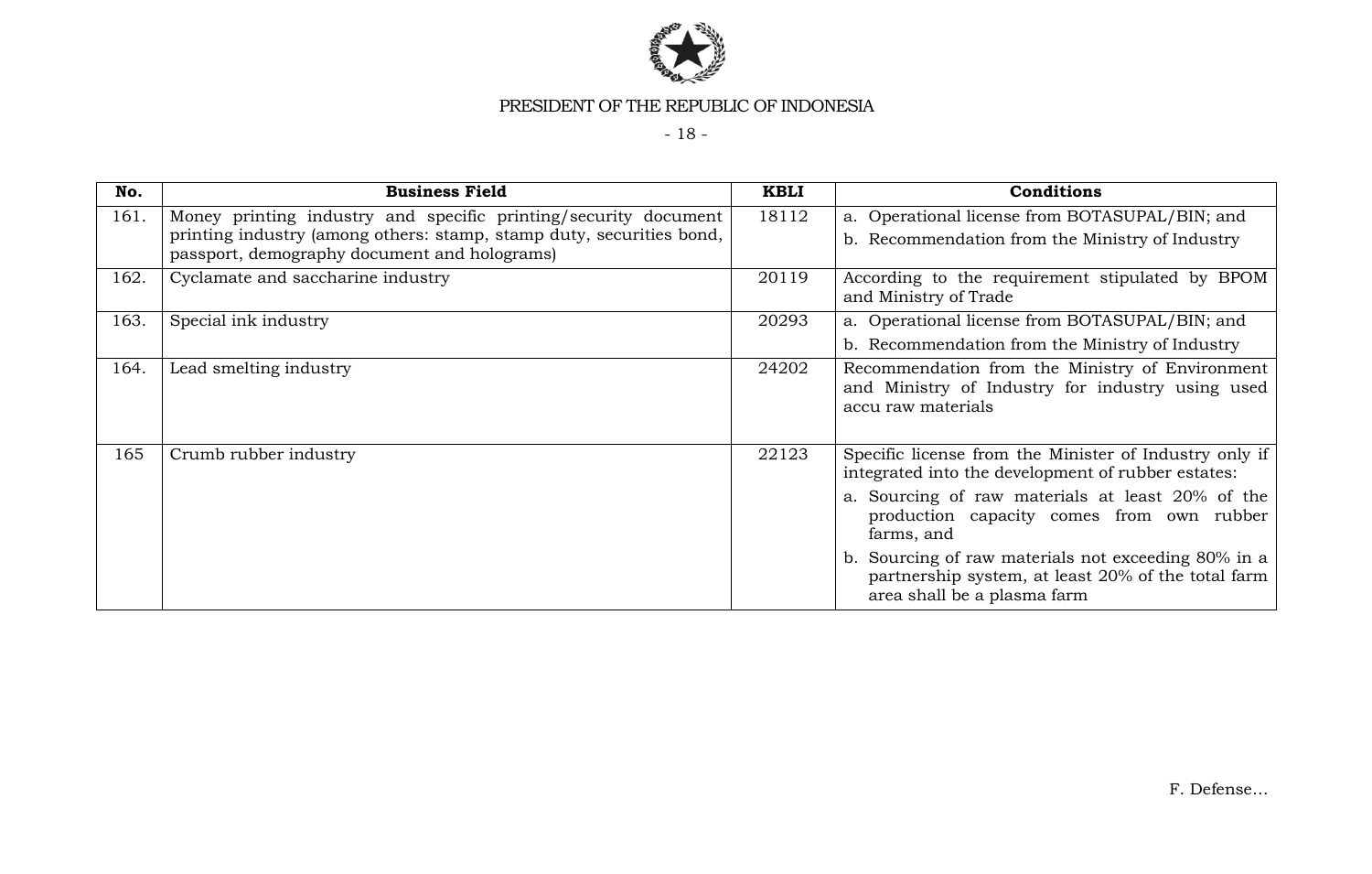

- 19 -

# **F. Defense and Security Sector**

| No.  | <b>Business Field</b>                                                                                     | <b>KBLI</b>                      | Conditions                                                                                                                             |
|------|-----------------------------------------------------------------------------------------------------------|----------------------------------|----------------------------------------------------------------------------------------------------------------------------------------|
| 166. | Raw material industry for explosives                                                                      | 20114                            | a. Foreign capital ownership Max. 49%, and 51% for<br><b>State-Owned Enterprises</b><br>b. Recommendation from the Ministry of Defense |
| 167. | Main and/or supporting component industry                                                                 | 20292                            | a. Foreign capital ownership Max. 49%, and 51% for<br><b>State-Owned Enterprises</b><br>b. Recommendation from the Ministry of Defense |
| 168. | Component and/or support (supply) industry                                                                | 20292                            | a. Foreign capital ownership Max. 49%, and 51% for<br><b>State-Owned Enterprises</b><br>b. Recommendation from the Ministry of Defense |
| 169. | Main equipment industry                                                                                   | 25200<br>25934<br>30300<br>30400 | a. Domestic capital 100%<br>b. Recommendation from the Ministry of Defense                                                             |
| 170. | Security consulting services                                                                              | 74909                            | a. Foreign capital ownership: Max.49%<br>b. Operational license from the National Police<br>Headquarters                               |
| 171. | Security guard provider, money and valuable goods transportation<br>guard, security service using animals | 80100                            | a. Foreign capital ownership: Max.49%<br>b. Operational license from the National Police<br>Headquarters                               |
| 172. | Security service of equipment application                                                                 | 80200                            | a. Foreign capital ownership: Max.49%<br>b. Operational license from the National Police<br>Headquarters                               |
| 173. | Security education and training services                                                                  | 85499                            | a. Foreign capital ownership: Max.49%<br>b. Operational license from the National<br>Police<br>Headquarters                            |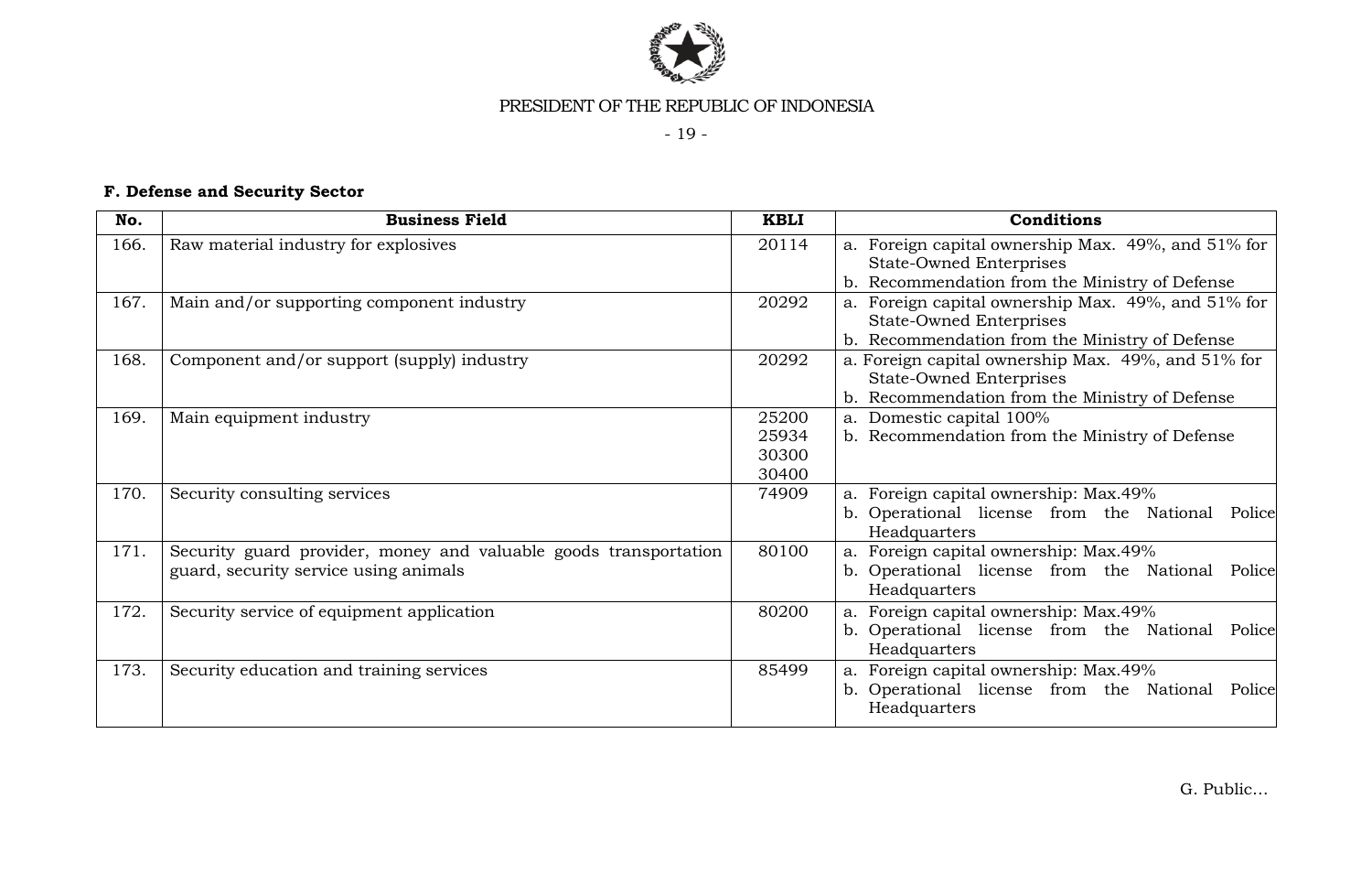

- 20 -

### **G. Public Works Sector**

| No.  | <b>Business Field</b>                                                                                                                                                                                                 | <b>KBLI</b> | <b>Conditions</b>                                                                                               |
|------|-----------------------------------------------------------------------------------------------------------------------------------------------------------------------------------------------------------------------|-------------|-----------------------------------------------------------------------------------------------------------------|
| 174. | Construction service (construction implementation service) using<br>advanced technology and/or high risk and/or the work value is<br>more than IDR 50,000,000,000<br>(CPC 511, 512, 513, 514, 515, 516, 517, and 518) | 0000        | a. Foreign capital ownership: Max.67%<br>b. Foreign capital ownershipby ASEAN countries'<br>investors: Max. 70% |
| 175. | Business service / Construction consultant service using advanced<br>technology and/or high risk and/or the work value is more than<br>IDR 10,000,000,000<br>(CPC 8671, 8672, 8673, 8674, and 9403)                   | 0000        | a. Foreign capital ownership: Max.67%<br>b. Foreign capital ownershipby ASEAN countries'<br>investors: Max.70%  |
| 176. | Drinking water business                                                                                                                                                                                               | 36001       | Foreign capital ownership: Max.95%                                                                              |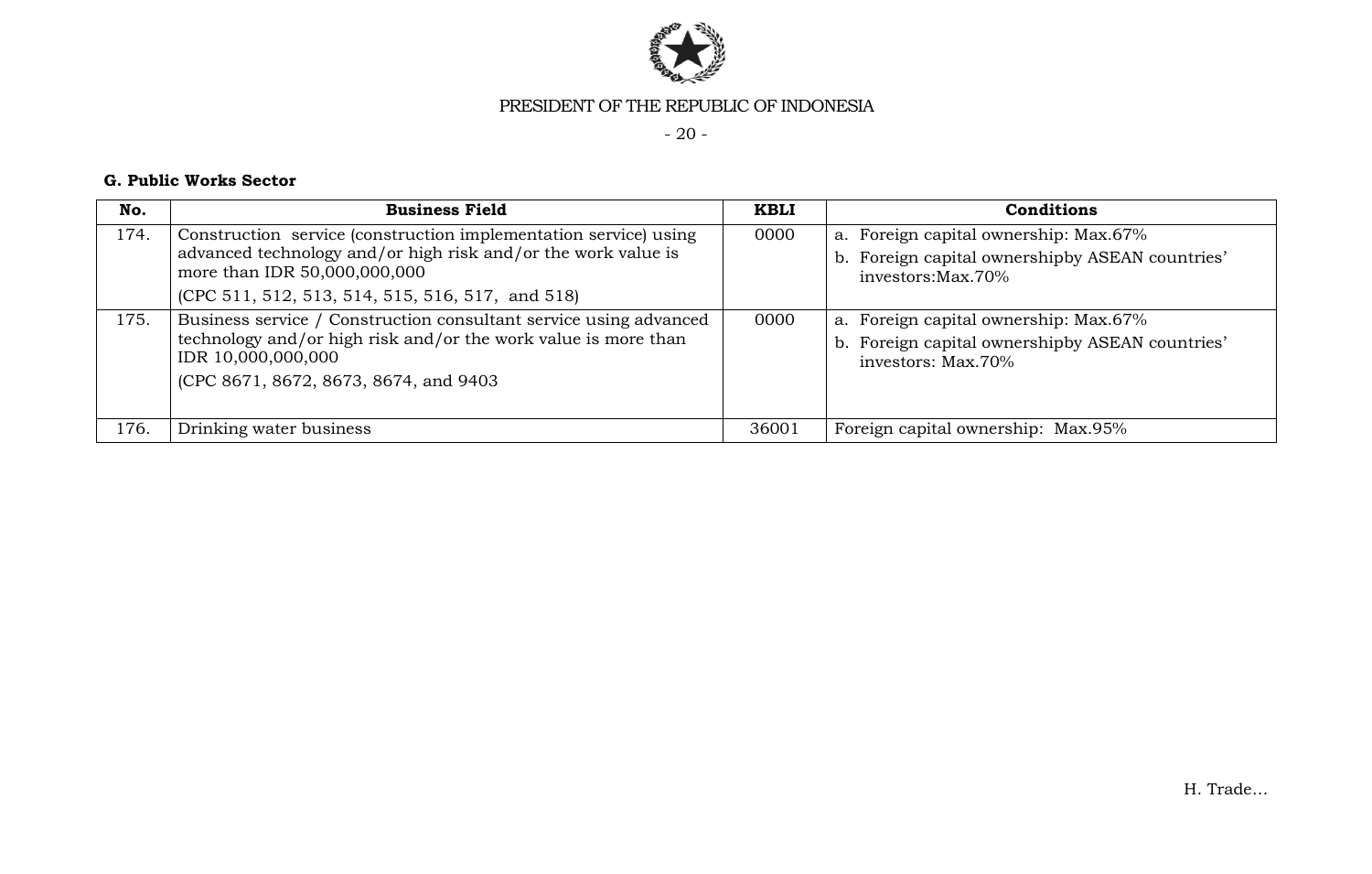

- 21 -

# **H. Trade Sector**

| No   | <b>Business Field</b>                                                                   | <b>KBLI</b> | Conditions                                                                             |
|------|-----------------------------------------------------------------------------------------|-------------|----------------------------------------------------------------------------------------|
| 177. | Retail business of car, motorcycle, and commercial vehicle                              | 45103       | Domestic capital 100%                                                                  |
|      |                                                                                         | 45104       |                                                                                        |
|      |                                                                                         | 45403       |                                                                                        |
|      |                                                                                         | 45404       |                                                                                        |
| 178. | Retail business of spare-parts and accessories of car, motorcycle                       | 45302       | Domestic capital 100%                                                                  |
|      | and commercial vehicle                                                                  | 45406       |                                                                                        |
| 179. | Supermarket with retail space extent of less than $1,200$ m <sup>2</sup>                | 47111       | Domestic capital 100%                                                                  |
| 180. | Minimarkets with retail space extent of less than 400 $m^2$ , including                 | 47111       | Domestic capital 100%                                                                  |
|      | convenience stores and community stores                                                 |             |                                                                                        |
| 181. | Department store with retail spaces extent of 400 m <sup>2</sup> – 2,000 m <sup>2</sup> | 47191       | a. Foreign capital ownershipMax of 67%; and                                            |
|      |                                                                                         |             | b. Specific license from the Ministry of Trade only if                                 |
|      |                                                                                         |             | 1. Located in a mall and not stand alone                                               |
|      |                                                                                         |             | 2. Addition of outlet stores shall be based on export<br>performance (pay performance) |
| 182. | Jewelry retail business                                                                 | 47735       | Domestic capital 100%                                                                  |
| 183. | Antique retail business                                                                 | 47746       | Domestic capital 100%                                                                  |
| 184. | Water transportation equipment and accessories retail business                          | 47795       | Domestic capital 100%                                                                  |
| 185. | Retail business in non-supermarket or non-minimarket                                    | 47112       | Domestic capital 100%                                                                  |
| 186. | Retail business in non-department store                                                 | 47192       | Domestic capital 100%                                                                  |
| 187. | Textile retail business                                                                 | 47511       | Domestic capital 100%                                                                  |
|      |                                                                                         | 47512       |                                                                                        |
| 188. | Games and toys in stores retail business                                                | 47640       | Domestic capital 100%                                                                  |
| 189. | Cosmetics retail business                                                               | 47725       | Domestic capital 100%                                                                  |

190. Footwear…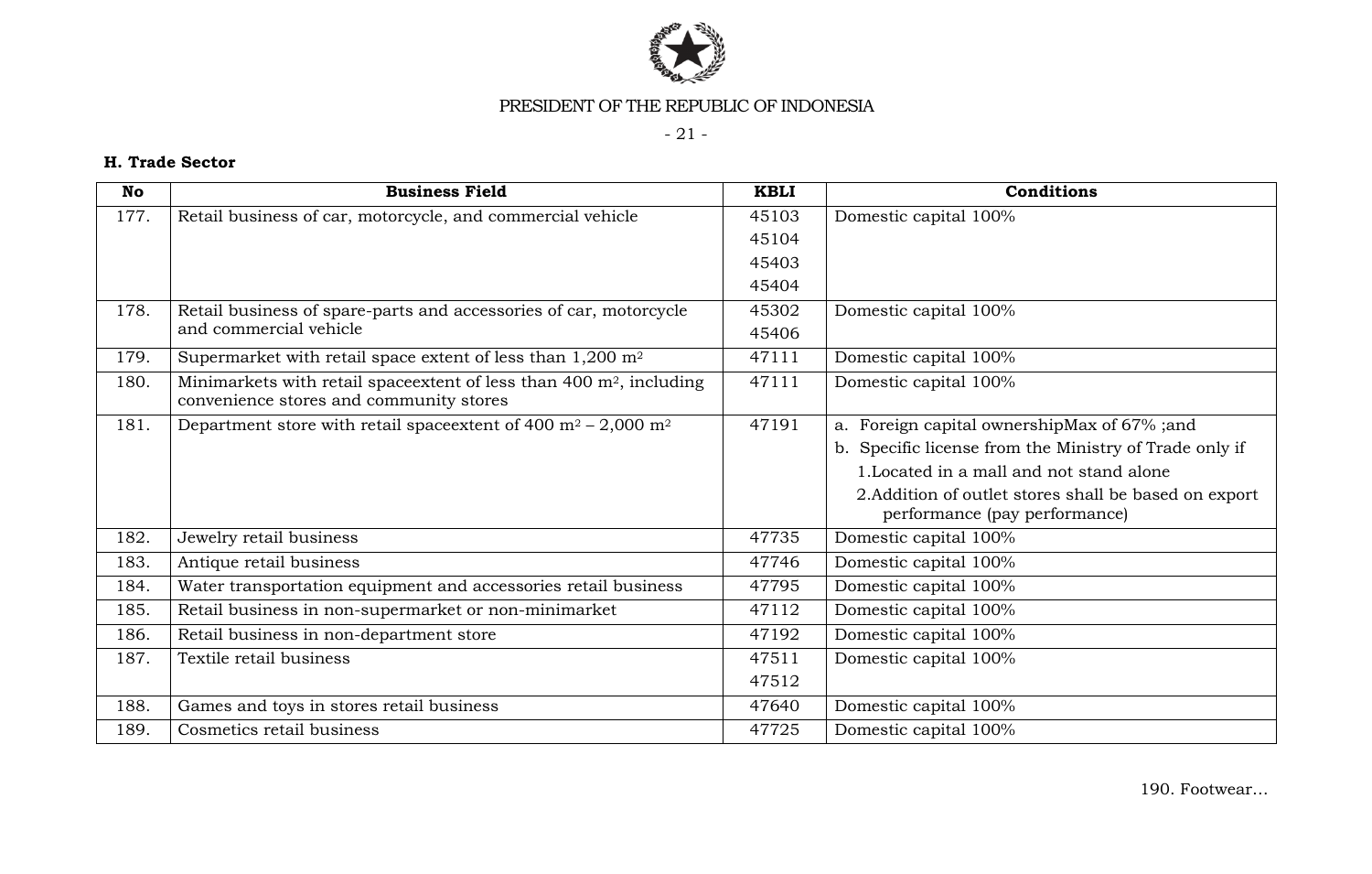

- 22–

| No   | <b>Business Field</b>                                                          | <b>KBLI</b> | <b>Conditions</b>                    |
|------|--------------------------------------------------------------------------------|-------------|--------------------------------------|
| 190. | Footwear retail business                                                       | 47712       | Domestic capital 100%                |
| 191. | Electronics retail business                                                    | 47861       | Domestic capital 100%                |
| 192. | Food and beverage retail business                                              | 4722        | Domestic capital 100%                |
|      |                                                                                | 4724        |                                      |
| 193. | Retail business for any kind of product via electronic system (e.g.<br>liquor) | 47919       | Domestic capital 100%                |
| 194. | Commission agent                                                               | 46100       | Domestic capital 100%                |
| 195. | Property / real estate agent                                                   | 68200       | Domestic capital 100%                |
| 196. | Distributor's business not affiliated to production                            | 00000       | Foreign capital ownership of 67%     |
| 197. | Warehousing                                                                    | 52101       | Foreign capital ownership Max of 67% |
| 198. | Cargo condition survey                                                         | 00000       | Domestic capital 100%                |
| 199. | Survey on land, sea, and air transportation facilities, and<br>accessories     | 00000       | Domestic capital 100%                |
| 200. | Technical and industry survey                                                  | 00000       | Domestic capital 100%                |
| 201. | Ecological survey                                                              | 00000       | Domestic capital 100%                |
| 202. | Survey on financing objects or warehousing supervision                         | 00000       | Domestic capital 100%                |
| 203. | Survey on destructive / non-destructive testing                                | 00000       | Domestic capital 100%                |
| 204. | Quantity survey                                                                | 00000       | Domestic capital 100%                |
| 205. | Quality survey                                                                 | 00000       | Domestic capital 100%                |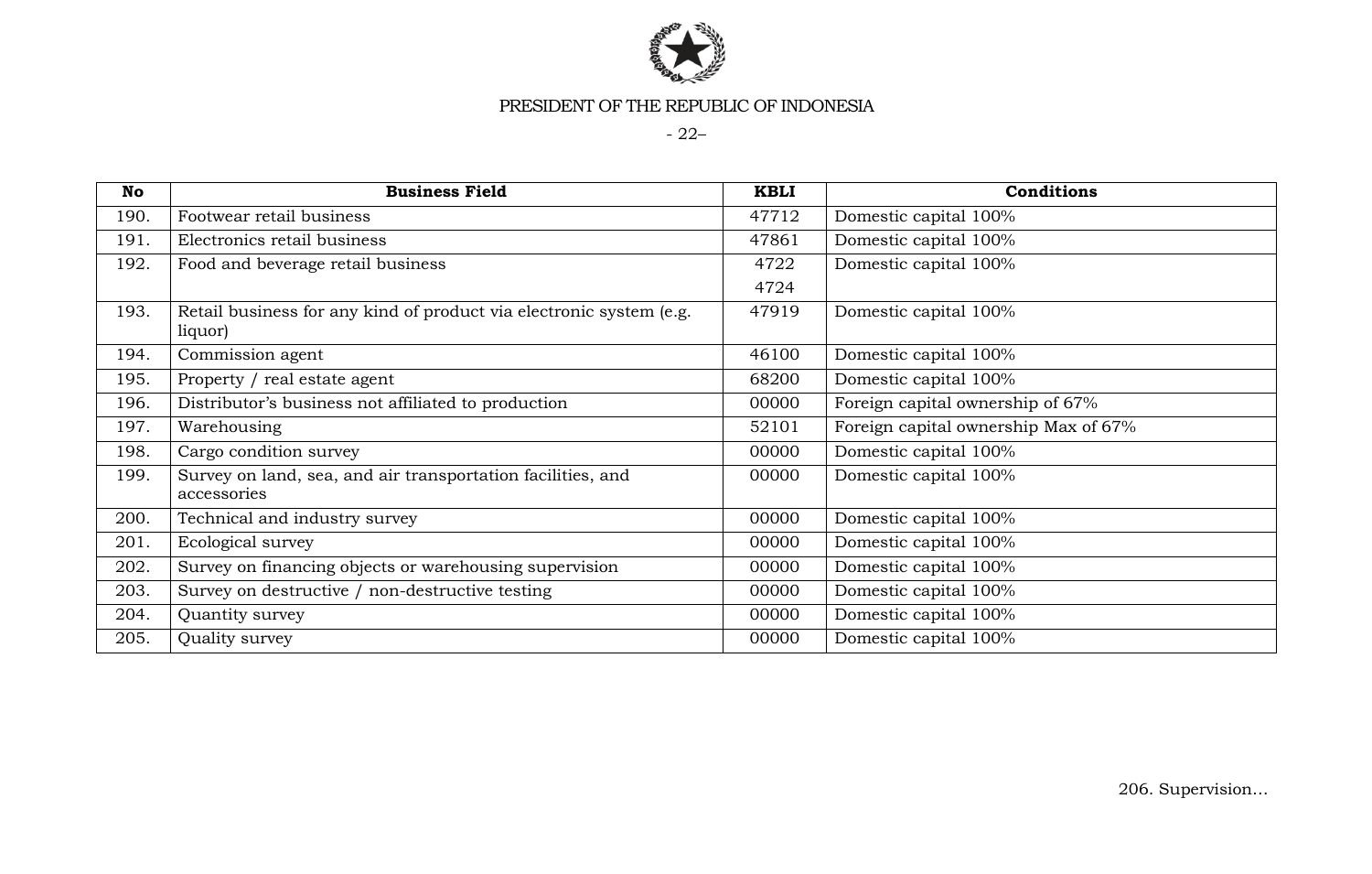

- 23 -

| <b>No</b> | <b>Business Field</b>                                                                                                                                                                                                 | <b>KBLI</b> | <b>Conditions</b>                                                       |
|-----------|-----------------------------------------------------------------------------------------------------------------------------------------------------------------------------------------------------------------------|-------------|-------------------------------------------------------------------------|
| 206.      | Supervision survey on an activity process according to the<br>applicable or agreed standard                                                                                                                           | 00000       | Domestic capital 100%                                                   |
| 207.      | Survey on people's opinion and market research                                                                                                                                                                        | 73200       | a. Domestic capital 100%                                                |
|           |                                                                                                                                                                                                                       |             | b. Foreign capital ownership by ASEAN countries<br>investors Max of 70% |
| 208.      | Land transportation equipments rental(rental without operator)                                                                                                                                                        | 77100       | Domestic capital 100%                                                   |
| 209.      | Agricultural machines and equipments rental                                                                                                                                                                           | 77305       | Domestic capital 100%                                                   |
| 210.      | Construction and civil engineering machines and equipments rental                                                                                                                                                     | 77306       | Domestic capital 100%                                                   |
| 211.      | Office machines and equipments rental (including computers)                                                                                                                                                           | 77307       | Domestic capital 100%                                                   |
| 212.      | Other machines rental, and equipments, that are not classified in<br>other location (generator, textile machine, metal/wood<br>processing/manufacturing machine, printing machine, and<br>electronic welding machine) | 77309       | Domestic capital 100%                                                   |
| 213.      | Building cleaning service                                                                                                                                                                                             | 81210       | Domestic capital 100%                                                   |
| 214.      | Laundry                                                                                                                                                                                                               | 96200       | Domestic capital 100%                                                   |
| 215.      | Barber shop                                                                                                                                                                                                           | 96111       | Domestic capital 100%                                                   |
| 216.      | Beauty salon                                                                                                                                                                                                          | 96112       | Domestic capital 100%                                                   |
| 217.      | Tailor                                                                                                                                                                                                                | 96991       | Domestic capital 100%                                                   |
| 218.      | Photocopy, document preparation, and other specific office<br>supporting service                                                                                                                                      | 82190       | Domestic capital 100%                                                   |
| 219.      | Liquor wholesale trade (importer, distributor, and sub-distributor)                                                                                                                                                   | 46333       | Must have:                                                              |
|           |                                                                                                                                                                                                                       |             | a. Business License Certificate of Liquor (SIUP-MB)                     |
|           |                                                                                                                                                                                                                       |             | b. Distribution network and specific place                              |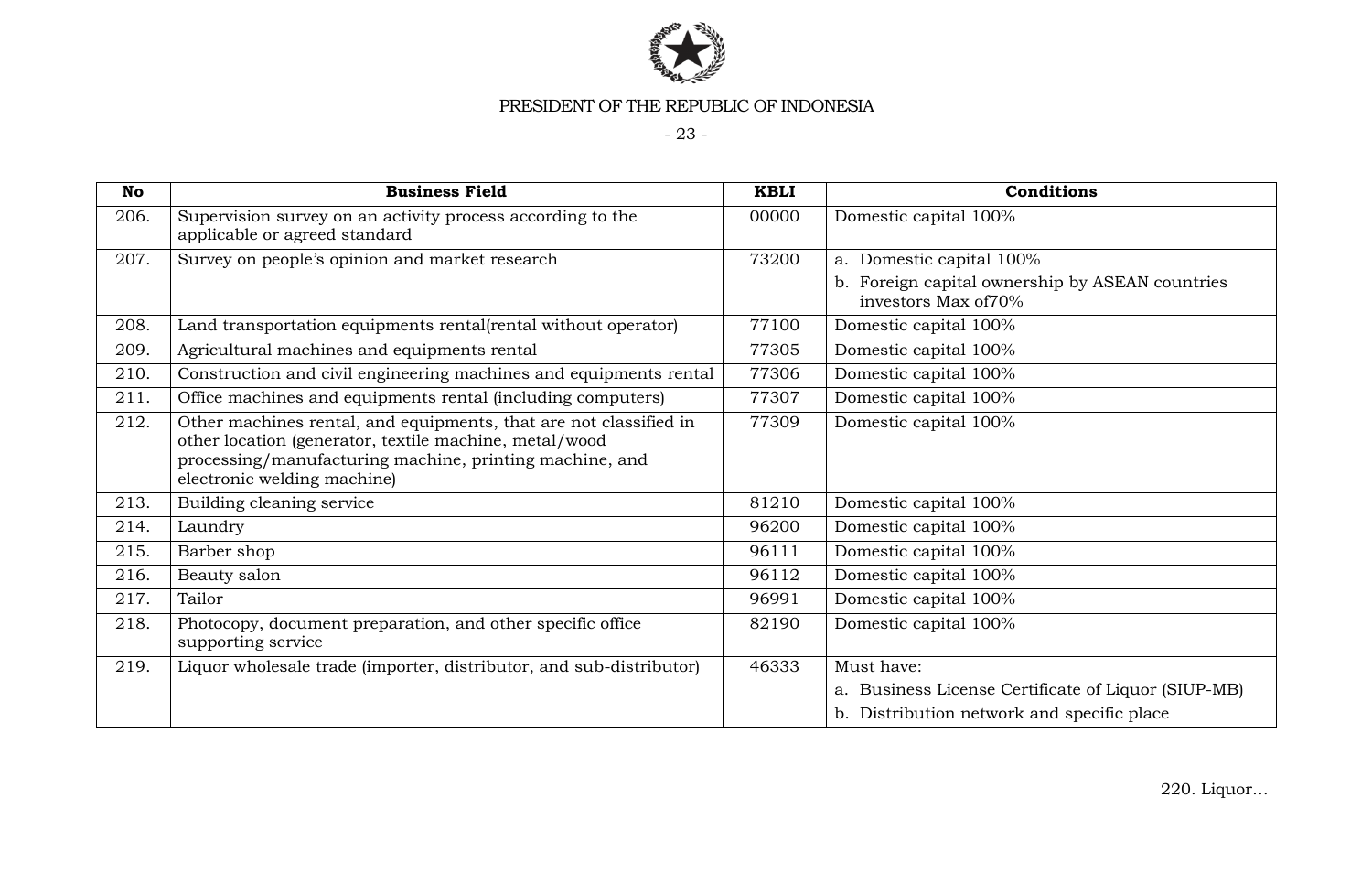

- 24 -

| No   | <b>Business Field</b>                 | <b>KBLI</b> | <b>Conditions</b>                                   |
|------|---------------------------------------|-------------|-----------------------------------------------------|
| 220. | Liquor retail business                | 47221       | Must have:                                          |
|      |                                       |             | a. Business License Certificate of Liquor (SIUP-MB) |
|      |                                       |             | b. Distribution network and specific place          |
| 221. | Sidewalk vendor liquor business       | 47826       | Must have:                                          |
|      |                                       |             | a. Business License Certificate of Liquor (SIUP-MB) |
|      |                                       |             | b. Distribution network and specific place          |
| 222. | Alternative trade system organization | 00000       | Domestic capital 100%                               |
| 223. | Alternative trade system participants | 00000       | Domestic capital 100%                               |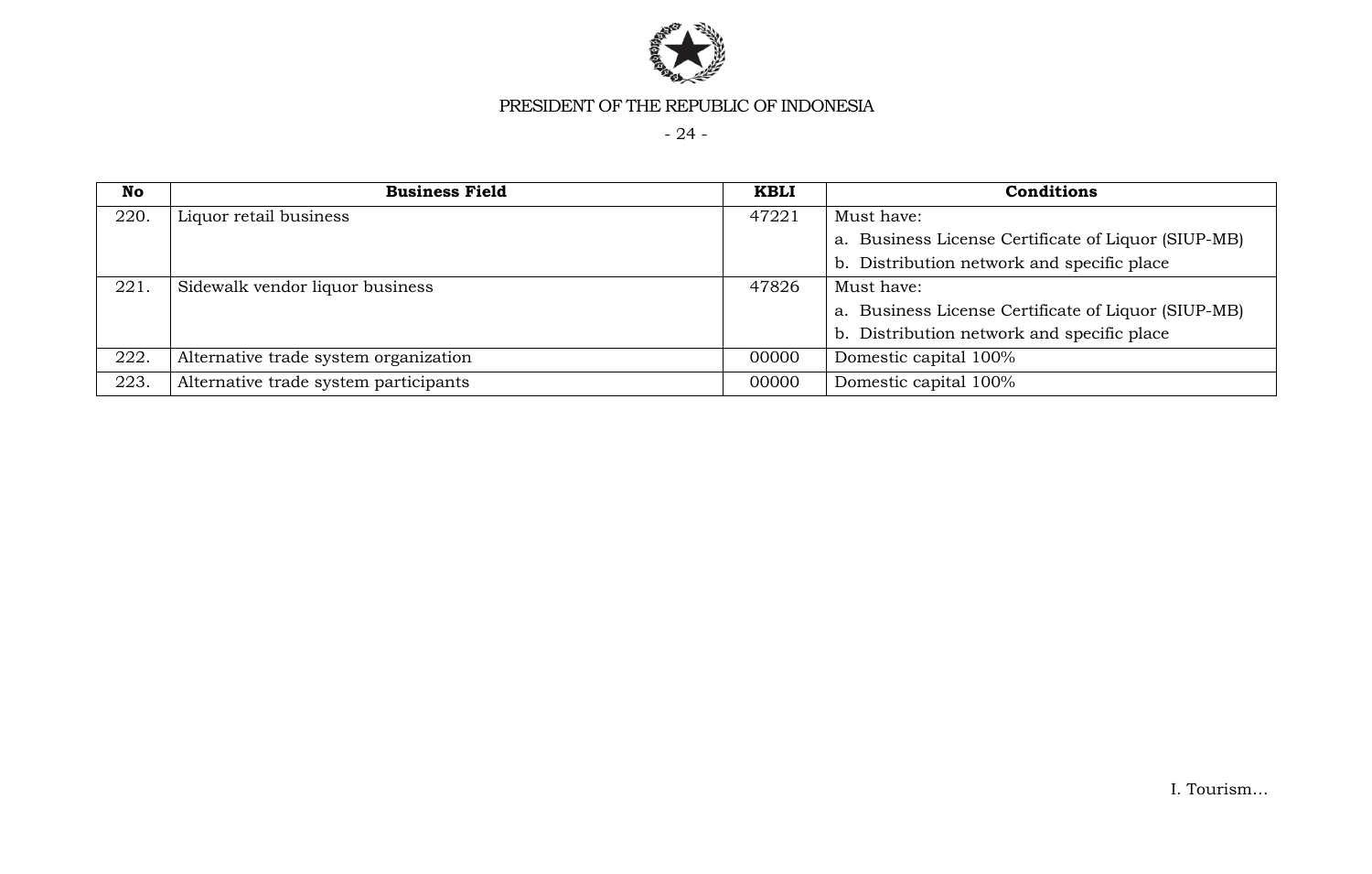

- 25 -

# **I. Tourism and Creative Economy Sector**

| No.  | <b>Business Field</b>                                                                                                        | <b>KBLI</b> | <b>Conditions</b>                                                       |
|------|------------------------------------------------------------------------------------------------------------------------------|-------------|-------------------------------------------------------------------------|
| 224. | Museum management                                                                                                            | 91022       | a. Foreign capital ownership: Max.67%                                   |
|      | (CPC 96321)                                                                                                                  |             | b. Foreign capital ownership by ASEAN countries'<br>investors: Max.70%  |
| 225. | Management of historical and archaeological remains, such as<br>temple, Sultan's palace, inscription, ruin, ancient building | 91024       | Foreign capital ownership: Max.67%                                      |
| 226. | Tourism travel bureau                                                                                                        | 79120       | a. Foreign capital ownership: Max.67%                                   |
|      | (CPC 7471)                                                                                                                   |             | b. Foreign capital ownership by ASEAN countries'<br>investors: Max.70%  |
| 227. | Catering                                                                                                                     | 56210       | a. Foreign capital ownership: Max.67%                                   |
|      |                                                                                                                              |             | b. Foreign capital ownership by ASEAN countries'<br>investors: Max.70%  |
| 228. | Two-star hotel                                                                                                               | 55114       | Foreign capital ownership: Max.67%                                      |
| 229. | One-star hotel                                                                                                               | 55115       | Foreign capital ownership: Max.67%                                      |
| 230. | Non-star hotel                                                                                                               | 55120       | Foreign capital ownership: Max.67%                                      |
| 231. | Motel                                                                                                                        | 55199       | a. Foreign capital ownership: Max.67%                                   |
|      |                                                                                                                              |             | b. Foreign capital ownership by ASEAN countries'<br>investors : Max.70% |
| 232. | <b>Billiards</b>                                                                                                             | 93111       | a. Foreign capital ownership: Max.67%                                   |
|      | (CPC 964)                                                                                                                    |             | b. Foreign capital ownership by ASEAN countries'<br>investors: Max. 70% |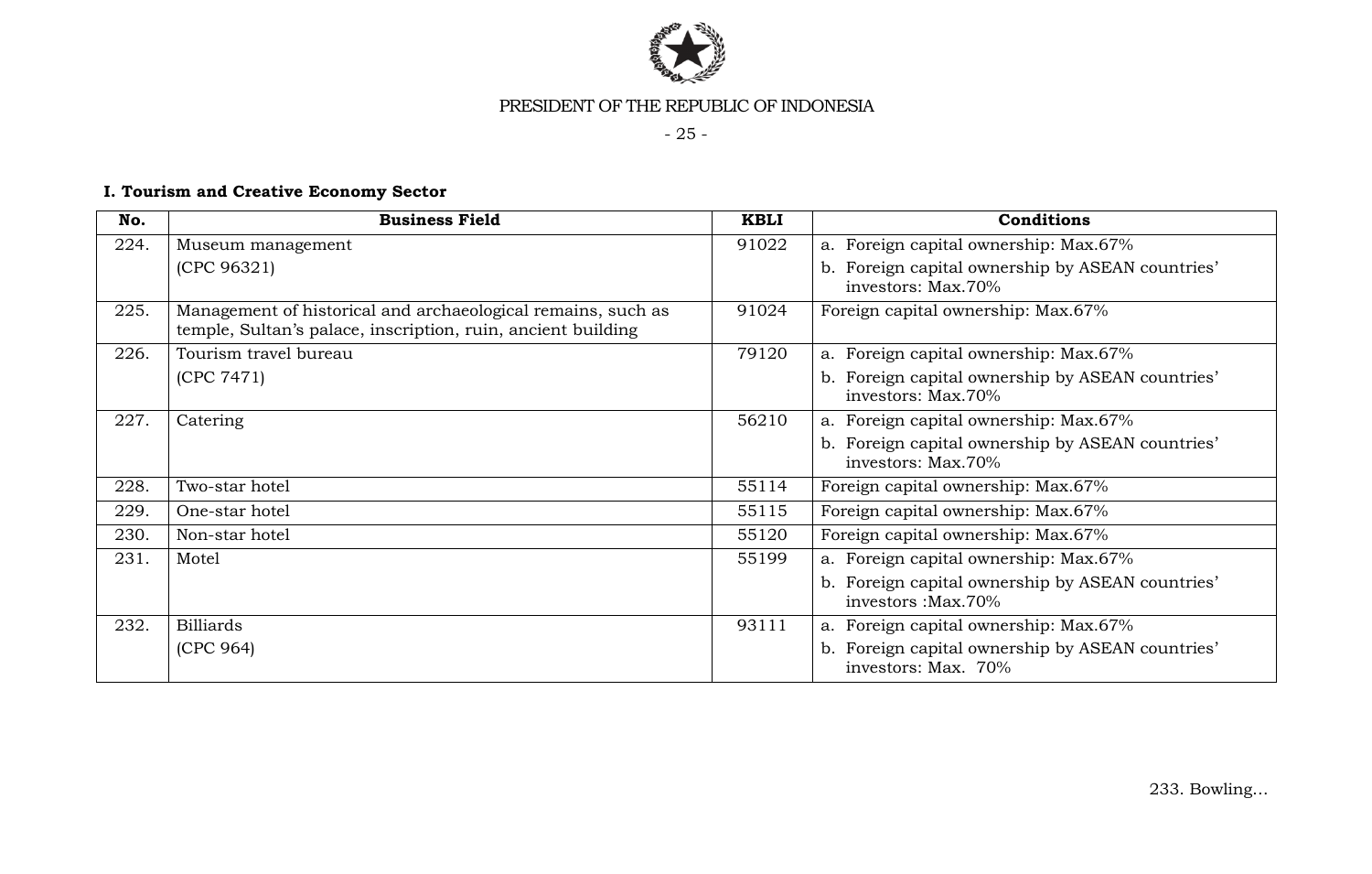

- 26 -

| No.  | <b>Business Field</b>                                          | <b>KBLI</b> | Conditions                                                             |
|------|----------------------------------------------------------------|-------------|------------------------------------------------------------------------|
| 233. | <b>Bowling</b>                                                 | 93111       | a. Foreign capital ownership: Max.67%                                  |
|      | (CPC 964)                                                      |             | b. Foreign capital ownership by ASEAN countries'<br>investors: Max.70% |
| 234. | Golf court                                                     | 93112       | a. Foreign capital ownership: Max.67%                                  |
|      | (CPC 96413)                                                    |             | b. Foreign capital ownership by ASEAN countries'<br>investors: Max.70% |
| 235. | Art gallery                                                    | 90006       | Foreign capital ownership: Max.67%                                     |
| 236. | Art theater                                                    | 90006       | Foreign capital ownership: Max.67%                                     |
| 237. | Art impresario service                                         | 90004       | a. Foreign capital ownership: Max.67%                                  |
|      | (CPC 96191)                                                    |             | b. Foreign capital ownership by ASEAN countries'<br>investors: Max.70% |
| 238. | Singing room / karaoke                                         | 93292       | Foreign capital ownership: Max.67%                                     |
| 239. | Dexterity                                                      | 93293       | Foreign capital ownership: Max.67%                                     |
| 240. | Organization of Meeting, Incentive, Convention, and Exhibition | 82301       | a. Foreign capital ownership: Max.67%                                  |
|      | (MICE) (CPC 87909)                                             |             | b. Foreign capital ownership by ASEAN countries'<br>investors: Max.70% |
| 241. | SPA (Sante Par Aqua) services                                  | 96122       | Foreign capital ownership: Max. 51%                                    |
| 242. | Natural tourism object business outside conservation areas     | 91034       | Foreign capital ownership: Max.67%                                     |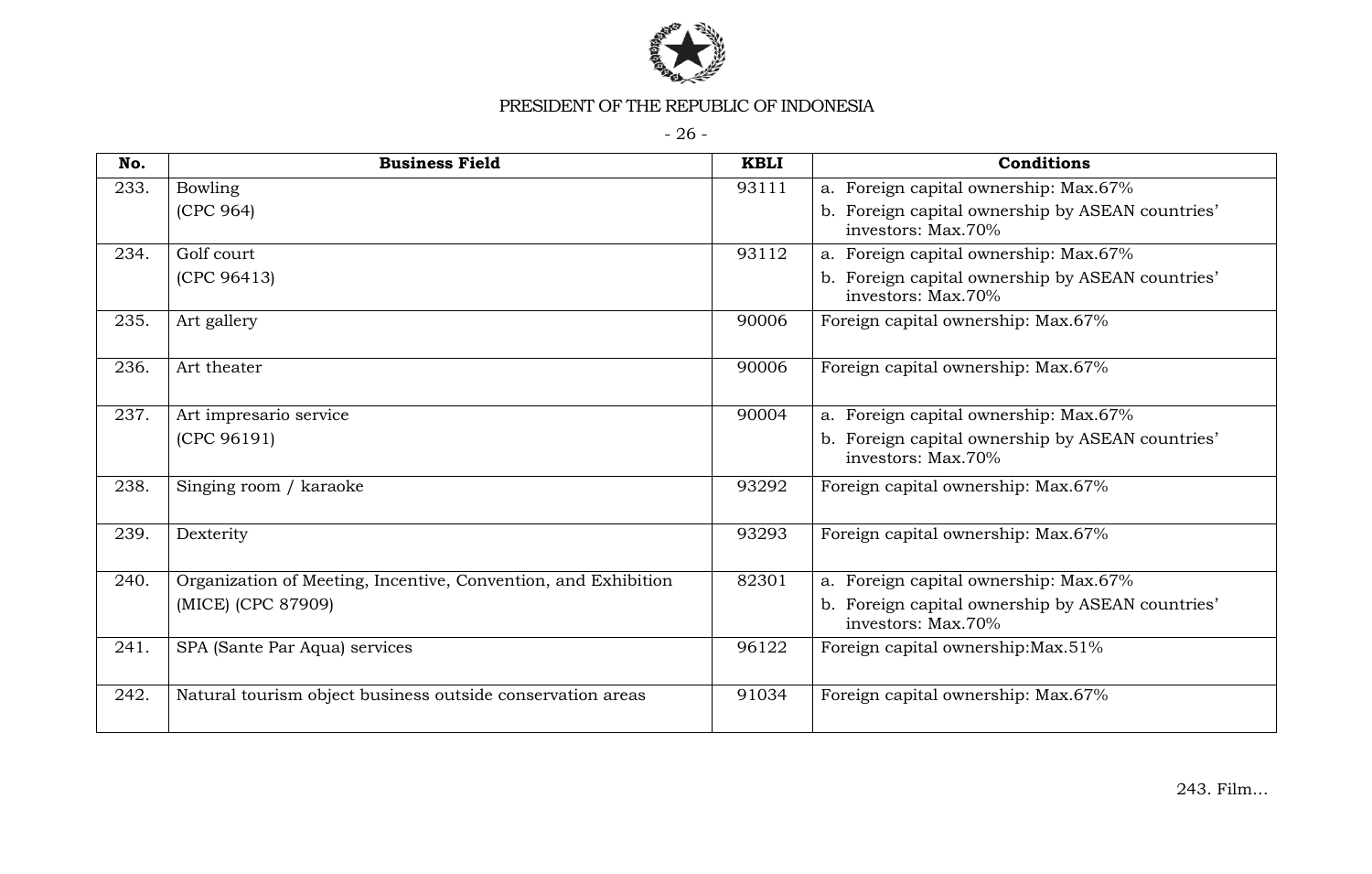

- 27 -

| No.  | <b>Business Field</b>                                                                                                                      | <b>KBLI</b> | Conditions                                                                                             |
|------|--------------------------------------------------------------------------------------------------------------------------------------------|-------------|--------------------------------------------------------------------------------------------------------|
| 243. | Film promotional facility, advertisement, poster, stills,<br>photo, slide, negative, banner, pamphlet, billboard, folder etc.<br>(CPC 871) | 73100       | a. Domestic capital: 100%<br>b. Foreign capital ownership by ASEAN countries'<br>investors: $Max.51\%$ |

J. Transportation…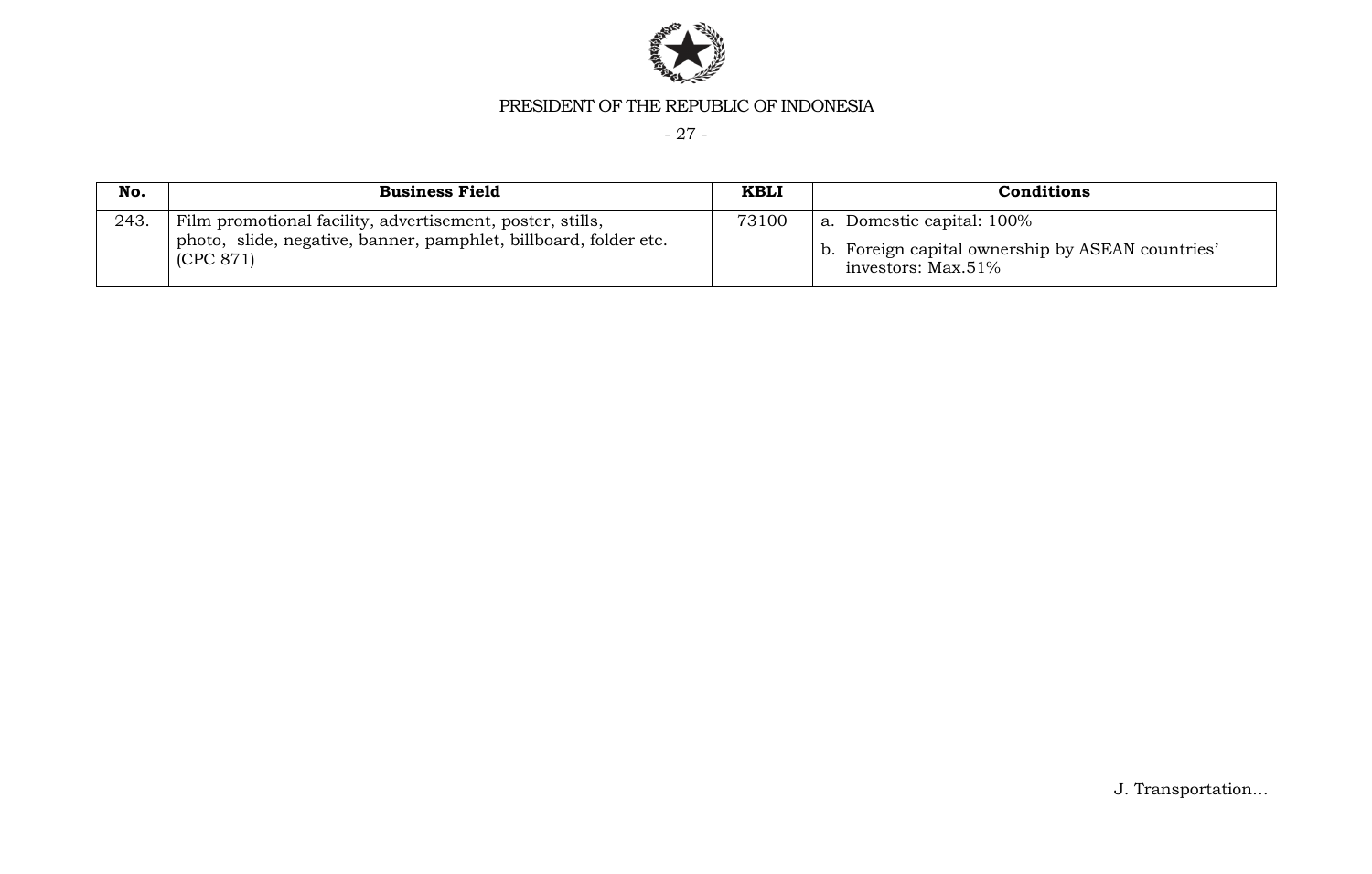

- 28 -

# **J. Transportation Sector**

| No.  | <b>Business Field</b>                                                                | <b>KBLI</b> | Conditions                                    |
|------|--------------------------------------------------------------------------------------|-------------|-----------------------------------------------|
| 244. | Cargo land transportation                                                            | 49431       | Foreign capital ownership: Max.49%            |
| 245. | Special cargo land transportation                                                    | 49432       | Foreign capital ownership: Max.49%            |
| 246. | Passenger land transportation scheduled routes (intercity and                        | 49211       | Foreign capital ownership: Max.49%            |
|      | interprovincial transport suburban/rural transport in-province                       | 49414       |                                               |
|      | intercity transport, urban/suburban/rural transport, and cross-<br>border transport) | 49213       |                                               |
|      |                                                                                      | 49214       |                                               |
|      |                                                                                      | 49215       |                                               |
| 247. | Passenger land transportation on non-scheduled routes (taxi                          | 49421       | Foreign capital ownership: Max.49%            |
|      | transport, tourism transport, specific destination transport, specific               | 49221       |                                               |
|      | area transport)                                                                      |             |                                               |
| 248. | Domestic sea transportation                                                          | 5011        | Foreign capital ownership: Max.49%            |
|      |                                                                                      | 5013        |                                               |
| 249. | International sea transportation                                                     | 5012        | Foreign capital ownership: Max.49%            |
|      |                                                                                      | 5014        |                                               |
| 250. | International passenger transportation (excluding cabotage) (CPC                     | 50121       | Foreign capital ownership by ASEAN countries' |
|      | 7211)                                                                                | 50122       | investors: Max.70%                            |
|      |                                                                                      | 50123       |                                               |
| 251. | International freight overseas transportation (excluding cabotage)                   | 50141       | Foreign capital ownership by ASEAN countries' |
|      | (CPC 7212)                                                                           | 50142       | investors: Max.70%                            |
|      |                                                                                      | 50143       |                                               |
| 252. | Interprovincial general inland water transportation                                  | 50214       | Foreign capital ownership: Max.49%            |
| 253. | Interprovincial pioneering inland water transportation                               | 50215       | Foreign capital ownership: Max.49%            |

254. Inter-district…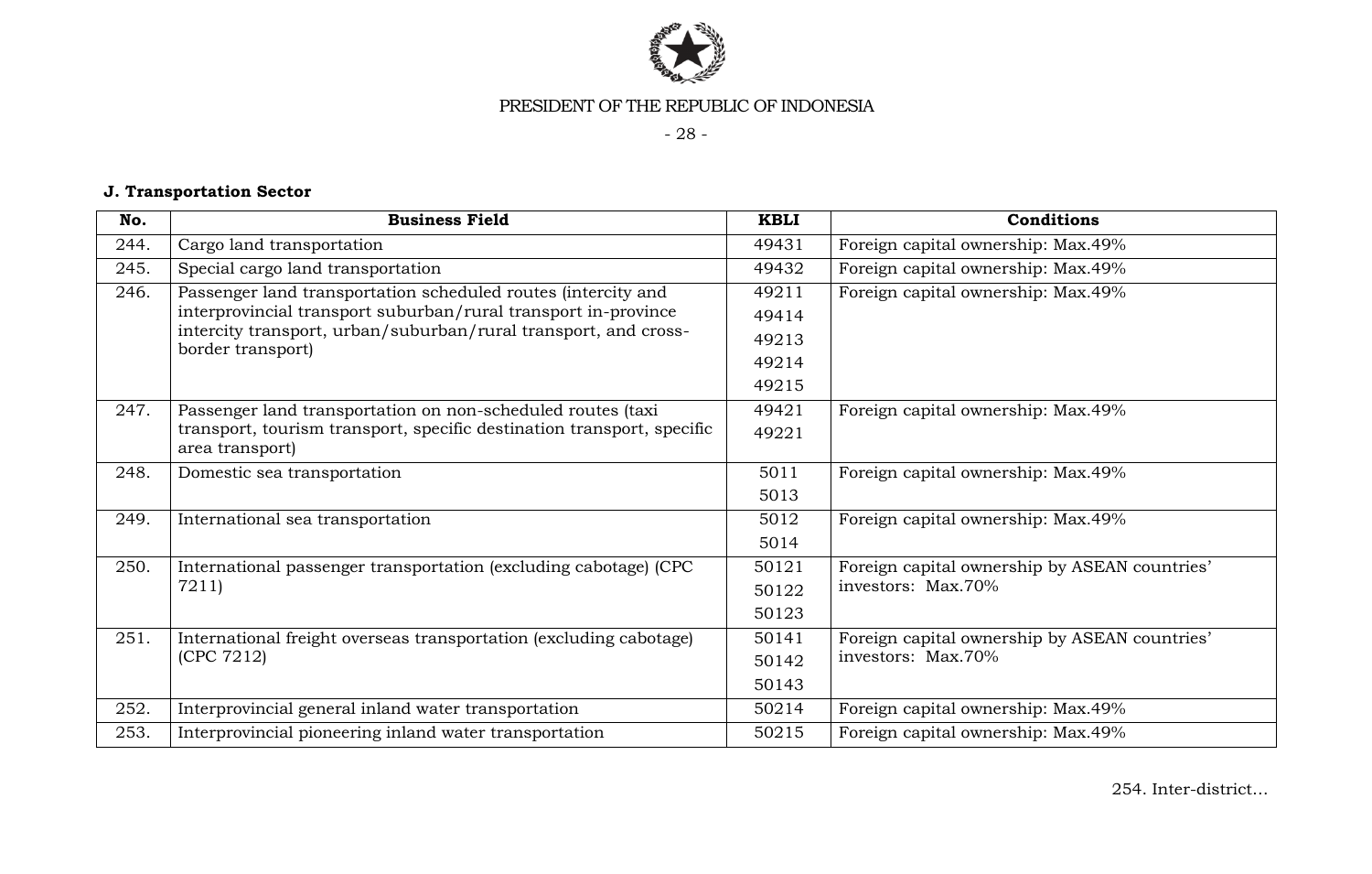

- 29 -

| No.  | <b>Business Field</b>                                                                       | <b>KBLI</b> | Conditions                                                          |
|------|---------------------------------------------------------------------------------------------|-------------|---------------------------------------------------------------------|
| 254. | Inter-district/intercity general inland water transportation                                | 50216       | Foreign capital ownership: Max.49%                                  |
| 255. | Inter-district/intercity pioneering inland water transportation                             | 50217       | Foreign capital ownership: Max.49%                                  |
| 256. | Inner district/city general inland water transportation                                     | 50218       | Foreign capital ownership: Max.49%                                  |
| 257. | River and lake transportation for passengers with fixed schedule<br>and regular route       | 50211       | Foreign capital ownership: Max.49%                                  |
| 258. | River and lake transportation for passengers with non-fixed<br>schedule and irregular route | 50212       | Foreign capital ownership: Max.49%                                  |
| 259. | River and lake transportation for tourism with non-fixed schedule<br>and irregular route    | 50213       | Foreign capital ownership: Max.49%                                  |
| 260. | River and lake transportation for general freight and/or animal                             | 50221       | Foreign capital ownership: Max.49%                                  |
| 261. | River and lake transportation for Special freight                                           | 50222       | Foreign capital ownership: Max.49%                                  |
| 262. | River and lake transportation for Hazardous freight                                         | 50223       | Foreign capital ownership: Max.49%                                  |
| 263. | Provision of harbor facilities (jetties, building, tugs at cargo                            | 52221       | a. Foreign capital ownership: Max.49%                               |
|      | container terminals, at liquid-bulk terminals, at dry-bulk terminals,                       | 52222       | b. Subject to a special permits from the Ministry of                |
|      | and at Roll of (Ro-Ro) terminals                                                            | 52223       | Transportation for the minimum capital<br>requirement               |
| 264. | Provision of harbor facilities i.e., waste reception facilities                             | 52109       | Foreign capital ownership: Max.49%                                  |
| 265. | Salvage and/or underwater works service                                                     | 52229       | Subject to a special permits from the Ministry of<br>Transportation |
| 266. | Supporting transport business in terminals                                                  | 52211       | Foreign capital ownership: Max.67%                                  |
| 267. | Airport services                                                                            | 52230       | Foreign capital ownership: Max.49%                                  |
| 268. | Air transportation support service(computer-based reservation                               | 51102       | Foreign capital ownership: Max.67%                                  |
|      | system passenger and cargo ground handling and aircraft leasing)                            | 51202       |                                                                     |
|      |                                                                                             | 52240       |                                                                     |
|      |                                                                                             | 77304       |                                                                     |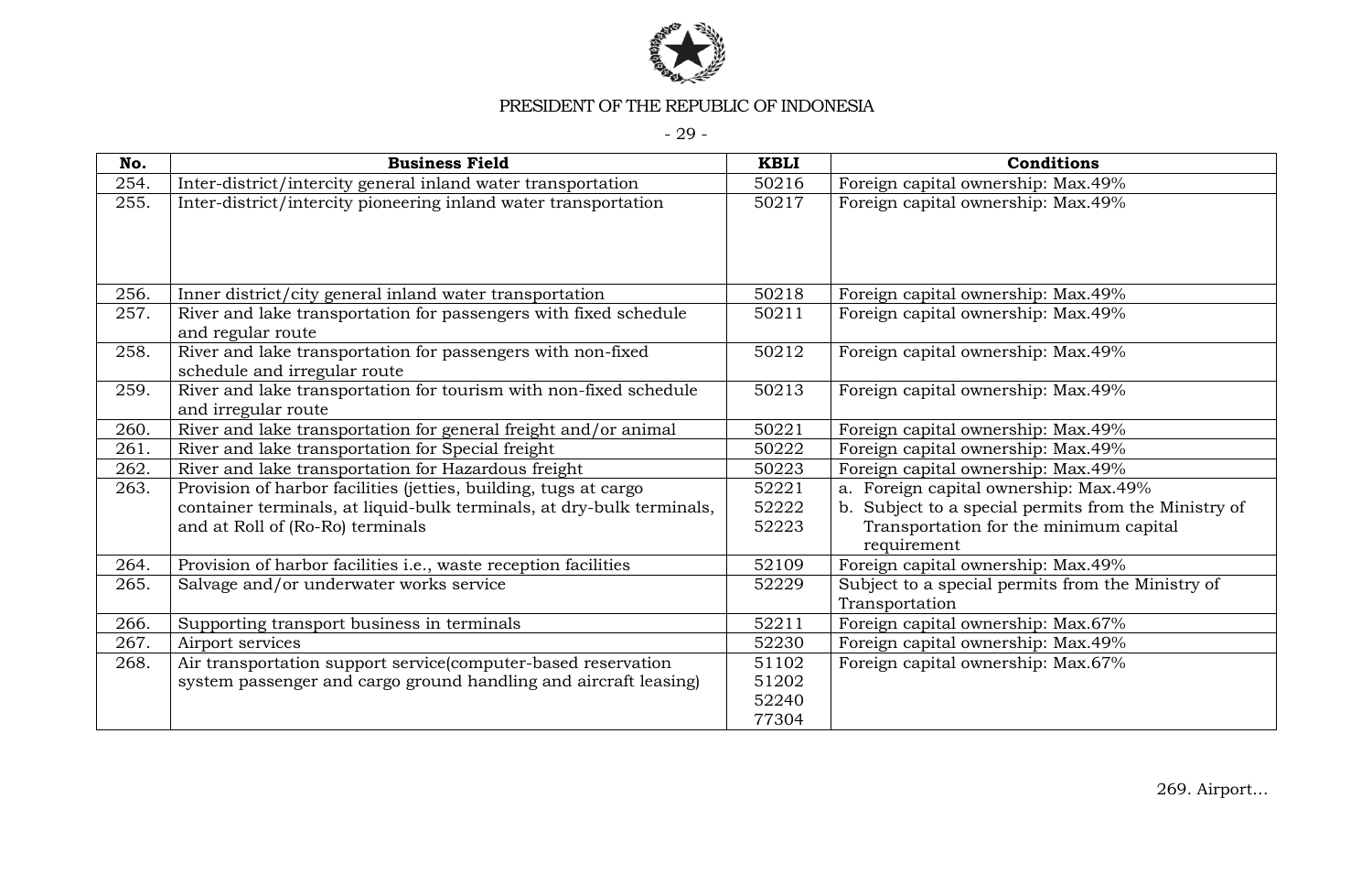

-30 -

| No.  | <b>Business Field</b>                                                                       | <b>KBLI</b> | Conditions                                                                                                                                   |
|------|---------------------------------------------------------------------------------------------|-------------|----------------------------------------------------------------------------------------------------------------------------------------------|
| 269. | Airport activities service                                                                  | 52230       | Foreign capital ownership: Max.67%                                                                                                           |
| 270. | Loading and unloading of good services (maritime cargo handling<br>services under CPC 7412) | 52240       | a. Foreign capital ownership: Max.67%                                                                                                        |
|      |                                                                                             |             | b. Foreign capital ownership by ASEAN countries'<br>investors: Max.70%                                                                       |
|      |                                                                                             |             | Applicable only for ASEAN countries in 4 (four)<br>$\mathbf{c}$<br>ports: Bitung Seaport, AmbonSeaport, Kupang<br>Seaport and Sorong Seaport |
| 271. | Freight forwarding services                                                                 | 52291       | Foreign capital ownership: Max.67%                                                                                                           |
| 272. | Air freight forwarding services                                                             | 52294       | Foreign capital ownership: Max.67%                                                                                                           |
| 273. | Airline general sales agents (GSA)                                                          | 79112       | Foreign capital ownership: Max.67%                                                                                                           |
| 274. | Provision and operation on crossing harbors                                                 | 52223       | Foreign capital ownership: Max.49%                                                                                                           |
| 275. | Provision and operation of river and lake harbors                                           | 52222       | Foreign capital ownership: Max.49%                                                                                                           |
| 276. | Public shipping                                                                             | 50135       | Domestic capital 100%                                                                                                                        |
| 277. | Domestic scheduled commercial air transportation                                            | 51101       | a. Foreign capital ownership: Max.49%                                                                                                        |
|      |                                                                                             | 51102       | b. National capital must outnumber the whole foreign<br>capital (single majority)                                                            |
| 278. | International scheduled commercial air transportation                                       | 51101       | a. Foreign capital ownership: Max.49%                                                                                                        |
|      |                                                                                             | 51102       | b. The national capital must outnumber the whole                                                                                             |
|      |                                                                                             | 51103       | foreign capital (single majority)                                                                                                            |

279. Nonscheduled…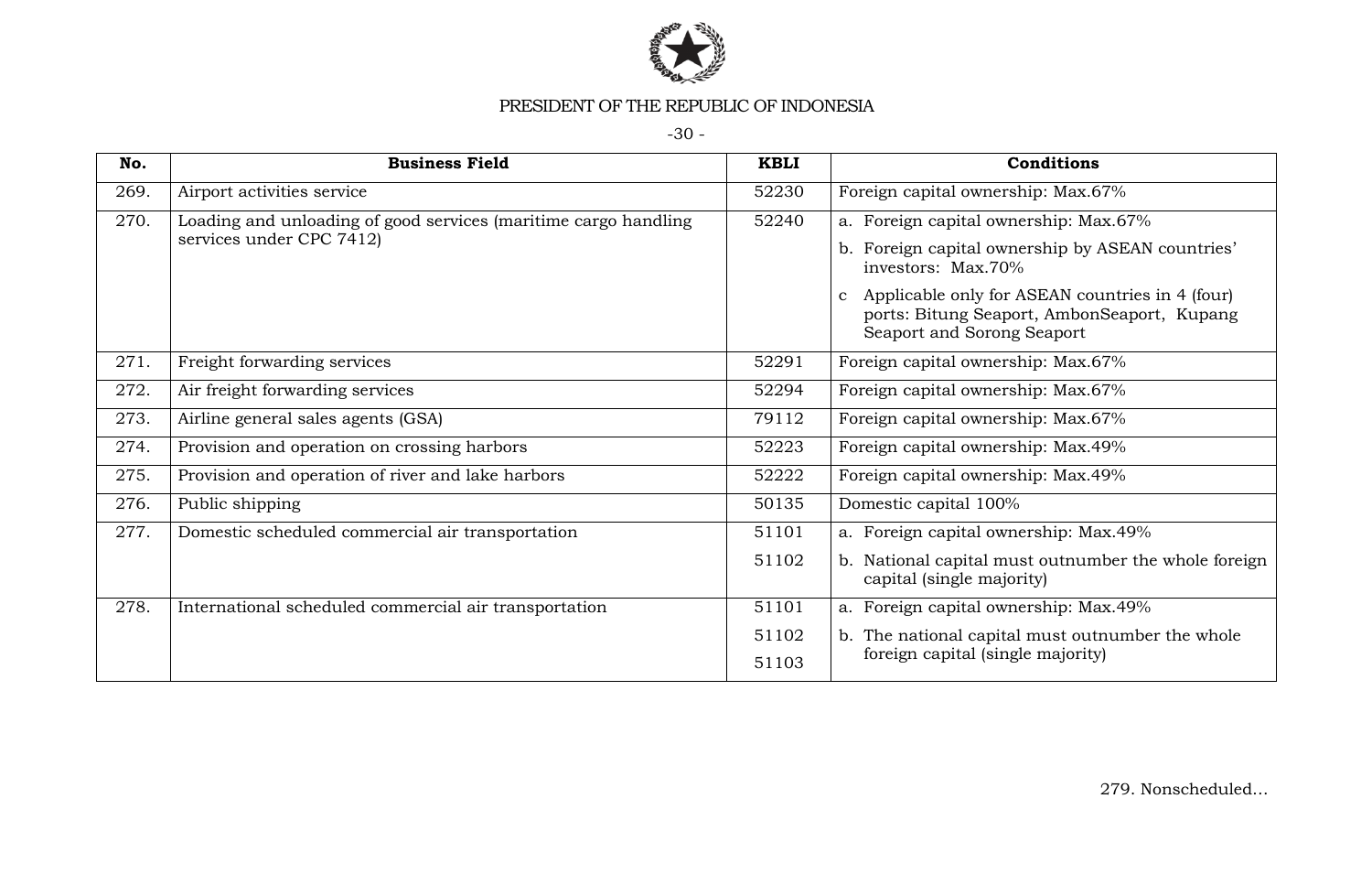

- 31 -

| No.  | <b>Business Field</b>                                                                                             | <b>KBLI</b> | Conditions                                                                            |
|------|-------------------------------------------------------------------------------------------------------------------|-------------|---------------------------------------------------------------------------------------|
| 279. | Nonscheduled commercial air transportation                                                                        | 51104       | a. Foreign capital ownership: Max.49%                                                 |
|      |                                                                                                                   | 51105       | National capital shall outnumber the whole foreign<br>b.<br>capital (single majority) |
| 280. | Noncommercial air transportation                                                                                  | 51109       | a. Foreign capital ownership: Max.49%                                                 |
|      |                                                                                                                   |             | b. The national capital must outnumber the whole<br>foreign capital (single majority) |
| 281. | Performance of periodic testing of motor vehicles                                                                 | 71203       | Foreign capital ownership: Max.49%                                                    |
| 282. | Operation of passenger land transport terminal facilities (public<br>facilities and general cargo terminals only) | 52211       | Foreign capital ownership: Max.49%                                                    |
| 283. | Multimode transportation                                                                                          | 52295       | Foreign capital ownership: Max.49%                                                    |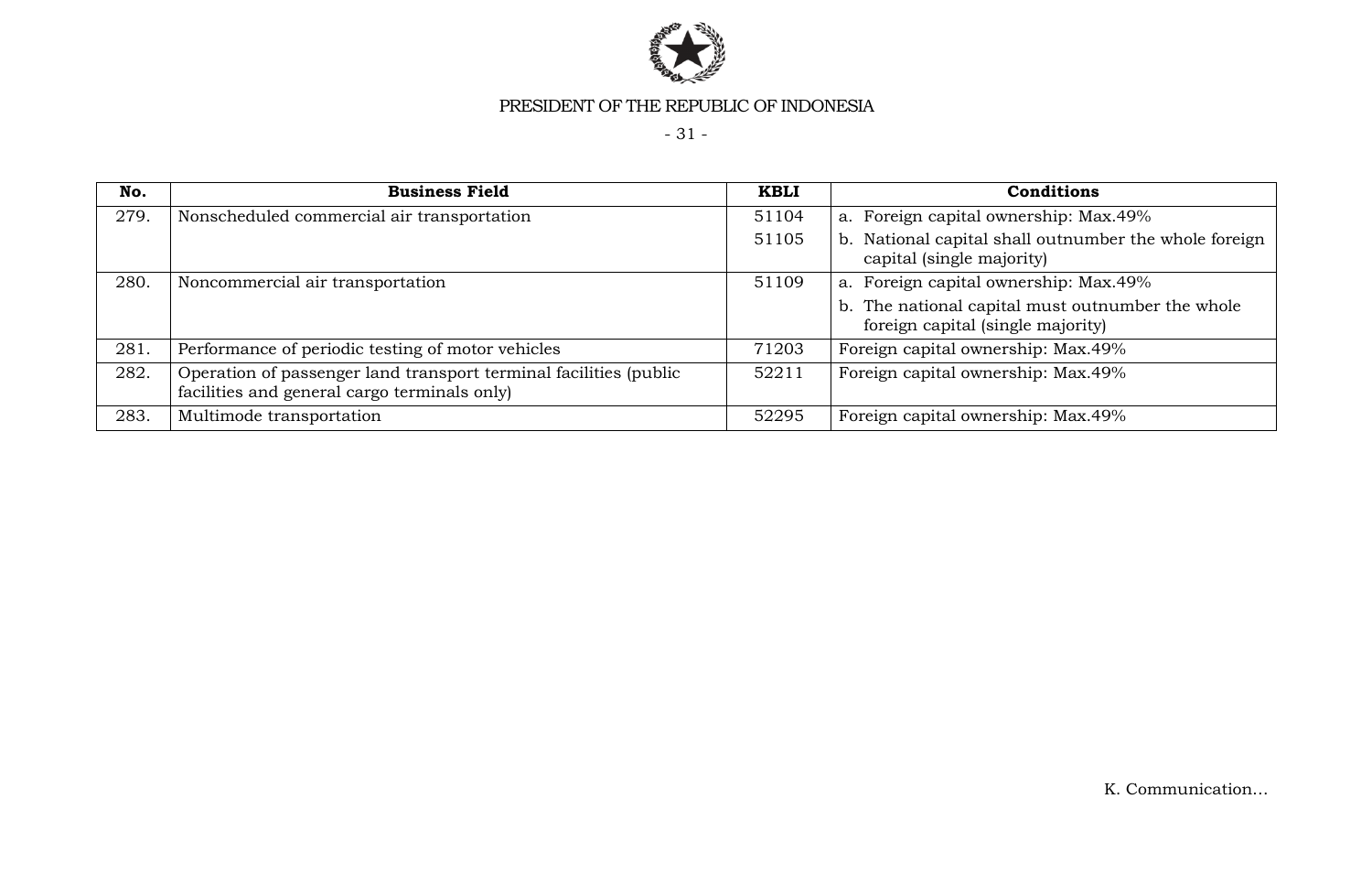

- 32 -

# **K. Communication and Informatic Sector**

| No.  | <b>Business Field</b>                                                                                       | <b>KBLI</b> | <b>Conditions</b>                                                                                                                                                         |
|------|-------------------------------------------------------------------------------------------------------------|-------------|---------------------------------------------------------------------------------------------------------------------------------------------------------------------------|
| 284. | Fixed telecommunication network services                                                                    | 61100       | Foreign capital ownership: Max.67%                                                                                                                                        |
| 285. | Mobile telecommunication network services                                                                   | 61200       | Foreign capital ownership: Max.67%                                                                                                                                        |
|      |                                                                                                             | 61300       |                                                                                                                                                                           |
| 286. | Telecommunication network provider integrated with                                                          | 61921       | Foreign capital ownership: Max.67%                                                                                                                                        |
|      | telecommunication services                                                                                  | 61922       |                                                                                                                                                                           |
|      |                                                                                                             | 61923       |                                                                                                                                                                           |
|      |                                                                                                             | 61929       |                                                                                                                                                                           |
| 287. | Content telecommunication services (ringtone, premium short<br>message services, etc)                       | 61911       | Foreign capital ownership: Max.67%                                                                                                                                        |
| 288. | Call centers and other added-value telephony services                                                       | 61919       | Foreign capital ownership: Max.67%                                                                                                                                        |
| 289. | Internet service providers                                                                                  | 61921       | Foreign capital ownership: Max.67%                                                                                                                                        |
| 290. | Data communication system services                                                                          | 61922       | Foreign capital ownership: Max.67%                                                                                                                                        |
| 291. | Public internet telephony services                                                                          | 61923       | Foreign capital ownership: Max.67%                                                                                                                                        |
| 292. | Internet interconnection services (Network Access Point), other<br>multimedia services)                     | 61923       | Foreign capital ownership: Max.67%                                                                                                                                        |
| 293. | Public Broadcasting Agency: Radio                                                                           | 60101       | Monopoly for public broadcasting agency as follow:<br>Radio Republik Indonesia (RRI), TelevisiRepublik<br>Indonesia (TVRI) and local public broadcasting agency<br>(LPPL) |
| 294. | Public Broadcasting Agency: Television                                                                      | 60201       |                                                                                                                                                                           |
| 295. | Provider, operator (operation and renting) and construction service<br>provider for telecommunication tower | 42217       | Domestic capital: 100%                                                                                                                                                    |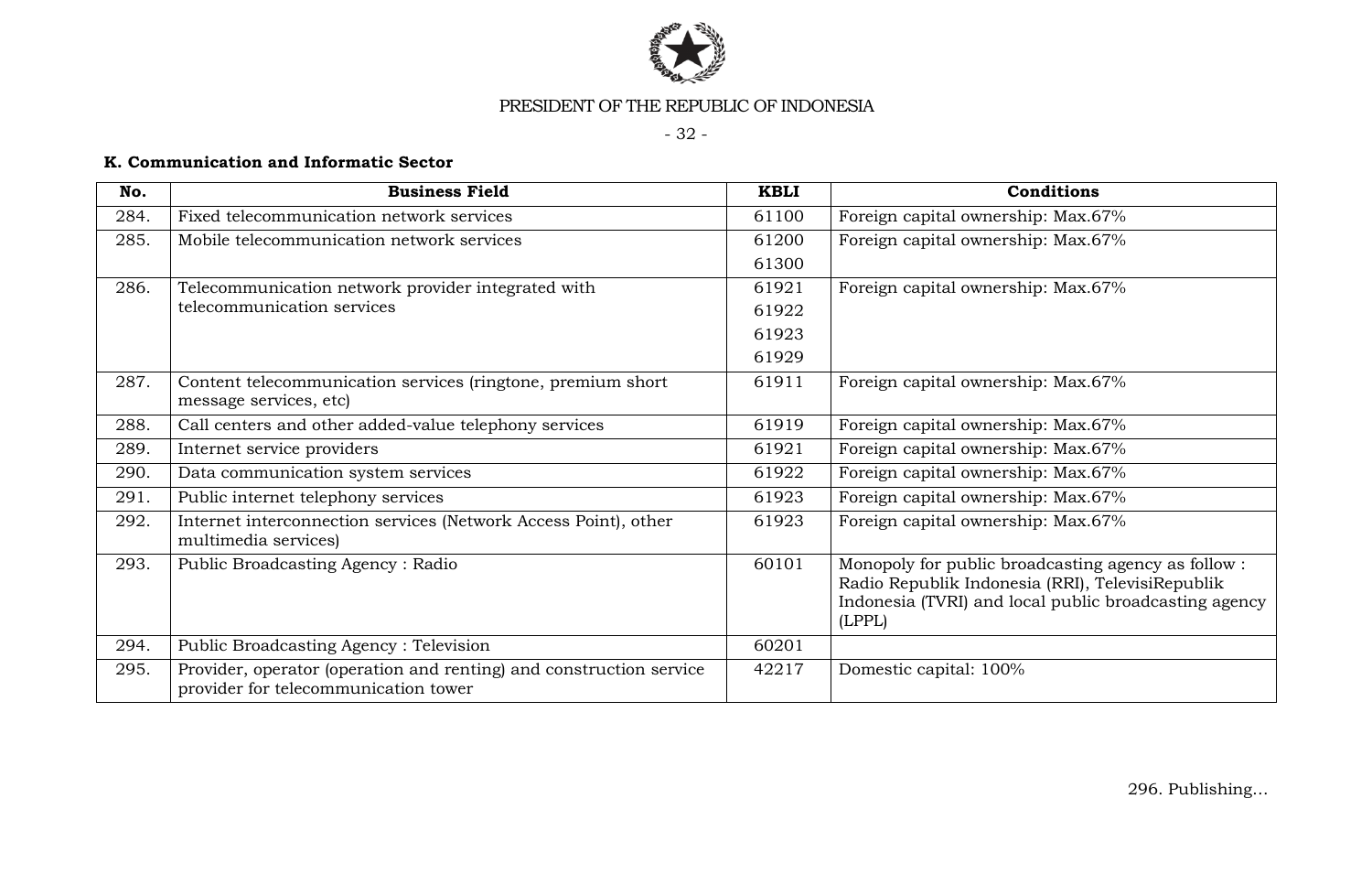

- 33 -

| No.  | <b>Business Field</b>                                                                                                                                   | <b>KBLI</b> | <b>Conditions</b>                              |
|------|---------------------------------------------------------------------------------------------------------------------------------------------------------|-------------|------------------------------------------------|
| 296. | Publishing of newspaper, magazine, and bulletin (press)                                                                                                 | 58130       | Domestic capital: 100%                         |
| 297. | Private broadcasting agency                                                                                                                             | 60102       | a. Only for business expansion and development |
|      |                                                                                                                                                         |             | b. Foreign capital ownership: Max.20%          |
| 298. | Subscription broadcasting agency                                                                                                                        | 60202       |                                                |
| 299. | Mail provider                                                                                                                                           | 53101       | Foreign capital ownership: Max.49%             |
|      |                                                                                                                                                         | 53102       |                                                |
|      |                                                                                                                                                         | 53202       |                                                |
| 300. | Electronic commerce transaction providers                                                                                                               | 00000       | Foreign capital ownership: Max.49%             |
|      | (platform-based market place, daily deals, price grabber, online<br>classified advertising) with an investment value of less than<br>IDR100,000,000,000 |             |                                                |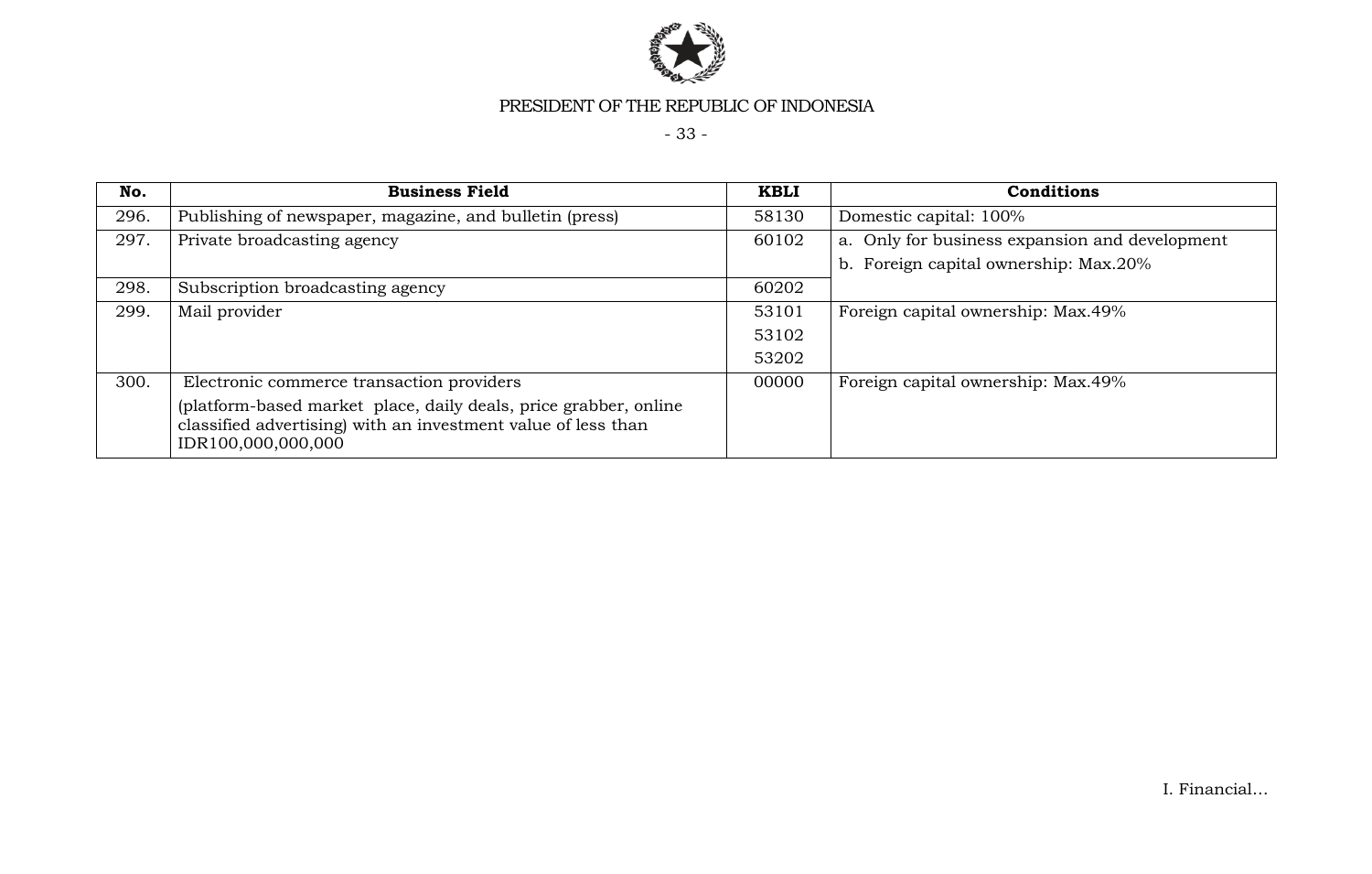

- 34 -

# **L. Financial Sector**

| No.  | <b>Business Field</b>                | <b>KBLI</b> | Conditions                         |
|------|--------------------------------------|-------------|------------------------------------|
| 301. | Investment finance company           | 64929       | Foreign capital ownership: Max.85% |
|      |                                      | 64910       |                                    |
| 302. | Working capital finance company      | 64992       | Foreign capital ownership: Max.85% |
| 303. | Multi-purpose finance company        | 64922       | Foreign capital ownership: Max.85% |
|      |                                      | 64923       |                                    |
| 304. | Venture capital                      | 64991       | Foreign capital ownership: Max.85% |
| 305. | Loss insurance company               | 64991       | Foreign capital ownership: Max.80% |
| 306. | Life insurance company               | 65111       | Foreign capital ownership: Max.80% |
|      |                                      | 65112       |                                    |
| 307. | Reinsurance company                  | 65121       | Foreign capital ownership: Max.80% |
|      |                                      | 65122       |                                    |
| 308. | General Insurance Adjuster Company   | 66210       | Foreign capital ownership: Max.80% |
| 309. | Insurance agent company              | 66221       | Foreign capital ownership: Max.80% |
| 310. | Insurance broker company             | 66222       | Foreign capital ownership: Max.80% |
| 311. | Reinsurance broker company           | 66225       | Foreign capital ownership: Max.80% |
| 312. | Actuarial consultant service company | 66291       | Foreign capital ownership: Max.80% |
| 313. | Guarantee company                    | 64993       | Foreign capital ownership: Max.30% |

314. Non-bank…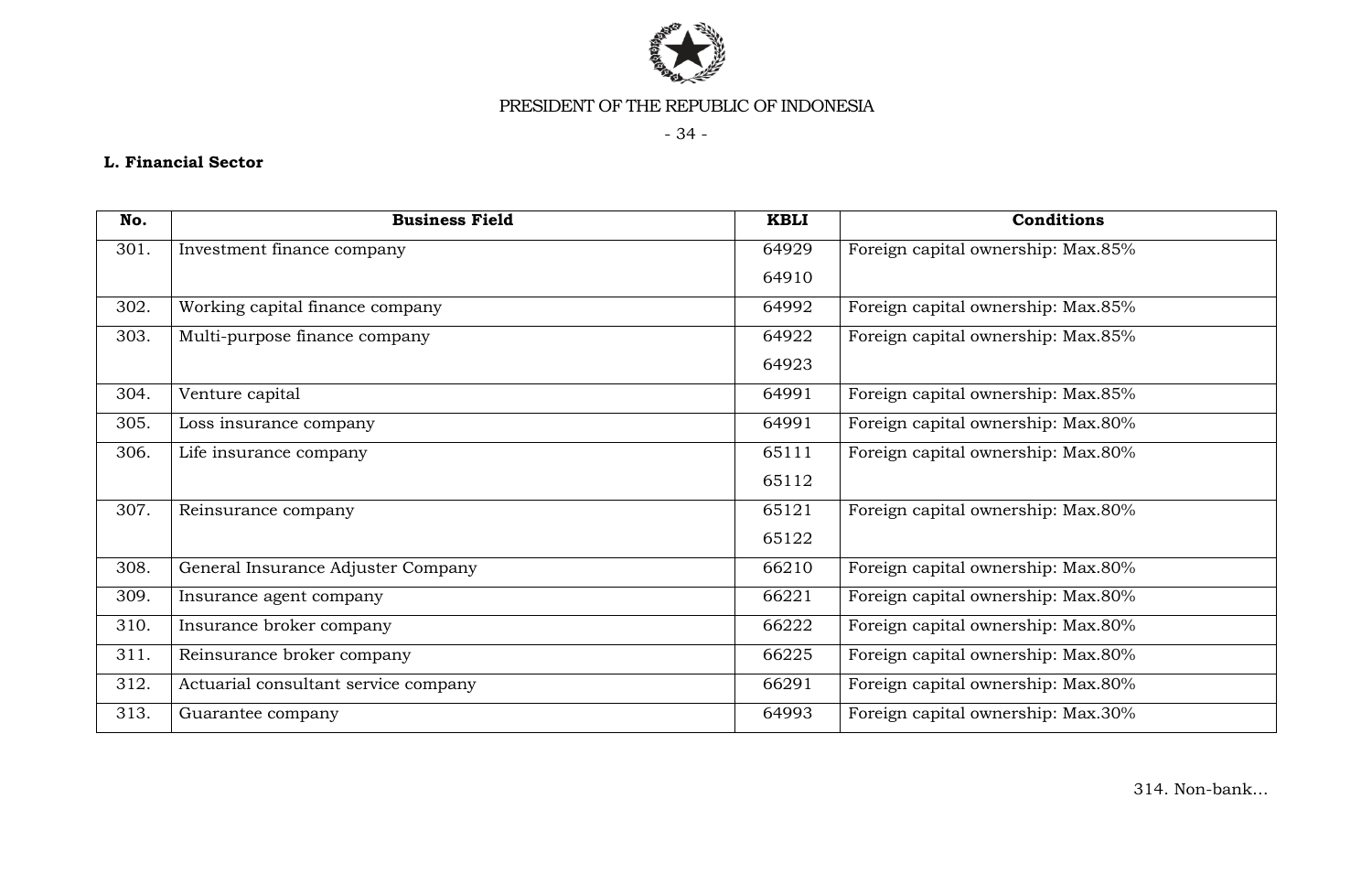

- 35 -

| No.  | <b>Business Field</b>            | <b>KBLI</b> | <b>Conditions</b>                                                     |
|------|----------------------------------|-------------|-----------------------------------------------------------------------|
| 314. | Non-bank foreign exchange trader | 66197       | Domestic capital: 100%                                                |
| 315. | Money market broker company      | 64190       | Subject to a special license from the Financial<br>Services Authority |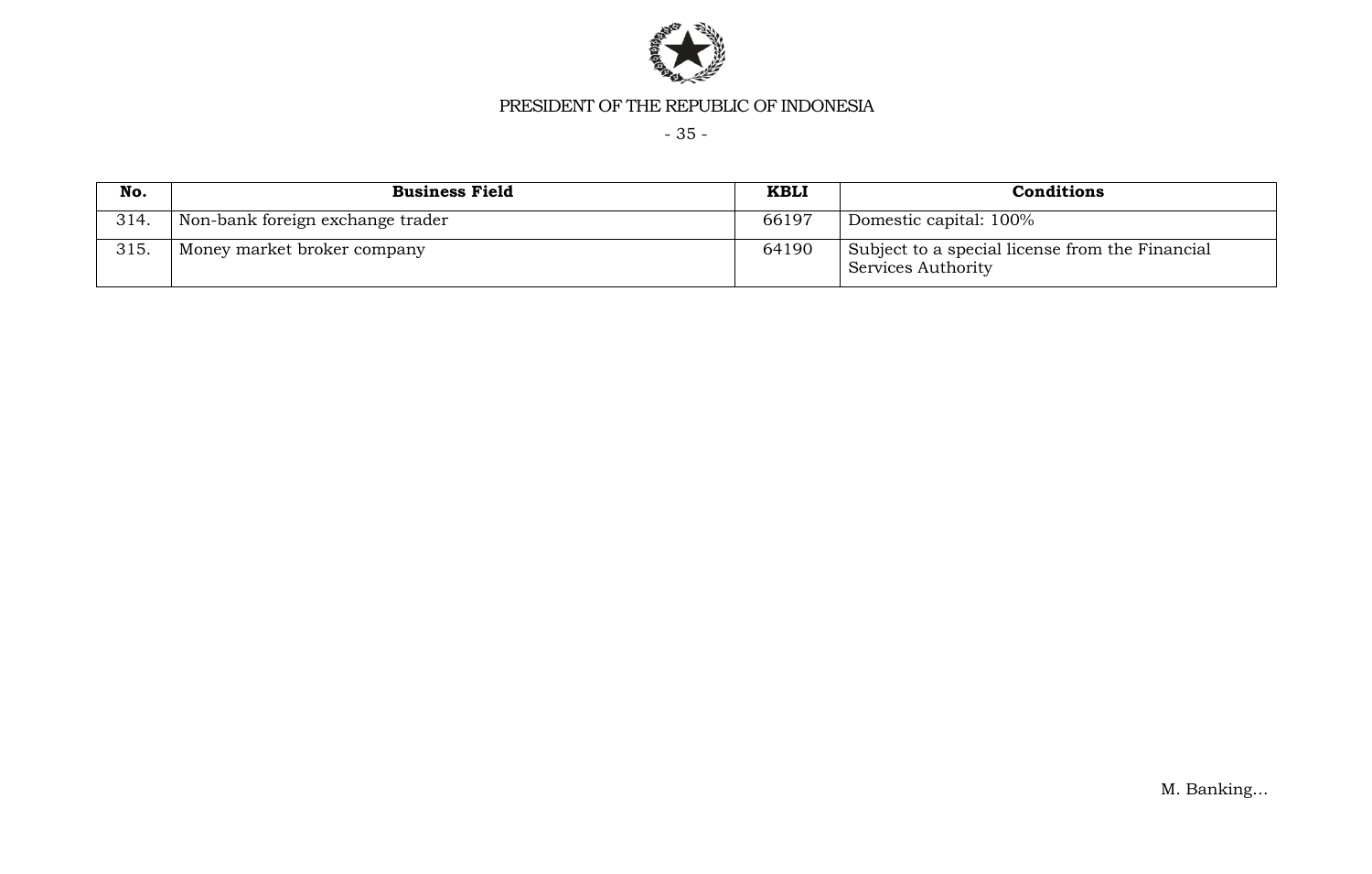

-36 -

# **M. Banking Sector**

| No. | <b>Business Field</b>                  | <b>KBLI</b> | <b>Conditions</b>                                                     |
|-----|----------------------------------------|-------------|-----------------------------------------------------------------------|
| 316 | Conventional bank                      | 64125       | Subject to a special license from the Financial Services<br>Authority |
|     |                                        | 64126       |                                                                       |
| 317 | Sharia Bank                            | 64131       | Subject to a special license from the Financial Services<br>Authority |
| 318 | Conventional smallholder's credit bank | 64127       | Domestic capital: 100%                                                |
| 319 | Sharia smallholder's credit bank       | 64133       | Domestic capital: 100%                                                |

N. Manpower…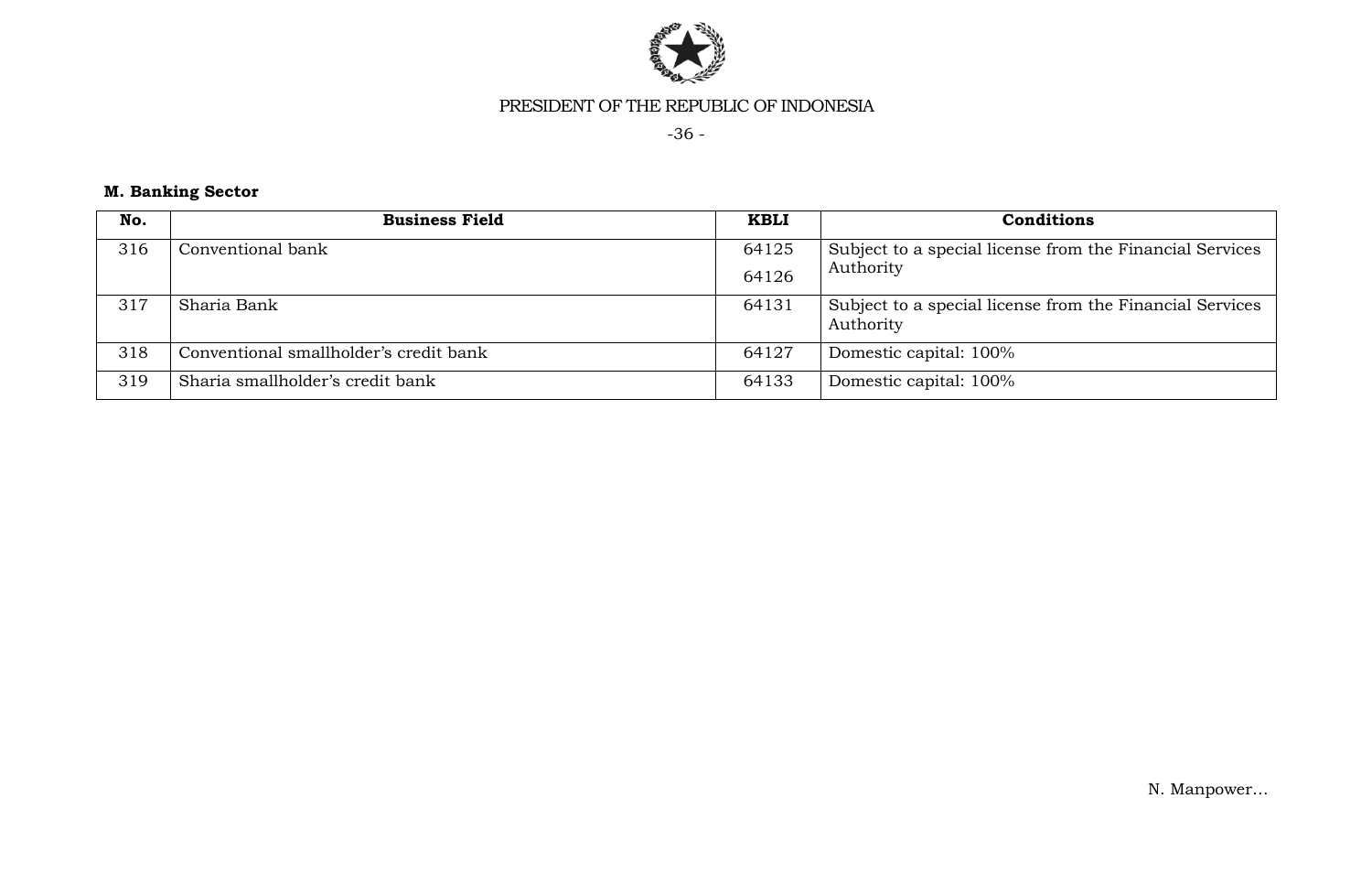

- 37 -

# **N. Manpower Sector**

| No.  | <b>Business Field</b>                                                                                                                                                                                                                                                                                                                                                           | <b>KBLI</b>                      | <b>Conditions</b>                  |
|------|---------------------------------------------------------------------------------------------------------------------------------------------------------------------------------------------------------------------------------------------------------------------------------------------------------------------------------------------------------------------------------|----------------------------------|------------------------------------|
| 320. | Indonesian worker placement service in the country (such as<br>registration, recruitment, document handling, shelter, pre-<br>departure orientation, departure, placement and worker return                                                                                                                                                                                     | 78101                            | Foreign capital ownership: Max.49% |
| 321. | Worker/labor provider service (registration, recruitment, and<br>document handling, such as work agreement, negotiation to<br>obtain work from employer, employ worker/labor, such as<br>cleaning service, security, catering and other supporting works)                                                                                                                       | 78200                            | Foreign capital ownership: Max.49% |
| 322. | Work training (to provide, obtain, enhance and develop work<br>competency, productivity, discipline, attitude and work ethics<br>among others in the area of technical and engineering, business<br>administration, language, tourism, management, information<br>technology, art and agriculture vocation directed to provide the<br>work force in entering the working world) | 85499<br>85492<br>85493<br>95494 | Foreign capital ownership: Max.67% |
| 323. | Indonesian worker placement service for overseas (recruitment<br>process, document handling, education and training, shelter, pre-<br>departure preparation, candidates of Indonesian worker's/CTKI<br>departure and return)                                                                                                                                                    | 78102                            | Domestic capital: 100%             |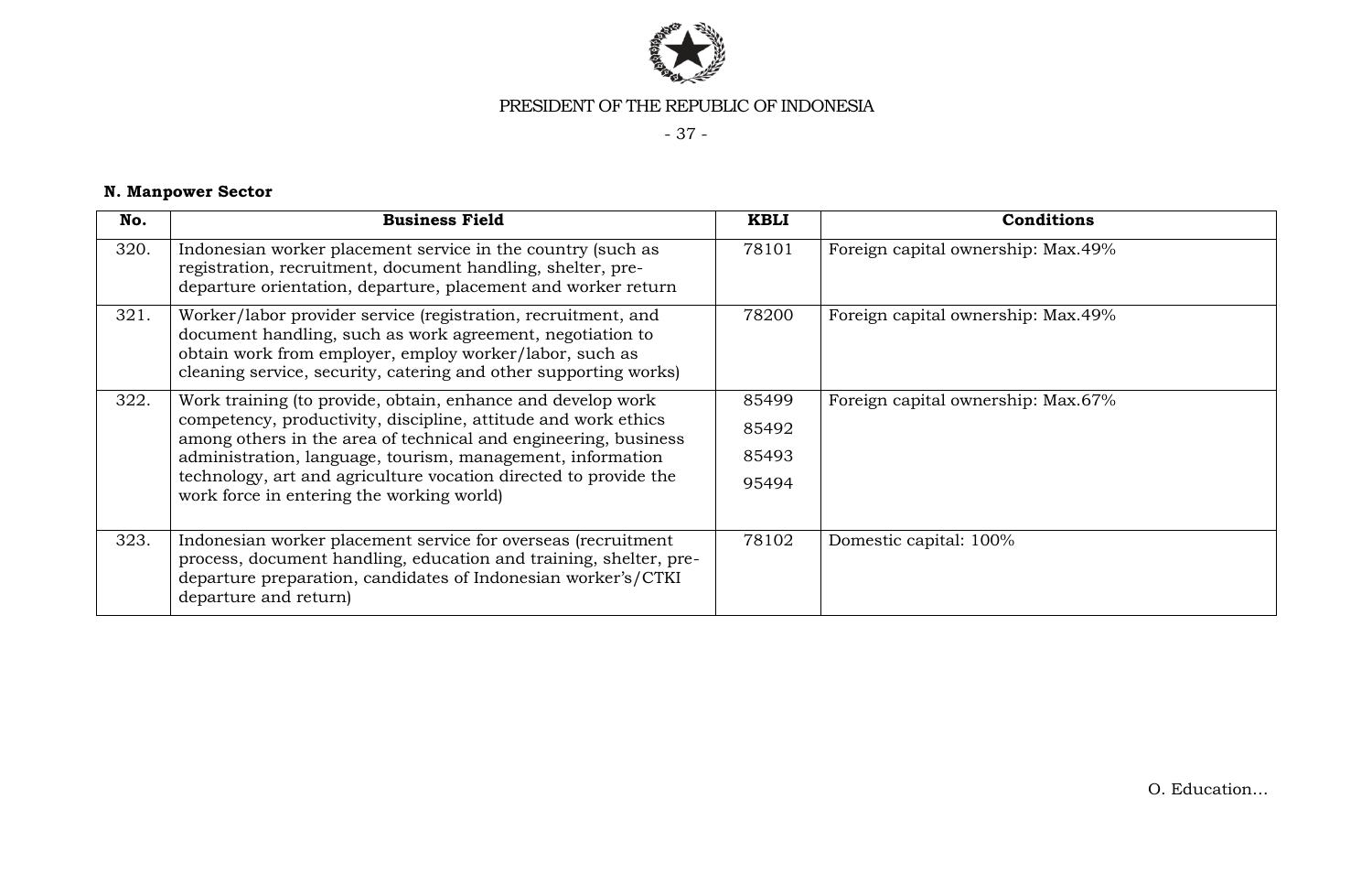

- 38 -

#### **O. Education Sector**

| No.  | <b>Business Field</b>                                     | <b>KBLI</b> | Conditions                                                                                                |
|------|-----------------------------------------------------------|-------------|-----------------------------------------------------------------------------------------------------------|
| 324. | Early age education                                       | 85132       | According to Law No.20 of 2003 concerning National                                                        |
|      |                                                           | 85133       | Education System (Sisdiknas) and its implementation<br>regulations                                        |
| 325. | Private elementary school education service               | 85121       |                                                                                                           |
| 326. | Private junior high school education service              | 85122       |                                                                                                           |
| 327. | Private senior high school education service              | 85220       |                                                                                                           |
| 328. | Private vocational senior high school education service   | 85240       |                                                                                                           |
| 329. | Private tertiary education service for degree program     | 85321       | According to Law No.12 of 2012 concerning National<br>Education System and its implementation regulations |
| 330. | Private tertiary education service for non-degree program | 85322       |                                                                                                           |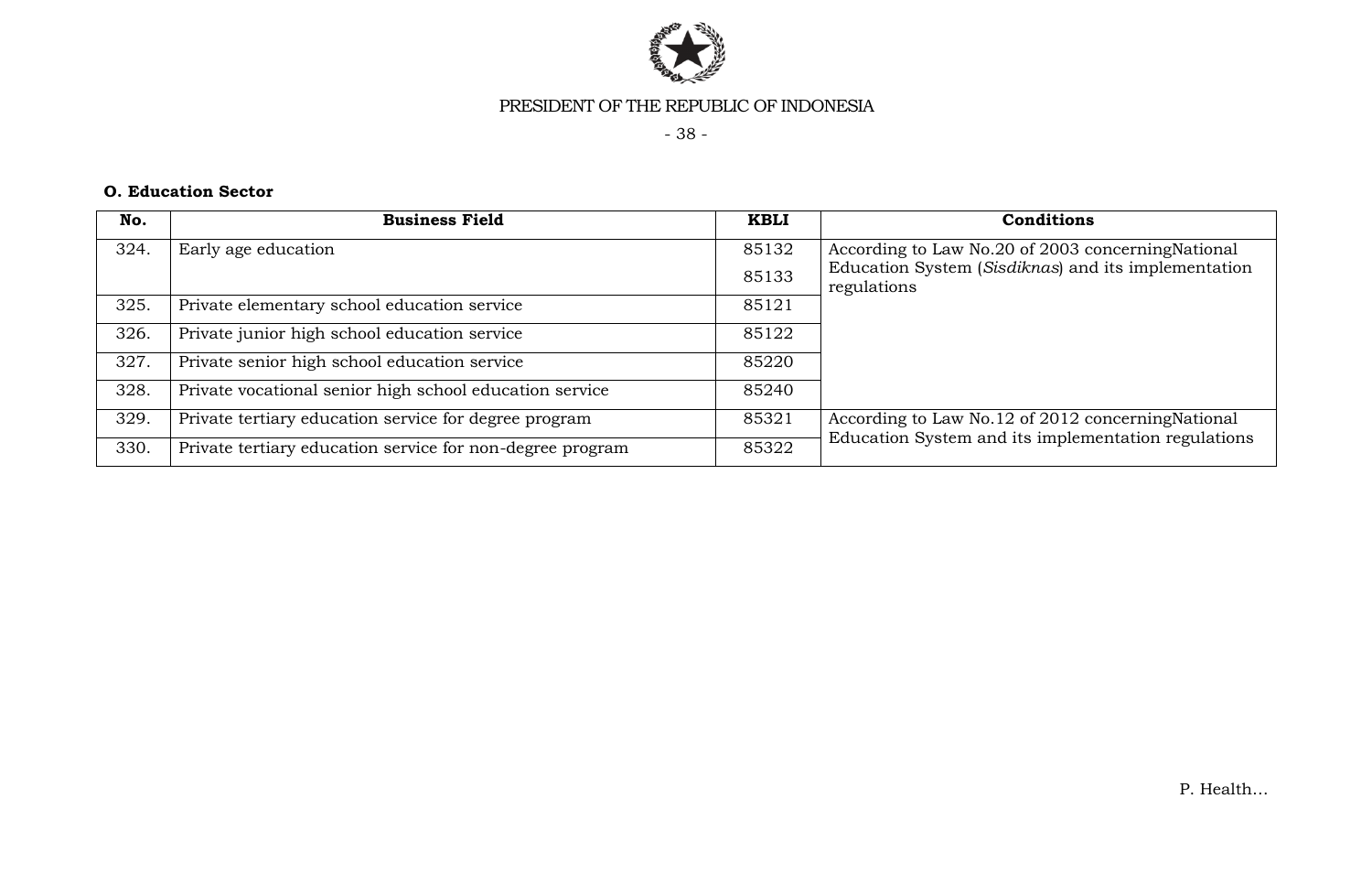

- 39 -

# **P. Health Sector**

| No.  | <b>Business Field</b>                                    | <b>KBLI</b> | <b>Conditions</b>                                        |
|------|----------------------------------------------------------|-------------|----------------------------------------------------------|
| 331. | Patent medicine industry                                 | 21012       | Foreign capital ownership: Max.85%                       |
| 332. | Medical equipment testing institution                    | 71205       | Foreign capital ownership: Max.67%                       |
| 333. | Acupuncture service facility                             | 86901       | Foreign capital ownership: Max.49%                       |
| 334. | Pest control/Fumigation service                          | 86903       | Foreign capital ownership: Max.67%                       |
| 335. | Medical and ambulatory evacuation service                | 86904       | Foreign capital ownership: Max.67%                       |
| 336. | Narcotic manufacturer (pharmaceutical industry)          | 21012       | Subject to a special license from the Ministry of Health |
| 337. | Narcotic pharmaceutical wholesaler                       | 46693       | Subject to a special license from the Ministry of Health |
| 338. | Traditional medicine processing                          | 21022       | Domestic capital: 100%                                   |
| 339. | Traditional medicine/natural extract industry business   | 21022       | Domestic capital: 100%                                   |
| 340. | Raw material pharmaceutical wholesale business           | 46693       | Domestic capital: 100%                                   |
| 341. | Pharmacy, drugstore, health equipment store and optician | 47722       | Domestic capital: 100%                                   |
|      |                                                          | 47723       |                                                          |
|      |                                                          | 47733       |                                                          |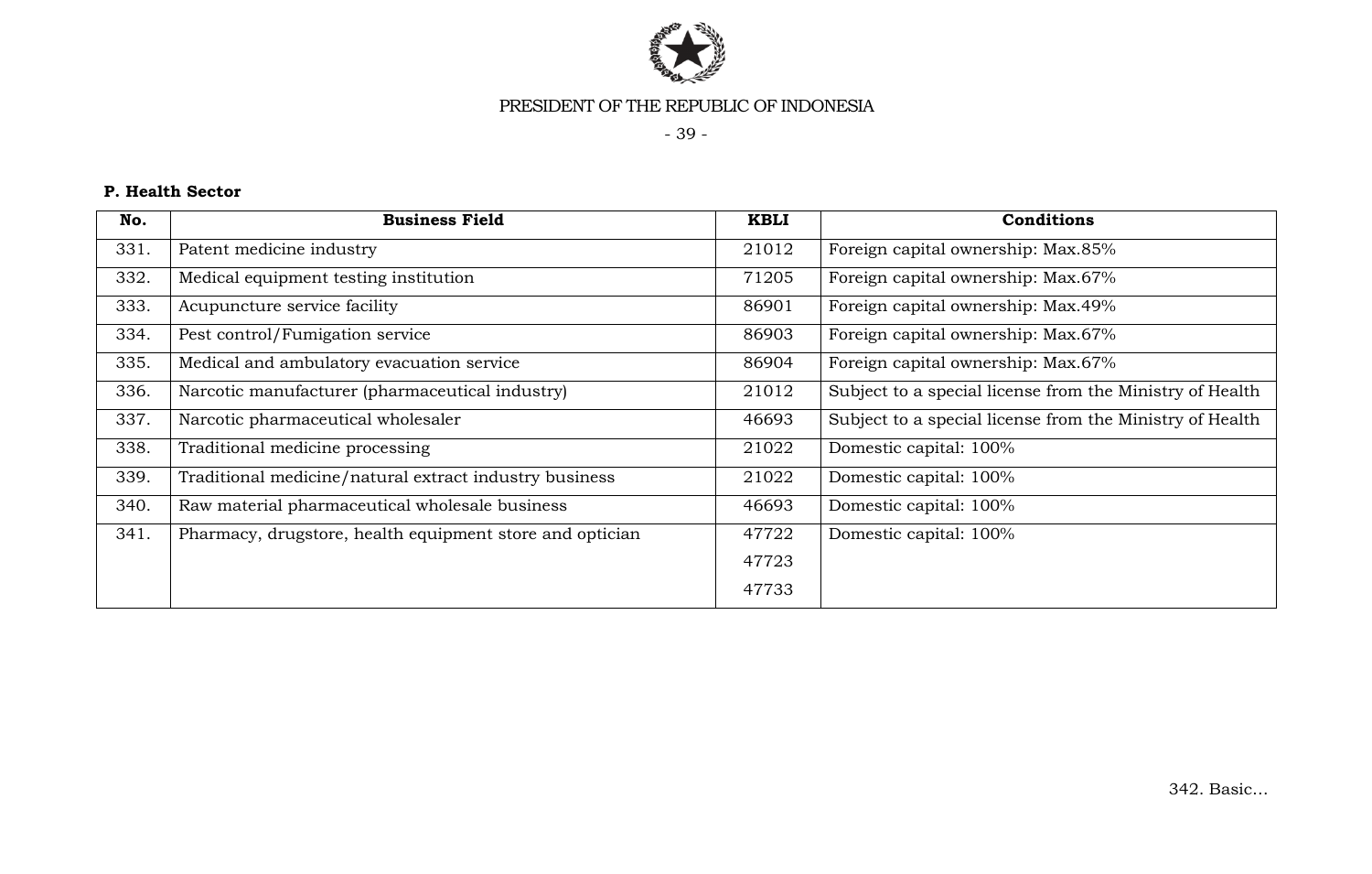

- 40–

| No.  | <b>Business Field</b>                                                                                                                                 | <b>KBLI</b> | <b>Conditions</b>                                                                                          |
|------|-------------------------------------------------------------------------------------------------------------------------------------------------------|-------------|------------------------------------------------------------------------------------------------------------|
| 342. | Basic medical clinic services: Private maternity hospital, clinic                                                                                     | 86103       | Domestic capital: 100%                                                                                     |
|      | general medical service/public medical clinic, residential health<br>service, and basic health service facility                                       | 86104       |                                                                                                            |
|      |                                                                                                                                                       | 86109       |                                                                                                            |
| 343. | Hospital                                                                                                                                              | 86103       | a. Foreign capital ownership: Max.67%                                                                      |
|      |                                                                                                                                                       |             | b. Foreign capital ownership from investors from ASEAN<br>countries: Max.70%                               |
|      |                                                                                                                                                       |             | c. Can be conducted in all capital cities of provinces in<br>Eastern Indonesia, except Makassar and Manado |
| 344. | Basic and special medical clinics: Clinic specialized medical                                                                                         | 86109       | a. Foreign capital ownership: Max.67%                                                                      |
|      | services (CPC 9312), clinic specialized dental service (CPC 9312),                                                                                    | 86202       | b. Foreign capital ownership from investors from ASEAN                                                     |
|      | nursing service with CPC 93191, other hospital service (medical<br>rehabilitation clinic)                                                             | 86203       | countries: Max.70%                                                                                         |
|      |                                                                                                                                                       | 86901       | c. Can be conducted in all capital cities of provinces in<br>Eastern Indonesia, except Makassar and Manado |
| 345. | Medical equipment supplier                                                                                                                            | 46693       | a. Foreign capital ownership: Max.49%                                                                      |
|      |                                                                                                                                                       |             | b. Subject to a special license from the Ministry of<br>Health                                             |
| 346. | Medical equipment industry: Class A (medical cotton, bandage,                                                                                         | 21012       | a. Foreign capital ownership: Max.33%                                                                      |
|      | gauze, cane, IV drip pole, sanitary pad, adult diaper, patient's bed,<br>wheelchairs)                                                                 |             | b. Subject to a special license from the Ministry of<br>Health                                             |
| 347. | Medical equipment industry: Class B (Surgical mask, syringe,<br>patient monitor, condom, surgical glove, hemodialysis fluid, PACS,<br>surgical knive) | 21012       | Subject to a special license from the Ministry of Health                                                   |
| 348. | Medical equipment industry: Class C (IV catheter, X Ray, ECG,<br>patient monitor, orthopedic implant, contact lens, oximeter,<br>densitometer)        | 21012       | Subject to a special license from the Ministry of Health                                                   |